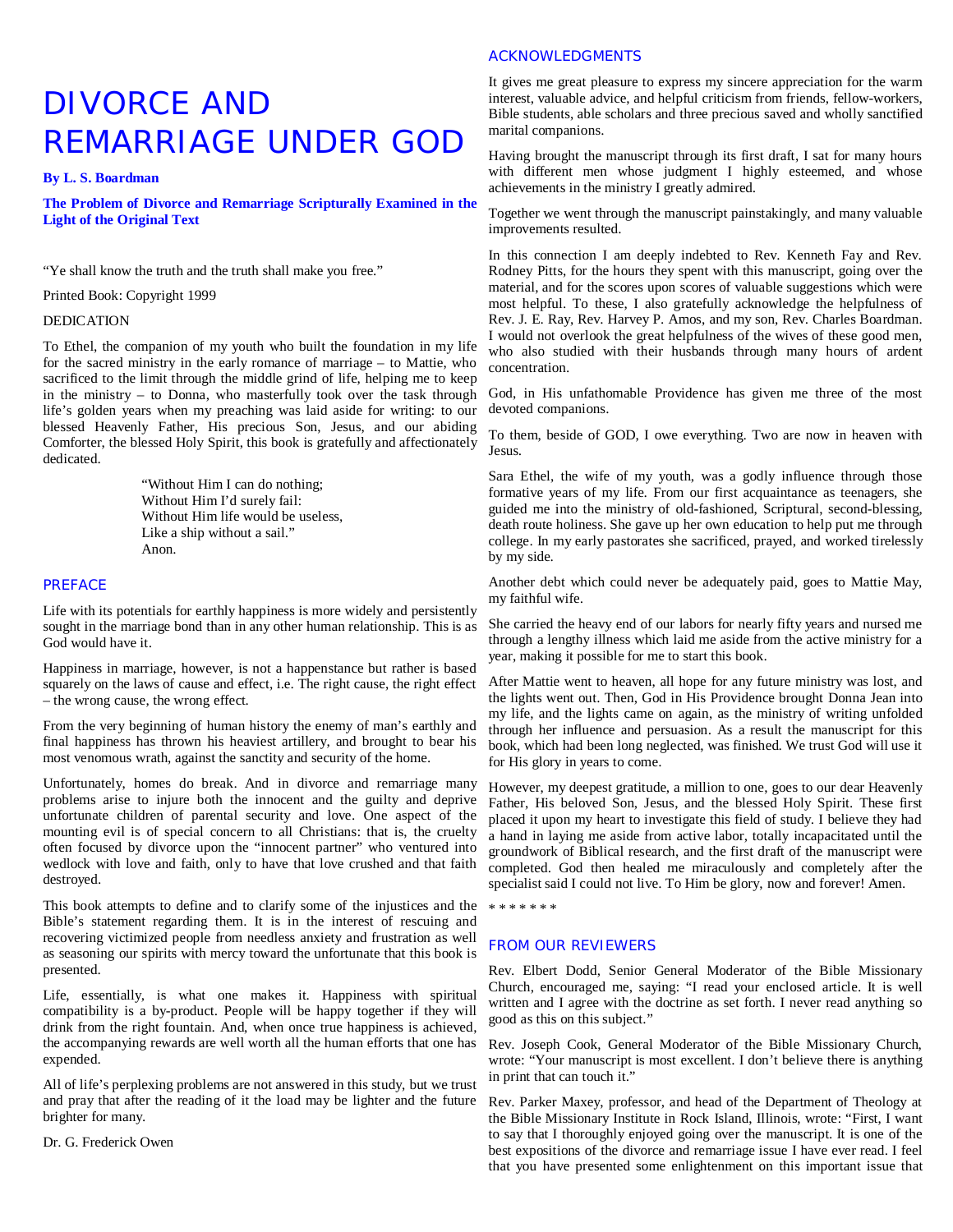needs to get into print, and the sooner, the better. I have checked this you verbally, this work needs to be printed soon and distributed as far as manuscript in reference to the Greek and have found it to be free of error."

Dr. William Tidwell, for nearly a lifetime pastor of First Church of the Nazarene in Chattanooga, Tennessee, felt: "After reading the manuscript, I do not believe any reasonable objection can be found. I did not discover one. The facts are, it is by far the most exhaustive treatise on the subject I have ever seen. It is scholarly and Scriptural. If it can be gotten before the public I think it will go down in history as authority on the subject?'

Rev. H. A. Erdmann, Editor-in-chief in the department of Sunday school publications in the Bible Missionary Church, confided: "I have tried to go through your manuscript very carefully. I checked your Greek words and word-roots with my Greek Testament and find that you are correct in pointing out the different meanings of different words used, and which are so carelessly interpreted in the English language, which is perhaps the weakest language in existence when it comes to fine points of distinction. I **INTRODUCTION** can find no fault with your work."

Dr. S. I. Emery, for many years considered authority on the subjects of theology and Bible interpretation in the Wesleyan Methodist Church, said in a kind letter to me: "It appears to me that the material would make a worthy contribution to the literature in this field. It is certain that something needs to be offered to people who are ensnared and that in a very complicated way. If the material is presented in book form I would recommend it."

Dr. G. Frederick Owen also spent long night hours most diligently studying this manuscript.

He encouraged me greatly and I highly regard his judgment. He said, "It is a classic." Dr. Owen did, however, find several weaknesses in the manuscript, and these have been corrected. Dr. Owen was the author of Archaeology and the Bible and a history of Israel, entitled From Abraham to the Mid-east Crisis. He was for many years a member of the Palestine Oriental Society, and The American School of Oriental Research. Perhaps his most renowned literary contribution is his Archaeology section in the New Thompson Chain Reference Bible. And, by the way, Dr. Owen was my major professor in college. Just to sit in his classroom proved to be a golden opportunity of a lifetime.

NOTE: The seven men above presented their review a few years ago when the first draft of this manuscript was completed. The following ones were received after the final touches were finished. L. S. B.

Rev. Timothy Can, a pastor friend of mine, wrote: "Interesting, Biblically sound. Very informative in the light of the Greek text. Your arguments are noteworthy for any honest-hearted truth-seeker, and decidedly compelling for those who halt between two opinions. Get this material out to the body of Christ, and do it with dispatch."

Mrs. Elaine Smith, a friend, writes: "This book is a very scholarly work. It takes every side and analysis into account. It is very logical and thorough, and will do much good. I was encouraged as well as enlightened. I am thankful as a believer that you were inspired to offer this research to the world."

Rev. Jack Seaney, editor of the Preachers' Perspective, had this to say: "Thank you for letting me peruse your manuscript. I find it is a very thorough exegesis: insightful and scholarly with a fluency that avoids academic terminology and esoteric language, making it very readable. It would make a great addition to some resource learning center as a reference tool. The varied and refreshing presentation would contribute to people who may be working on graduate programs in areas related to the thematic material. The tenor of your thesis is in agreement with both John Wesley and Dr. Godbey, who, as you know, allow for a place of mercy in the breach of a marriage contract. I am especially impressed with the last two chapters: THE MORE EXCELLENT WAY and RULES FOR A HAPPY MARRIAGE. Every young couple ought to be exposed to it."

Rev. Dale Hayford, President of the Bible Missionary Institute in Rock I. Fornication Scripturally Defined Island, Illinois, kindly wrote me his evaluation, thus:

"I feel honored that you asked me to read the manuscript of your soon-tobe-published book, Divorce and Remarriage Under God. As I conveyed to

possible in the church world. Some have said that this is an issue that has never been settled. I disagree.

"The Scriptures are clear. Your honest exegesis and irrefutable logic will give clear answers to all who will honestly open their hearts and minds to this truth you have so cogently written.

"In my perusal of your work I found nothing that I did not feel was based solidly upon the Word of God. May God bless you for the painstaking labor you have expended in dealing so forthrightly and yet kindly with this sensitive issue.

"I remind you, I am anxious to see this in print and available to all who are interested in the truth regarding this oft-debated question."

So much has been written on the subject of divorce and remarriage that one might feel that surely another book is not needed. Has not everything been said on both sides of this question that could be said? That was the feeling of the author of this book until he was stricken with a severe illness and confined for more than a year.

During this time he searched the Scriptures for every word that he could find which touched influentially on this vital, yet controversial issue. He was frustrated by folk asking, "What is your stand on divorce and remarriage?" and having to confess, "Well, really, to be honest, I don't know for sure." Then began a diligent search for solid Scriptural ground on which one might stand and feel confident. He felt that surely there must be a common thread of truth which runs throughout the Bible, which would clear up much of the conflicting opinions. He believes that thread has been found.

After making charts of the Bible passages which needed to be studied, he consulted the Greek and Hebrew scholars for the proper definitions of the key words in each passage. From this study, various conclusions became obvious. He then proceeded to compose the first draft of the manuscript. His sole motive in making this study and in writing this book was his passionate desire to help heal the open sore within the ranks of Christendom, as well as to ease the frustrating anxiety which hovers like a dark cloud over the lives of those who unfortunately are involved, and who have been misinformed and sometimes sadly mistreated.

The author wishes to make it clear that he has no personal "axe to grind" as far as divorce is concerned. He has never been thus involved. Three times in life he found the will of God in marriage, and the tragedy of divorce has never happened to him.

Furthermore, he wants all of his readers to know that in no way does he want to encourage divorce. He would stop all of it if he could. So would God stop it if He could. The reason God can't stop divorce, as well as many other things that He would like to stop, is because He has surrendered (while people live in this world) to the free moral agency of man. Since man acquired a sinful, depraved nature, his rebellious, carnal will prevents God doing many things He would like to do.

God does, however, help prevent divorce when both partners love and obey Him and are willing to work together to make their marriage a success. Following God's plan always brings success.

Admittedly, there will be many intentional repeats in the course of this book, which are intended to make certain vital truths more emphatic. Also, some things needed to be repeated under different circumstances, and in different locations. Sometimes a Scriptural passage or reference needs to be repeated in several different places, and under different circumstances, in order to hold and clarify the train of thought (Isa. 28:10).

# **CONTENTS**

- II. Harmonizing the Three Synoptic Accounts
- III. The Voice of History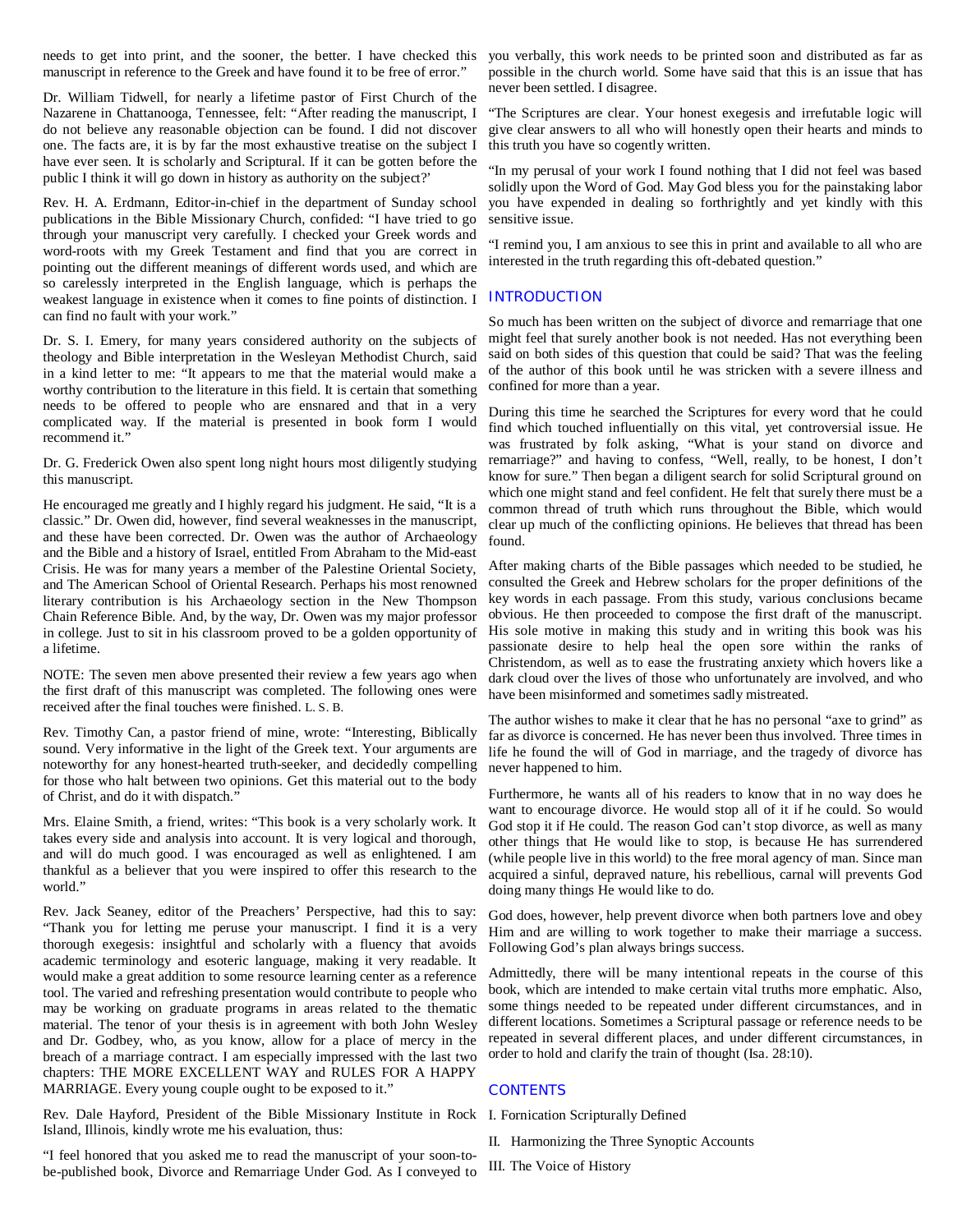IV. "Is It Lawful for Every Cause?"

V. "Let Not Man Put Asunder"

VI. "The Woman Which Hath an Husband Is Bound"

VII. Comparing St. Paul With the Prophet Malachi

VIII. The Pauline Approach to Remarriage

IX. Jesus and the Question of Remarriage

X. The More Excellent Way

XI. Rules for a Happy Marriage

Addendum

30:2).

# CHAPTER I.

# FORNICATION SCRIPTURALLY DEFINED

FORNICATION is one of the most important words when studying the divorce and remarriage problem. Therefore it is of supreme importance that we start with the correct definition of the word FORNICATION AS FAR AS THE BIBLE USE OF THE WORD IS CONCERNED.

Right conclusions can never be reached when incorrect definitions of vital words are employed.

(For example: How could one hope to travel and reach his destination when he, knowingly or ignorantly, takes a wrong road and stays with it? He can't!)

This subject, therefore, should not be discussed until first the definition of the word FORNICATION, AS IT IS USED IN THE BIBLE, is correctly defined and clearly understood.

There could hardly be a more faulty and misleading definition of the word FORNICATION, AS IT IS USED IN THE SCRIPTURES, than that it applies to illicit sexual relationships before marriage. A false definition of the word FORNICATION, WHEN STUDYING THE BIBLE, is a handy tool to aid partisans, who wish only to make their point, disregarding the merits of the question, but it is entirely contrary to the way the word is used in the Bible. When the definition of FORNICATION AS IT IS USED IN THE BIBLE is established, and when one still insists on employing an entirely wrong definition, in order to make his point – then he is not honestly seeking for truth. He is seeking only to win the debate.

According to all of the standard dictionaries which we have examined, including some of the abridged editions, as well as the context of the Scriptures themselves, fornication in the Bible is a GENERAL TERM, including all sins of sex which the Bible mentions. It is not confined to the sexual sins of unmarried persons.

Socrates once said, "If you would converse with me, define your terms." May we paraphrase this quotation by saying: If you would examine the divorce-remarriage question, in light of Jesus' words as found in Mat. 5:332 and 19:9 – then we must ask you to define the term FORNICATION correctly. Define it, not in the light of secular, current usage, which would apply to modern law courts and which deals exclusively with current problems, but rather, IN LIGHT OF ITS SCRIPTURAL SETTING, and with the use of definitions which prevailed in the days when King James Version was originated.

The apostle Peter unhesitatingly consigned individuals to eternal destruction who intentionally wrest the Scriptures in order to support a doctrine contrary to the true meaning of the word of God. He said:

They that are unlearned and unstable wrest, as they do also the other scriptures, unto their own destruction (II Peter 3:16).

what he wants to believe, and then tries to wrest the Scriptures from their years ago, without completely missing the true meaning of the text. By way

true meaning to substantiate his claim, and who pawns off his preconceived notions on others, is headed for his own destruction. We must not tamper with God's Word.

The divorce and remarriage issue is not a legal "modern courtroom" proposition with us. It is a SPIRITUAL and Moral question and has much to do with our Christian experience. Therefore, if we use the current, secular definition of the word FORNICATION, when we are supposed to use the "Bible definition," we will never correctly interpret what the Bible really teaches on this important subject. Nothing but confusion can result when the subject of FORNICATION is under discussion and a wrong definition of the word is employed, or worse yet, when the subject is being debated and the contestants define their terms differently.

"Write thee all the words that I have spoken unto thee in a book" (Jeremiah conclusions on wrong definitions, he will be accepting false teaching and Furthermore, when one studies a subject such as this, and bases his calling it truth. Everyone who applies the current definition of FORNICATION instead of the Bible definition is guilty of wresting the Scripture.

> As we read from the long list of naïve writers on the subject of divorce and remarriage, we are startled by the obvious carelessness (hopefully it is not intentional!) in this matter of the definition of the word FORNICATION.

> In defining the word FORNICATION, it must be recognized that there are two unlike definitions of this word – in fact they are entirely different. The current definition applies the word FORNICATION solely to the sins of unmarried persons, while the Bible definition defines it as "all sexual sins, including adultery, incest and idolatry." These two definitions are listed separately in all unabridged dictionaries and the SCRIPTURAL DEFINITION is plainly identified and need not be confused with the secular one. In Webster's New International Dictionary, Second Edition (the unabridged), these two definitions are listed under one compound definition, but even in this case, Webster states in the second half of his definition that even though FORNICATION is ". . . usually distinguished from adultery," it "is sometimes, ESPECIALLY IN THE BIBLE, used to include all sexual intercourse except between husband and wife or concubine." Webster makes it clear that the Bible definition of FORNICATION has an entirely different meaning from the popular one, and it is the Bible definition rather than the popular one that we MUST use in studying the Bible. Much misunderstanding of the divorce-remarriage problem arises when one defines the word FORNICATION as solely the sins of unmarried persons, while the Bible, throughout, teaches the very opposite.

> Now, let us examine Webster's definition as it appears in the New International Dictionary, Second Edition:

> Fornication: Illicit sexual intercourse on the part of an unmarried person: the act of such illicit sexual intercourse between a man and a woman as does not by law amount to adultery.

> Fornication is sometimes, esp. in the Bible, used to include all sexual intercourse except between husband and wife or concubine . . . .

> One can readily understand by comparing the two parts of Webster's definition, how misleading it would be to interpret the exception clause in Matt. 19:9 and 5:32 according to the popular definition when Webster himself clearly earmarks the Bible definition as the proper one to use for Bible interpretation. FORNICATION, therefore, IN THE BIBLE, is not confined exclusively to the illicit relationships of unmarried persons, as some would lead us to believe, but refers, rather, to ALL ILLICIT SEXUAL INTERCOURSE, INCLUDING ADULTERY.

> Notice that Webster makes it clear that the first half of his compound definition is connected with "law," which identifies it with current proceedings of litigation, while he uses the word "Bible" in connection with the second part of his definition, thus identifying it with Scripture.

According to this verse in Second Peter, any individual who decides first of a word to the translation which was made by scholars over four hundred Much needless confusion comes about because of the fact that many words have greatly changed in meaning since the days of the King James translators. We cannot, therefore, always apply today's "current" definition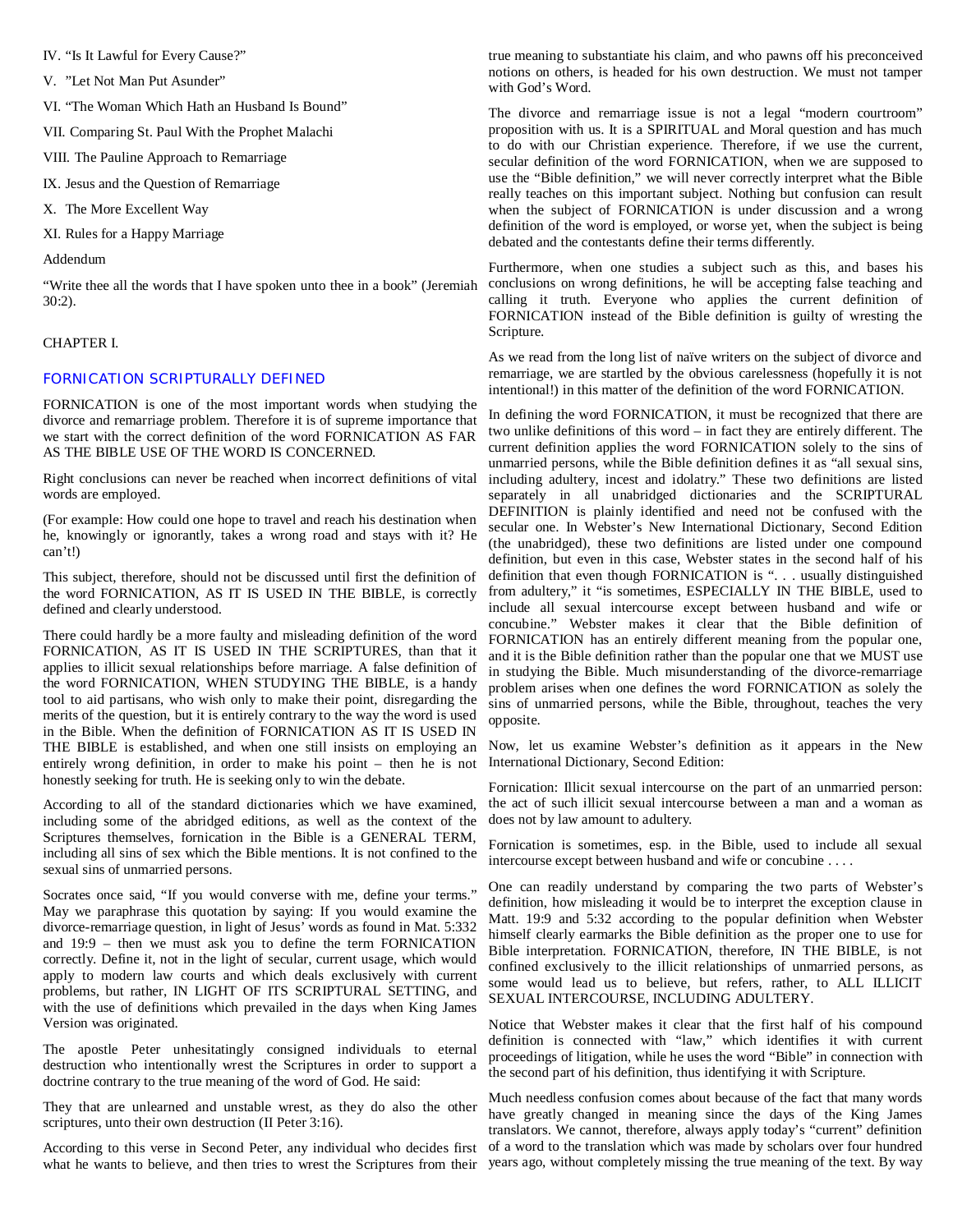of illustrating this point, we will examine the word "prevent" as it is used in Idolatry. I Thess. 4:15.

For this we say unto you by the word of the Lord, that we which are alive and remain unto the coming of the Lord shall not prevent them which are asleep.

It so happens that there are no less than four different definitions of the word PREVENT in Webster's New International Dictionary, Second Edition. In agreement with Dr. Joseph Mayer in his Greek-English Lexicon of the New Testament, the only definition of these four which parallels the original Greek of the New Testament is the first one. In this definition the word PREVENT means "to precede; outrun." In other words, we which are alive when Christ returns shall not precede, or "go before," those that have passed away, but "we which are alive and remain shall be caught up together with them in the clouds. . . ."

If, therefore, one should attempt to interpret I Thess. 4:15 by defining the word PREVENT with the use of definition number 3 in Webster, which is "to keep from happening," or with definition number 4, which is "to hinder," he would never reach the true meaning of this verse.

Webster reminds us that the first definition listed here for PREVENT is "archaic." Yet, it is this very "archaic" definition which we MUST use in this connection in order to harmonize with the true, original meaning in this verse, because that is the definition the King James translators used.

Webster's first definition of the word PREVENT, even though it is "archaic" now, was in common use in the days of the King James translators. The original meaning of this word has dropped out of common use and is not in current use today. WE MUST UNDERSTAND, THEREFORE, THAT WHEN WE DESIRE TO REACH THE TRUE MEANING OF BIBLICAL WRITINGS, WE MUST USE DEFINITIONS WHICH THE KING JAMES TRANSLATORS USED WHEN THEY TRANSLATED THE ORIGINAL TEXT INTO ENGLISH. When they used a certain definition of a word, going from Greek to English, we MUST use the same definition they used in order to correctly understand what the original author was saying.

Careful selection of the right definition of a word is no less important when FORNICATION is being considered. If one should knowingly and intentionally choose a wrong definition of a word in order to make his point, HE IS WRESTING THE SCRIPTURES TO HIS OWN DESTRUCTION (II Peter 3:16). Such a deceitful approach to truth would be as tragic for a man's followers as for the man himself.

Now, let us consult a few of the standard dictionaries:

New Century Dictionary and Encyclopedia:

Fornication, the act of illicit sexual intercourse on the part of an unmarried person with a person of the opposite sex, whether married or unmarried.

IN SCRIPTURAL USE the word is also applied to adultery and figuratively to idolatry.

Webster's New World Dictionary of the American Language:

Fornication, 1. Voluntary sexual intercourse between an unmarried woman and a man, especially an unmarried man: it is generally forbidden by law.

2. IN THE BIBLE, (a) any unlawful sexual intercourse including adultery. (b) Worship of idols.

American College Dictionary:

Fornication. 1. Voluntary sexual intercourse on the part of an unmarried person with a person of the opposite sex.

2. BIBLE. a. adultery, b. idolatry.

Funk and Wagnall's New Standard Dictionary of the English Language:

Fornication: 1. Illicit sexual intercourse of unmarried persons. 2. In Scriptural use, often adultery, or harlotry, or incest; hence idolatry.

Britannica World Language Dictionary: Illicit sexual intercourse of unmarried persons. 2. In Scriptural use: adultery or harlotry or incest. B.

American College Dictionary:

Voluntary sexual intercourse on the part of an unmarried person with a person of the opposite sex. 2. BIBLE. a. adultery. b. idolatry.

The Oxford English Dictionary:

Fornication: a. adultery, b. the forsaking of God for idols-idolatry.

World Book Dictionary:

Fornication. Voluntary sexual intercourse between unmarried persons. 2. In the Bible: a. adultery. b. figurative, idolatry.

This definition pattern remains virtually the same for all the reputable dictionaries which we have consulted, except for the abridged (condensed) copies which fail to list the Bible definition. Any dictionary which lists the current definition of FORNICATION, and fails to list the Scriptural definition, is not safe to follow when interpreting the Bible.

If the definitions from all of the English dictionaries were presented with no reference to the Bible at all, one would have to consult the Greek-English Lexicon to find the true meaning of the original words. However, the facts are – the second definition listed, in each case, is earmarked FOR BIBLE USE.

A great deal of misunderstanding as to the Scriptural meaning of the word FORNICATION arises out of the overwhelming popularity of many of the abridged dictionaries. These abridged editions, oftentimes, for the purpose of condensing the material into a smaller and less expensive volume, have in many instances entirely omitted what we have referred to as the Bible definition of the word FORNICATION, giving only the secular, or popular definition. Therefore, when a person consults these abridged dictionaries for the definition of FORNICATION, he must be very careful or he will get only the CURRENT DEFINITION, which cannot be used for Bible interpretation.

It is obvious, therefore, that, when one is examining a word in the English translation of the Bible, he must use a definition of the English word which corresponds with the lexical definition of the original Greek from which the English was taken. And it is only the BIBLE DEFINITION as found in standard dictionaries which corresponds with the meaning of the original word in the Greek text.

Dr. Joseph Thayer, in his Greek-English Lexicon, copyrighted by Harper in 1880, says that "ADULTERY, which comes from the Greek word moykhah'o, is to have unlawful intercourse with another's wife, while FORNICATION, coming from por-ni'-ah, variously translated as FORNICATION, UNCHASTITY, and UNFAITHFULNESS, is illicit sexual intercourse in general" p. 532.

The Old Testament is very clear in its use of the word FORNICATION. Throughout the seventeen historical books of the Old Testament the word FORNICATION appears only once (II Chron. 21:11), and this is an account of Jehoram, who forsook the Lord and led Jerusalem and Judah into idolatry.

Moses, in all of his dealings with sinful Israel, used the word adultery exclusively, making no reference whatsoever to FORNICATION.

Throughout the five Old Testament books of wisdom and poetry, the word FORNICATION does not one time appear. We refer to the books of Job, Psalms, Proverbs, Ecclesiastes, and Song of Solomon.

In all of the writings of the sixteen Old Testament prophets, with all of the sins they unsparingly denounced, there are only two who ever used the word FORNICATION. Isaiah used the word only once (Isa. 23:17), and in this instance he was speaking of the city of Tyre that would commit FORNICATION with the wicked kingdoms of the world. Ezekiel mentions FORNICATION three times, all in the 16<sup>th</sup> chapter of his prophecy, and in this connection he makes the word equivalent to harlotry, whoredom and adulteries. Throughout this chapter the prophet is speaking, not of sexual sins among humans, but rather of God's people, Israel, having SOCIAL INTERCOURSE with the wicked nations about them, and becoming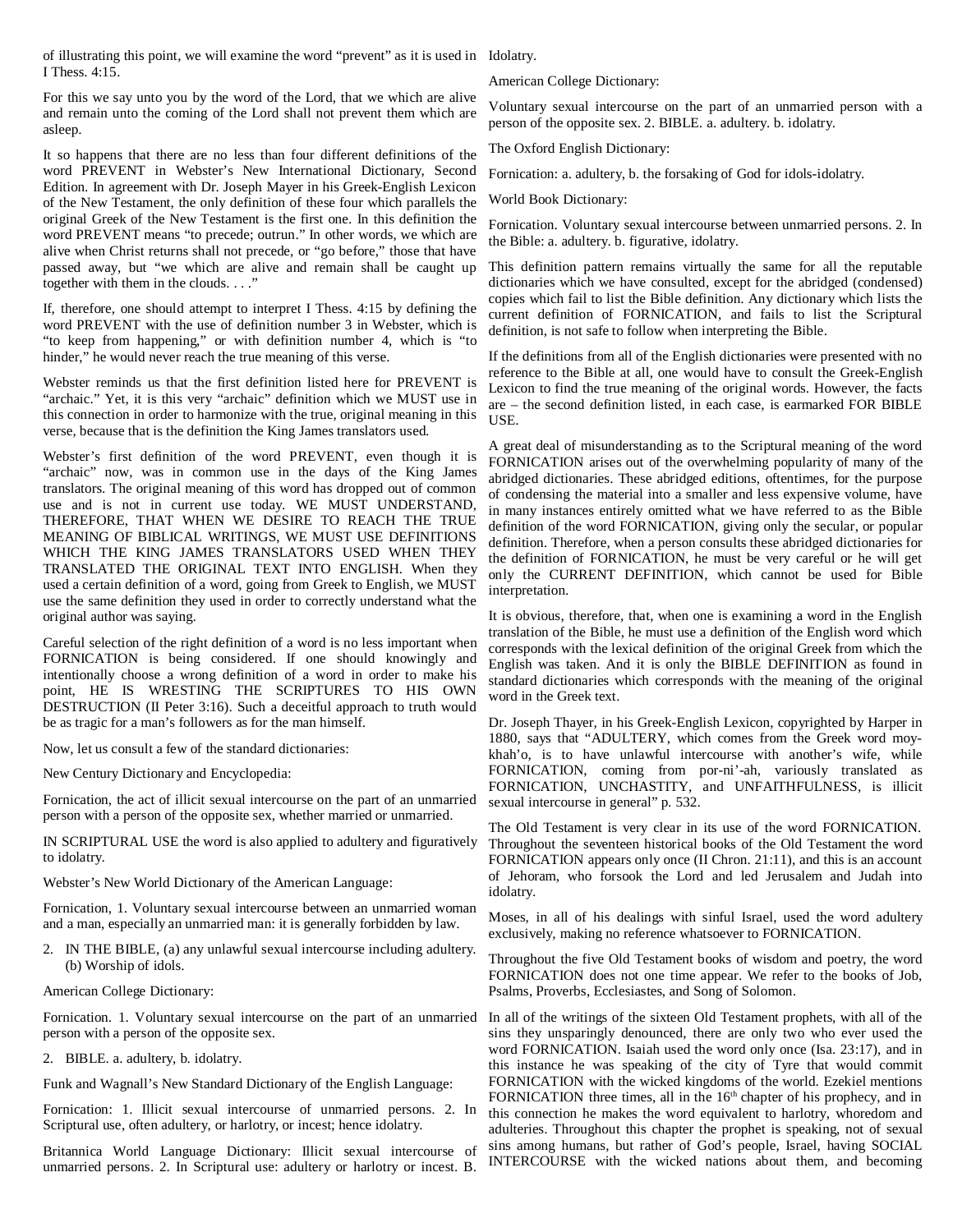involved in their worship of idols. It is conclusive, therefore, that the word The New Testament, also, the same as the Old, is void of any suggestion FORNICATION, as it was sparingly used in the Old Testament, had no reference whatever to the sexual sins of unmarried persons, but referred primarily to idol worship and socializing with the heathen – becoming FORNICATION in connection with married persons. We refer to Jude, morally and spiritually corrupt thereby.

The New Testament, even though its use of the word FORNICATION is, in a general sense, much different from that of the Old Testament, still it is no less forthright in its clarification of the accepted meaning of the word. In four instances – Matt. 15:19, Mark 7:21, Galatians 5:19 and I Cor. 6:9 – the words ADULTERY and FORNICATION are listed on an equal basis. The Furthermore, Jude used the word ek-porn-yoo'-o, which is the most flagrant parallel listing of these two words has led some to believe that the words must be opposite in meaning. They further reason that, being opposite, and adultery, as we know having reference to infidelity to the marriage bond, FORNICATION must of necessity have reference to pre-marital sins. This, however, is a hasty and badly-mistaken jumping-to-conclusions. It runs counter to all of the reputable authorities, as we have noted, as well as to the tenor of the Scriptures themselves.

The parallel listing of these two words in the above passages merely confirms the fact that they are NOT identical in meaning. Their being listed on an equal basis does not mean they are opposite.

For example, in Gal. 5:19, 20, LASCIVIOUSNESS and IDOLATRY are listed on an equal basis, but no one would think these two words are opposite in meaning. Actually these two words are very similar in meaning:

LASCIVIOUSNESS being an unrestrained lusting after material things, while IDOLATRY is a worship of such things. In this same passage, HATRED and VARIANCE are given parallel listing, but instead of being opposite or radically different in meaning, there is actually a very striking similarity between them.

In order to make it clear that it is not awkward to have ADULTERY and FORNICATION listed on an equal basis in a single sentence, let us consider Mark 7:21 in two different approaches: first, let us quote this verse as it appears in the Authorized Version – then follow it by substituting for the words ADULTERY and FORNICATION their rightful definitions as stated in the Greek Lexicon.

For from within, out of the heart of men, proceed evil thoughts, ADULTERIES, FORNICATIONS, murders.

Now for their definitions incorporated within the same verse:

For from within, out of the heart of men, proceed evil thoughts, ADULTERIES [unlawful intercourse with other men's wives], FORNICATION [illicit sexual intercourse in general], murders.

It cannot be denied that ADULTERY and FORNICATION somewhat overlap in New Testament usage and in at least one instance they are used interchangeably. We refer to Rev. 2:20-22, as follows:

Notwithstanding I have a few things against thee, because thou sufferest that woman Jezebel, which callest herself a prophetess, to teach and to seduce my servants to commit FORNICATION. . .

not.

Behold, I will cast her into a bed, and them that commit ADULTERY with her into great tribulation, except they repent of their deeds.

This quotation has reference to a certain Jezebel who was teaching in the Thyatira Church.

You will notice that verse 20 states that this woman seduced God's servants to commit FORNICATION. In other words, THEY committed FORNICATION with her. Verse 21 states that SHE also committed FORNICATION. Conclusively, verse 22 sums up the whole illicit affair under the heading of ADULTERY. Let us further draw our reader's attention to the fact that the very same deed, involving the very same individuals, which is called FORNICATION in verses 20 and 21, is called ADULTERY in verse 22. Nor is this a translator's error, because the former, FORNICATION, comes from the Greek word por-ni'-ah, while the later, ADULTERY comes from moy-khyoo'-o.

that fornication is associated exclusively with the sins of unmarried persons. On the other hand, there are various passages which use the word verse 7, for example, here the apostle refers to two entire cities, Sodom and Gomorrah, which had given themselves over to FORNICATION. In this connection he was not speaking of idol worship but rather of sexual uncleanness among themselves, even to the sin of sodomy, for this was the sin for which the entire population of these two cities was destroyed.

form of FORNICATION, and which Dr. Thayer defines as, "A lust that gluts itself, satisfies itself completely; to go a whoring, give oneself over to FORNICATION." It is a self-evident fact that Jude used a Greek word which stems from the same root (porn) as does por-ni'-ah, both of which are translated FORNICATION in the King James text. Ek-porn-yoo'-o, how ever, is the stronger of the two words, being A LUST THAT GLUTS ITSELF, and Jude applies it to the entire population of two cities with no difference between married and unmarried persons.

God surely would not have destroyed both innocent and guilty for the sins of the guilty without giving the innocent an opportunity to escape, since He promised Abraham He would make allowance for the escape of the innocent. Had ten righteous persons been found in Sodom, God would have spared the entire city because of the intercessory prayer of Abraham (Gen. 18:32).

However, since ten righteous could not be found, God destroyed the guilty ones, allowing the innocent, or RIGHTEOUS, to escape with their lives if they should choose to do so.

THEREFORE, THE ENTIRE CITY OF BOTH MARRIED AND UNMARRIED PERSONS, EXCEPTING LOT ONLY, WITH HIS WIFE AND DAUGHTERS, WAS GUILTY OF WHAT JUDE CALLED FORNICATION.

Three times in the Book of Acts (15:20; 15:29; 21:25), Luke lists the restrictions which the Christian council at Jerusalem levied in a general way upon the entire membership of the Gentile churches, and one of these restrictions was that they should restrain from FORNICATION, meaning, in this case, immorality – all sexual sins in general. There would be little point in the council's insisting that only the unmarried persons in the church remain sexually clean with no reference whatever to the married people in the membership.

Furthermore, Paul clearly states that the type of FORNICATION which was practiced among the Corinthian Church members (I Cor. 5: 1) was that of a man having his father's wife (his stepmother). The woman at least, in this instance, was a married person and the affair is called FORNICATION.

In Matt. 5:28 Jesus further substantiates our claim that ADULTERY, as He used the word, applied to both married and single persons when He said:

But I say unto you, That whosoever looketh on a woman to lust after her hath committed adultery with her already in his heart.

And I gave her space to repent of her FORNICATION: and she repented Now, the word "woman" in this verse is translated from the Greek word goo-nay', which technically means "wife." Therefore, Jesus literally was saying this:

> But I say unto you, That whosoever [married or single] looketh on another's wife [goo-nay] to lust after her hath committed adultery with her already in his heart.

> Upon observing these words of Jesus, it is made clear that an unmarried man can commit adultery as well as a married man can. Had Jesus tried to distinguish between His use of adultery and fornication. He would have said:

> But I say unto you, That any married man which looketh on another's wife to lust after her hath committed adultery. . . while an unmarried man guilty of the same lustful gaze hath committed fornication.

> Again, in I Thess. 4:3-4, Paul uses the word FORNICATION, making it synonymous with sexual sins in general, and idolatry; and applies it in a personal address to EVERY ONE OF YOU (married or single) in the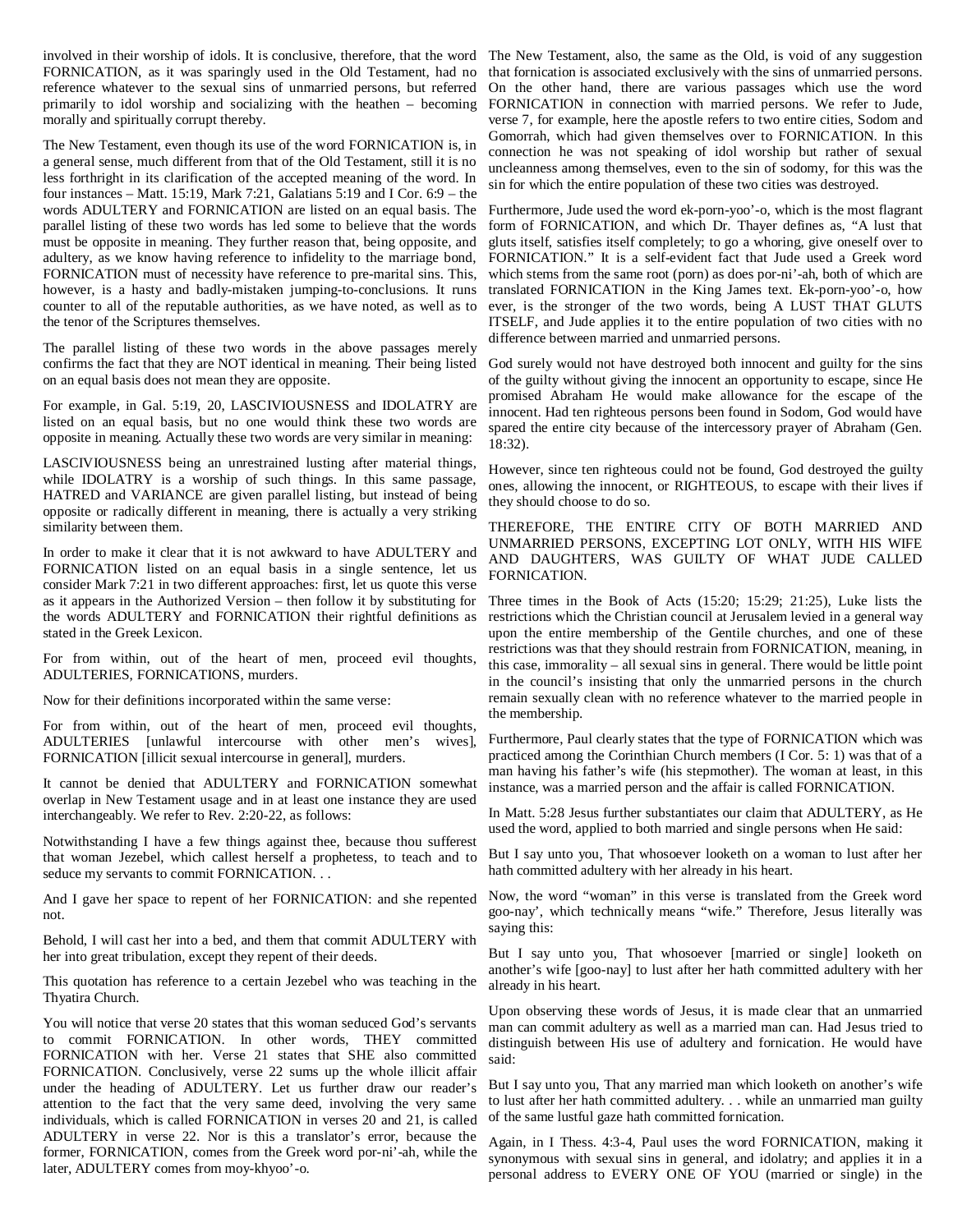#### Thessalonian Church.

A few hold to the notion that FORNICATION applies exclusively to persons who are engaged to be married, but not yet married. To substantiate this claim, they cite the case of Joseph and Mary. Joseph was merely ENGAGED or betrothed to Mary when he learned she was with child, and he had the thought in mind to put her away privately (Matt. 1:19). However, the Scriptures nowhere use the word FORNICATION in connection with Joseph's hasty conclusions as to Mary's alleged conduct. Had Mary been guilty of the sin Joseph suspected, then FORNICATION could have been rightfully used concerning her, but that still would not have proved that the word FORNICATION could not also be used in connection with married persons, especially when it is thus used consistently in the New Testament.

While working on this chapter on the proper BIBLICAL definition of the word FORNICATION, it began to dawn that a serious error was making deep inroads into the thinking of many good people because of their wrongly defining the word FORNICATION. It became obvious that much of the misunderstanding and confusion as to the problem of divorce and remarriage was due to the smaller, condensed COLLEGIATE editions of the Merriam-Webster Dictionary, which so many people were using, and were being led astray as to the true Bible definition of the word FORNICATION. I then wrote the publisher and presented the problem which we faced concerning such a widespread wrong understanding of the divorce-remarriage issue, caused by the incomplete definition of the word FORNICATION, which appears in many of the smaller, abridged editions. Mr. P. B. Gove, General Editor of Merriam-Webster, acknowledged the weakness in the Collegiate edition, as to the definition of FORNICATION.

He replied, "Thank you for your letter of January 24 pointing out what can happen when a satisfactory definition such as appears in Webster's New International Dictionary, Second Edition, at fornication is condensed. We agree that any definition passed for us by inclusion in Webster's New Collegiate Dictionary should not be misleading. . . . Of course we cannot hope in a dictionary to be exegetical as well as lexical, but we will see what we can do sometime to make it clear that the words 'except for fornication' (Matt. 5:32) are not restricted to illicit relations of the unmarried."

Therefore, all writers on the divorce-remarriage issue MUST shy away from the abridged dictionaries which fail to give the Bible definition of the word FORNICATION. They must consult the unabridged editions or they will get a wrong definition and a wrong understanding of the Bible on this important subject. As a result they will be led astray and will lead others astray also. "Can the blind lead the blind? Shall they not both fall into the ditch?" (Luke 6:39).

Dr. James Strong, in his Exhaustive Concordance of the Bible, defines FORNICATION as harlotry, adultery, incest and idolatry. The word ADULTERY in the Greek has but one definition, while FORNICATION has several.

Let me repeatedly warn: for anyone who builds any Scriptural doctrine on a wrong definition of any important word, we hope for the sake of his eternity-bound soul he will seek forgiveness of God and never knowingly do such a thing again, for even though his logic may be right, his conclusions will be wrong. Result – a wresting of the Scriptures unto his own destruction (II Peter 2:1).

I shall never forget a true story which my Uncle Charley Hagan told me more than sixty years ago: When he was about eighteen years old, he and another lad got hold of a pistol and some shells. They went to an abandoned farm to determine, on a small wager, which one was best with a pistol. They sat up an old, fallen-down barn door, put a mark in the center for a bull'seye, and stepped back for the contest. The other lad shot first and he came so close to the bulls'-eye that my uncle thought to himself, "I don't think I can beat him, but maybe I can fool him." So, while the other lad was intently watching the target, my uncle shot right over the top of the barn. Then this conversation followed:

"Man! You didn't even hit the barn door!"

"Don't tell me I didn't hit it. I can out-shoot any man in this county." "Well, if you hit it, where did you hit it?"

"I don't know, but I know I hit it." Then after a short

pause, he continued, "You know, on second thought, I must have put the bullet through the same hole your bullet made."

That sounded possible. That meant that it was a tie, and they would have to shoot again to break the tie. The next time the other lad didn't do as well and my uncle beat him. That was a case of missing the mark on purpose. He won the contest but he had to cheat in order to do it.

Now, for the application: Everyone who takes a wrong definition for the word FORNICATION, KNOWINGLY, to win the divorce-remarriage debate, certainly is using a SHAMEFUL FALSEHOOD, and according to I Peter 2:1, is cutting himself off from eternal life in heaven. How could anyone get any consolation in winning a contest when he has to cheat in order to win? Hopefully, anyone who has committed this crime against the Bible and God, did it in ignorance, but even then, the misleading books and pamphlets and tracts are out there in circulation, working untold havoc to the cause of Christ, and to the peace of mind for those who are unfortunately involved in divorce and remarriage.

A SOLEMN WARNING: It would be a total disaster to one's eternitybound soul to give the wrong definition to the word FORNICATION, AND DO IT ON PURPOSE, in order to win the debate, and silence the opposition. It is very dishonest for any person to handle the Word of God deceitfully (II Cor. 4:2), trying to make the Bible say what they want it to say.

In concluding this chapter on the definition of fornication, AS IT IS USED IN THE BIBLE, we must insist, in the light of the true Scriptural usage, the Bible NEVER ONE TIME associates fornication EXCLUSIVELY with pre-marital sins.

This author believes, in all sincerity, that the position taken in this chapter on the Biblical definition of fornication may become a settled conviction with all honest seekers after truth.

"Honesty is [always] the best policy." It is ALWAYS unfortunate when HUMAN REASONING is followed, instead of SCRIPTURAL AUTHORITY.

# EXPLANATION

Why is it necessary to first establish the correct definition of the word FORNICATION? It is necessary because the great majority of writers on the subject of "Divorce and Remarriage" base their thesis on the wrong definition of the word FORNICATION. If one would stick rigidly to the wrong definition of the word "FORNICATION," having it refer solely to premarital sins, then we would have Jesus saying that His exception clause in Matt. 5:32 allowed divorce only because of sex sins which occurred before marriage, and that would be absolutely false.

# CHAPTER II.

#### HARMONIZING THE THREE GOSPEL ACCOUNTS

When I became aware of the fact that there is scarcely a more controversial issue among people of otherwise harmonious views within individual Christian groups than the divorce-remarriage issue, especially as it revolves around the remarriage of the "innocent party," I asked, "Does not the Bible give a consistent answer to this much-debated question?" Immediately there came to me an avalanche of Scriptural quotations from people of opposite views, each one thinking he had forever closed the discussion by projecting his opinion on the subject with, "Thus saith the Lord."

Upon investigation I learned that certain isolated passages from the Bible were lifted out of their context, examined only from the English, ignoring the Greek and Hebrew from which the English was translated; and the different verses were not related to each other, while other verses related to the subject were ignored. Then, under these conditions I observed that some Scriptures, sometimes, seemed to contradict others. However, this very faulty approach to Bible interpretation is the very thing which creates strong differences of opinion with regard to the divorce-remarriage issue. This seeming conflict within the text leads to the conclusion that, since the Scriptures cannot be essentially unsound, one group or the other must be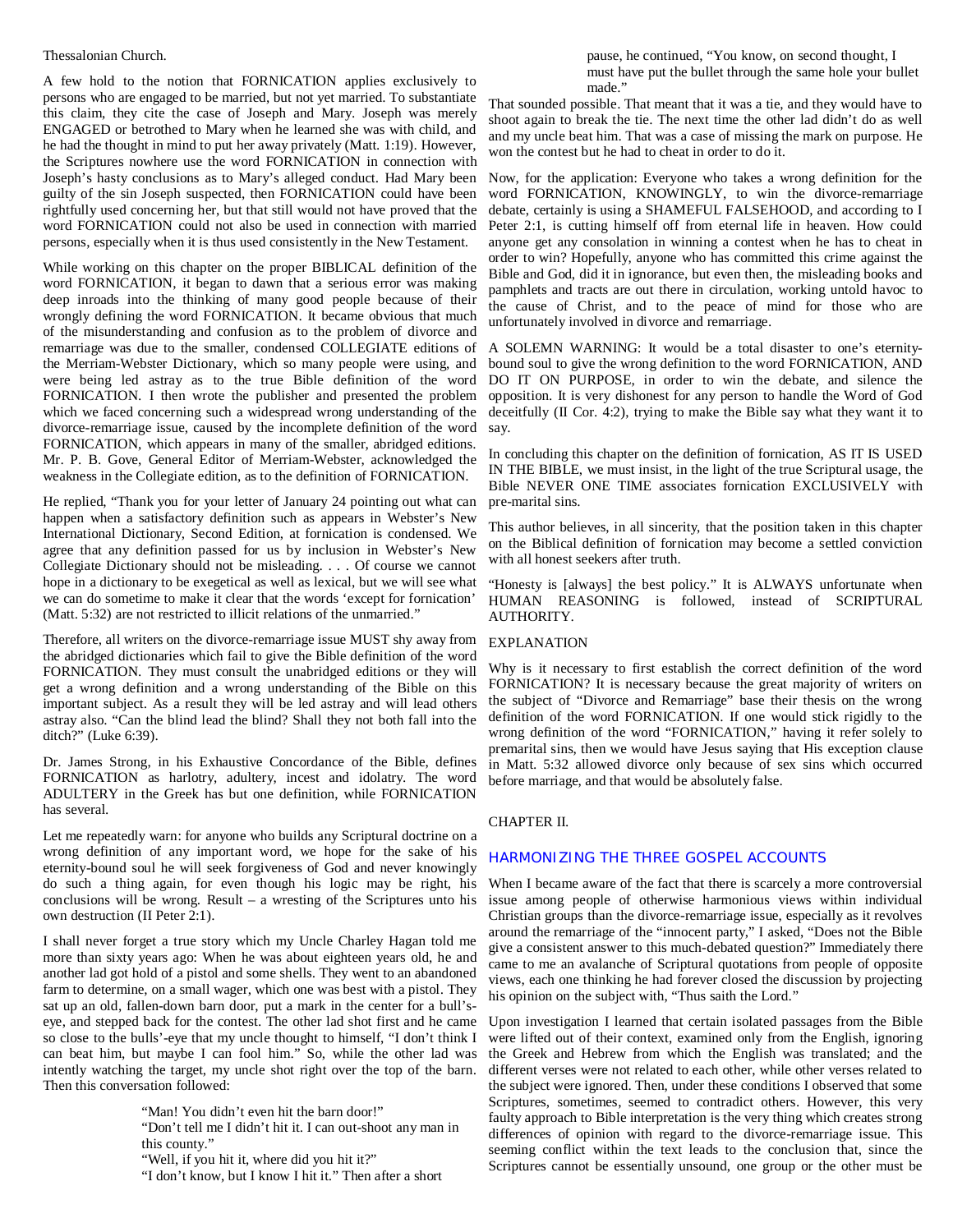misunderstanding the true Biblical position.

These glaring inconsistencies prompted me to venture into an exhaustive search and analytical study of the Scriptural passages which bear on this subject, with the thought in mind of finding a common thread of harmony which I felt surely must run through the Word of God, thus giving us a common ground of mutual understanding and consistency.

Since Jesus is the final authority on this issue, any valid approach to it begins and ends with harmonizing the statements of Jesus when facing the Pharisees, as it appears in Matt. 19:312; Mark 10:2-12 and Luke 16:14-18.

This "harmony method" of interpreting the Scriptures, to which Dr. Hastings says the Catholic Church has always objected, is the only honest and safe approach which can be made to any problem arising out of the varying records in the synoptic Gospels. An examination of one of these accounts, standing by itself, may present an incomplete picture and create problems when the whole picture is not taken into account. This faulty approach to the Scriptures can, and often does, lead to conflicting interpretations of the Scriptures.

We have, therefore, set up these three Gospel accounts of Jesus' dialogue with the Pharisees in the forthcoming chapters in parallel columns, allowing blank spaces where one writer omits some detail of the story which another records. We must consider the entire picture, paralleled and harmonized into a composite whole before our deductions can be reliable.

Fragments of truth, standing alone, are not always safe to follow.

We need not be surprised at the variations in these three synoptic accounts when we consider the fact that the Holy Spirit. Whose infinite mind and heart, inspiring the human writers, allowed the truth to flow through and be colored by the varying personalities of the human writers.

It is the divine authorship of all Scripture which accounts for its being always TRUTHFUL and INHERENTLY consistent, while it is the finite touch of the human pen which accounts for the variations in emphases as to details between one writer and another.

The influence of the human recorder does in no way detract from the fact of divine inspiration, which is the final source of all Scriptural truth. The truth, however, becomes PERSONALIZED AND INDIVIDUALIZED as it flows through the personality of each human writer, and, even though the accounts are all some what incomplete and are INDIVIDUALISTICALLY unique, they are, however, without essential error in historical accuracy, doctrinal soundness, and moral reliability. The Holy Spirit, who inspired all Scriptural writings, purposely adapted Himself to the individual differences of the various writers and thereby avoided a stereotyped account. If the Gospel writers were crossed up on a moral or an important doctrinal truth, then one might question the validity of their reports. However, no such problem exists when we parallel and harmonize the three synoptic accounts of Matthew, Mark and Luke. It is really quite normal for an emphasis to vary from one writer to another, but there are no REAL contradictions anywhere in the varying gospel accounts when the text is properly understood. For this reason it is far safer, when one is seeking truth, to take all three of the synoptic reports and parallel and harmonize them, than to take just one as the final authority when it is obvious that certain details are not mentioned.

In fact, we are very happy that each of the gospel writers reported the parts of the account which most impressed him, instead of their copying from each other, or getting their heads together and agreeing on what to include.

To illustrate the need of harmonizing the varying gospel accounts in order to get the whole picture, we cite the statements which Pilate placed at the top of the cross. Matthew quotes Pilate's inscription as saying: "THIS IS JESUS THE KING OF THE JEWS." Mark merely says: "THE KING OF THE JEWS." Luke, sometime later, after listening to conversations and preaching, wrote: "THIS IS THE KING OF THE JEWS." Finally, John later remembered the sign as saying: "JESUS OF NAZARETH THE KING OF THE JEWS." Some commentators have completed the whole sentence by putting the pieces together thus: "THIS IS JESUS OF NAZARETH THE KING OF THE JEWS."

With this in mind, it becomes very necessary for us to parallel and

harmonize the three synoptic accounts of Matthew, Mark and Luke regarding Jesus' statement on the divorce-remarriage issue so that we won't be lifting out one brief, isolated statement from the whole, knowing that one fragment, lifted out of any conversation, might never do justice to the whole conversation, or be a safe support on which to establish a workable creed.

It is very intriguing and enlightening when we get all of Jesus' statements together on the divorce and remarriage issue, and when we notice what Jesus FAILED TO SAY as well as what He DID say. For example, Jesus never even slightly hinted that divorced and remarried people should separate and become celibates for the rest of their lives. Nor did He ever even faintly suggest that such persons live together as BROTHER and SISTER, as some have advocated. In fact, there is ample evidence in this book, with Scriptural proof, that God condemned separation with much stronger language than that of divorce. (See Chapter VII.)

The author of this book confesses that he doesn't know where some people get such advice as they hand out to others who are already divorced and remarried, or those contemplating remarriage. They certainly do not get it from Jesus or any other Bible authority. Such unfounded advice, certainly, if generally carried out, would create more problems in the church world, in the individual lives of those already involved, and in society in general, than anyone could ever hope to correct.

Whoso despiseth the word [God's Word] shall be destroyed (Prov. 13:13).

Heaven and earth shall pass away, but my words shall not pass away (Matt. 24:35).

CHAPTER III.

# THE VOICE OF HISTORY

[At this point, the author displayed Matthew 19:7-8, Mark 10:3-5, and Luke 16:16 in three vertical columns, left to right respectively. The reader may view this chart by opening hdm0152a.jpg in the Graphics\Charts folder. This can be achieved from our menu by clicking on the 00C-View Graphics folder, and then clicking on the Picview option. Once the Picview program opens, use its functions to open the Graphics\Charts folder, and then click on hdm0152a.jpg. So that the reader can better follow the author, should it be decided to skip opening the chart, I have inserted the 3 passages in respective order below. -- DVM]

Matthew 19:7-8 "They say unto him, Why did Moses then command to give a writing of divorcement, and to put her away? 8 He saith unto them, Moses because of the hardness of your hearts suffered you to put away your wives: but from the beginning it was not so."

Mark 10:3-5 "And he answered and said unto them, What did Moses command you? 4 And they said, Moses suffered to write a bill of divorcement, and to put her away. 5 And Jesus answered and said unto them, For the hardness of your heart he wrote you this precept."

Luke 16:16 "The law and the prophets were until John: since that time the kingdom of God is preached, and every man presseth into it."

\* \* \*

Our readers will recognize these three Scriptural passages as being taken from the three varying accounts of Jesus' conflict with the Pharisees over the divorce and remarriage problem, as were those of the previous chapter. These three Scriptural accounts are here paralleled and harmonized. Because of the historical and dispensational significance of these passages, it is necessary to harmonize them before one can understand or interpret them correctly. Any two or more Scriptures which, on surface reading, seem to contradict each other, must be harmonized and reconciled before they can be understood and interpreted correctly.

When one reads these Scriptures carefully, he will notice that Jesus, historically speaking, was making reference to three distinctly different periods of time. The beginning period is mentioned in Matthew 19:8 (above) where Jesus referred to the period FROM THE BEGINNING to the time of Moses. The second period was from the time of Moses to the advent of John the Baptist, found in Luke 16:16. The third period reached from the advent of John the Baptist to the end of the Gentile dispensation. This third period has not yet ended. Each of these three historical periods has its own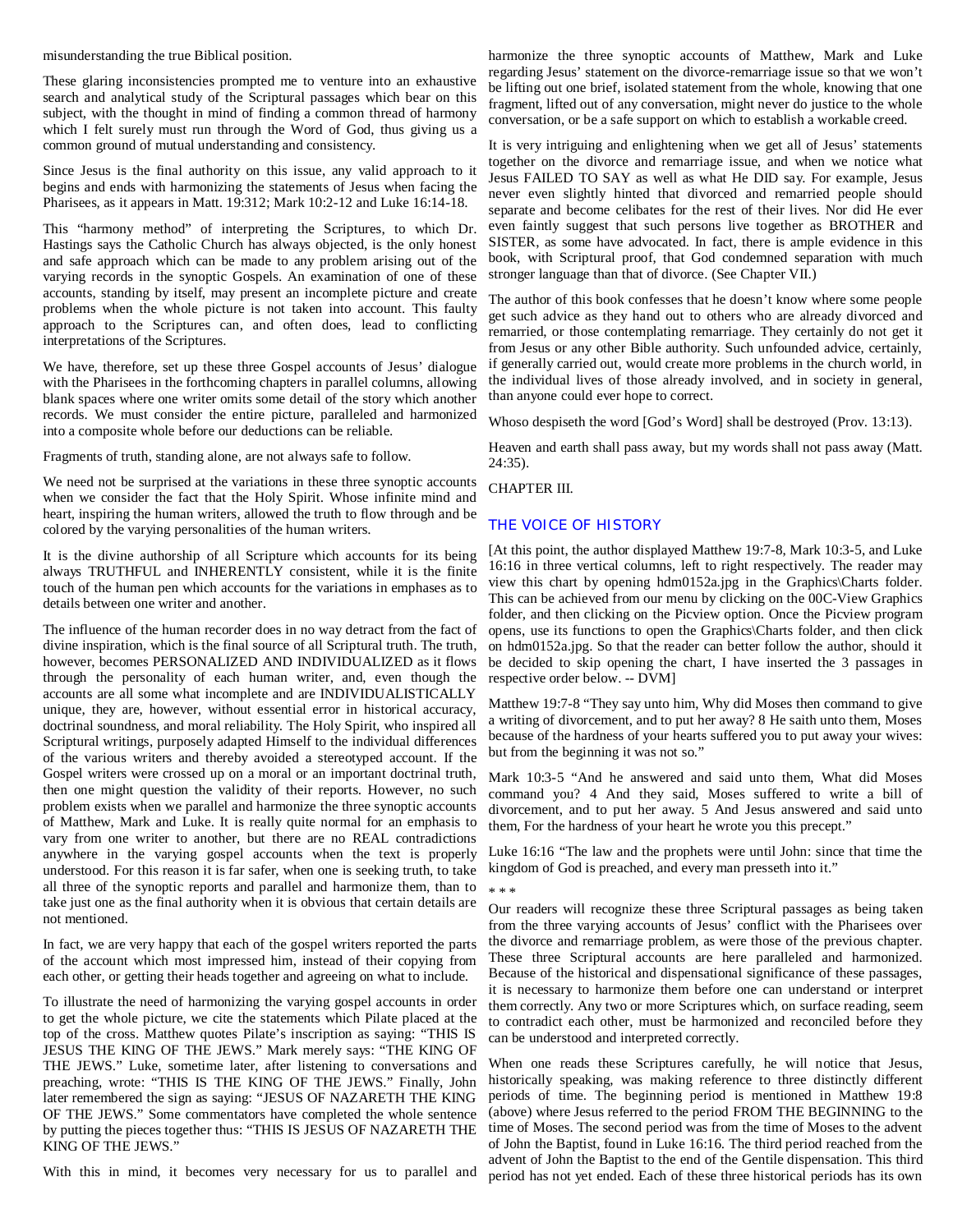individualistic Scriptural view on the divorce and remarriage issue, which concubines considered an adulterer. During this period a man was not was and is acceptable and applicable only when applied within its proper considered an adulterer unless he molested another man's wife, even though historical period, and not in another.

The middle period is known as the period of THE LAW AND THE PROPHETS, and extends from the time of Moses to the birth of John the Baptist. Luke makes reference to this middle period of history in verse 16 (above) saying, "The law and the prophets were until John." There seems to be no disagreement as to the Scriptural CONCESSIONS on the divorce and remarriage issue which Moses put into effect during this middle period. Moses, because of the hardness of their hearts granted men permission to divorce their wives, as the Pharisees put it to Jesus, FOR EVERY CAUSE. This is explained in detail in Deut. 24:1-4, and was the Scripturally accepted position on this subject, and was to apply only for the duration of this middle period of history. Therefore, it was Scripturally permissible during this middle period from Moses to John the Baptist for a man to divorce his wife and marry another if he merely hated her, or if he found some uncleanness in her, or if she merely found no favor in his eyes.

Jesus, in Mark 10:5 (above), referred to this allowance of Moses as a PRECEPT employing the original word en-tol-ay' which means A CHARGE OR INJUNCTION, implemented by one who had been placed in authority. Therefore Moses definitely made a change in regard to the divorce and remarriage policy from what it had been in its ideal state from the beginning. This was not a change in the basic Moral Law itself, for Moses, as we have noted, had no authority to alter the Moral Law, but the change was made merely in the SOCIAL ORDINANCE, associated functionally with the application of the Moral Law.

Jesus, in Matthew 19:8 (above), tells us that FROM THE BEGINNING (that is, from creation) to the concession of Moses, God had never intended divorce any more than He had intended to make allowance for any other deviation from the ideal which He established in the Garden of Eden. When Moses faced the problematic social conditions of Israel, he found that men had become very hard of heart, and had, therefore, fallen into a perilous condition with many social problems. We must recognize the fact that Moses, because of the wicked hearts of Israel, permitted many concessions which were out of line with God's perfect plan for men from the beginning, but the hardness of their hearts caused Moses to permit the lesser of two evils as the only way out of the dilemma into which sin had enslaved the people. This is often the case where people have become enamored in social maladjustments. It was because of the dilemma which sin created that Moses worked out a social regulation regarding the divorce-remarriage problem which was a deviation from God's original plan, and yet a necessary and acceptable concession, designed to hold the structure of society on an even keel during that very difficult period. This concession was a SECOND BEST arrangement granted to those who had missed God's FIRST BEST. It was a LESSER OF TWO EVILS, which was to be in vogue until such time as Christ should come and set up more ideal arrangements through the New Covenant, which would put the Law of God upon fleshly tables of the heart. Divorce and remarriage were not in the original plan of God from the beginning, but when sin came, with its social corruptions, Moses made certain adjustments to iron out many of the otherwise unsolvable problems which sin had brought upon fallen humanity. When Jesus preached His Sermon on the Mount He instituted reform on this, as well as on many other vital issues, saying, "Ye have heard that it has been said of them of old time.

#### . . but I say unto you. .. ."

Jesus was not criticizing Moses for the concession he had made, but instead, He put the blame on the Pharisees themselves. It was not God's heart, nor was it the heart of Moses, that was hard, but theirs. If Moses had not instituted this concession, permitting this deviation from the perfect ideal, he would have forced his people into much more serious domestic problems than he did by granting the concession, in that the law was weak (Rom. 8:3).

The plurality of wives, during these Old Testament times, which was another permitted concession AS THE LESSER OF TWO EVILS, was never in God's original plan, but it was permitted and practiced by the best of the ancient worthies and was not frowned upon by either society or the Scriptures during this middle period. Nor was one with several wives and

he himself was married to more than one.

David was not accused of adultery until he took the wife of Uriah, even though he himself already had several wives. These concessions can best be understood in the light of the bitter wars in which the men were killed, and which created a social imbalance, keeping the men far outnumbered by the women for great periods of time. This plurality of wives had not been God's plan from the beginning, but when sin came and brought war and death, it became a permitted practice which seemed to create fewer problems than to have great numbers of unmarried, childless women. Only once was David guilty of adultery, and that offense was forgiven.

Previous to this second historical period, known as THE LAW AND THE PROPHETS, which granted divorce for just about every cause, was what is called the PRE-MOSAIC, or THE EARLY PERIOD, which included the antediluvian (before the flood) period and the patriarchal times, overall extending from creation to the time of Moses. Jesus, in acknowledging the relaxing of Moses' concession on the divorce issue, in Matthew 19:8 said, "From the beginning it was not so." In other words, He was saying that divorce was not allowable FOR EVERY CAUSE previous to Moses' concession. The Bible is silent as to whether or not divorce was allowed for the cause of ADULTERY during this Mosaic period, but this we know: FOR EVERY CAUSE it was not then allowed. In fact, the word divorce, in any of its forms, fails to appear in the Bible previous to Lev. 21:14, and when it here appears, the four patriarchs – Abraham, Isaac, Jacob and Joseph -were all gone, and Moses was on the scene. So we see the problem of divorce had never been faced as far as the Scriptures were concerned until Moses faced it, 2,550 years after creation.

People were wicked, too, in that early antediluvian period, for it was their wickedness which brought on the punishment of the flood, and, according to Jesus, they were ". . . marrying and giving in marriage, until the day that Noe entered into the ark" (Matt. 24:38).

At least one book, namely the book of Job, was written during these early patriarchal times, and it makes no reference whatsoever to divorce or remarriage. Moses, in his writings, deals with the men and problems of the patriarchal times, but he was silent on the subject of divorce until he was through with all association related to this early period.

Now we turn to the third historical period (the period in which we live). This period began with the coming of John the Baptist, and extends throughout the CHURCH age. Here we find the principle which Jesus laid down as a working system for His followers.

In Luke 16:16 (above) Jesus stated that "the law and the prophets were until John." When John appeared on the scene, God closed the Old Testament dispensation and ushered in the New.

The appearance of John the Baptist not only marked the close of the dispensational records, but it also closed the book of the Civil and Ceremonial Law with its social ordinances and concessions.

John acknowledged this change in his KEYNOTE SPEECH introducing Jesus Christ and the New Covenant to the world. The New Covenant, with John as its "forerunner" and Jesus as its Messiah, supplanted the Law of Moses with GRACE AND TRUTH (John 1:17). Moses, from this time on, ceased to be the final authority on any social or moral issue, and the followers of God were henceforth to look to Jesus for the answer to every important question. Jesus, in fulfilling the Law of Moses, introduced to the world His position with regard to divorce and remarriage, which was only for the cause of fornication (sinning against the marriage vow). FURTHERMORE, FORNICATION, AS WAS NOTED IN CHAPTER ONE, IS NOT CONFINED (IN THE BIBLE) TO THE SEX SINS OF UNMARRIED PEOPLE, BUT TO SEX SINS IN GENERAL, INCLUDING ADULTERY AND INFIDELITY.

We now live in this third historical period, and so long as we are within the range of this Gospel era, all divorce and remarriage, EXCEPT IT BE FOR FORNICATION (unfaithfulness to the marriage vow) is forbidden, but divorce with remarriage allowance for the innocent party when the partner has sinned persistently against the marriage covenant is Scripturally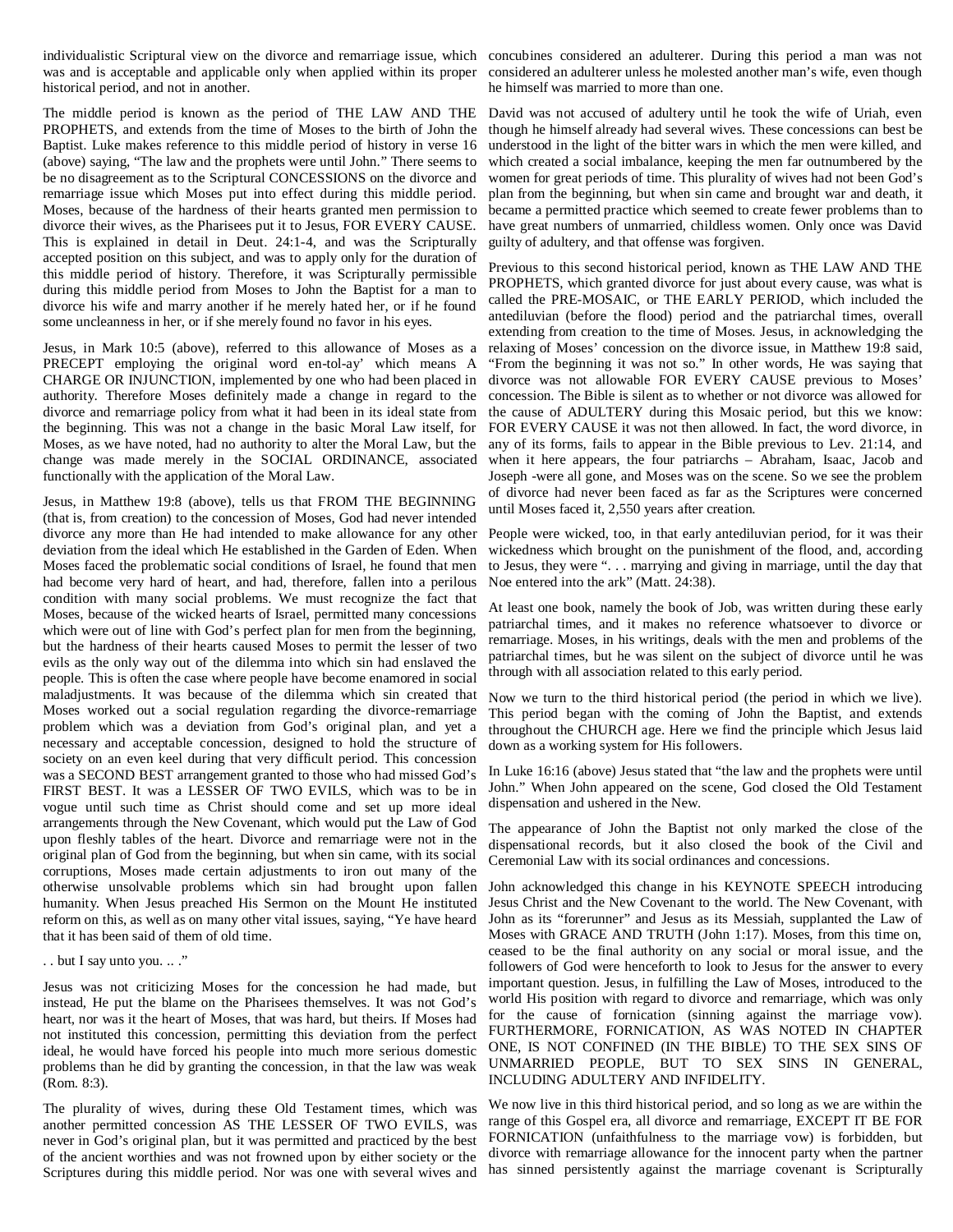#### acceptable.

When John the Baptist appeared on the scene, God closed the Old Testament dispensation and ushered in the New. The appearance of John the Baptist not only marked the close of the old dispensational records, but it also closed the book of the CIVIL AND CEREMONIAL LAW with its many SOCIAL ORDINANCES AND CONCESSIONS. John the Baptist acknowledged this as his KEYNOTE SPEECH introducing Jesus Christ and the New Covenant to the world. The New Covenant, with John as its forerunner and Jesus as its Messiah, supplanted the Law of Moses with GRACE AND TRUTH (John 1:17). Moses, from this time on, ceased to be the final authority on any social or moral issue, and the followers of God were henceforth to look to Jesus for the answer to every important question. Jesus, in FULFILLING the Law of Moses, introduced to the world His position with regard to divorce and remarriage, which was, ONLY FOR THE CAUSE OF FORNICATION, Biblically defined.

We now live in this third historical period, and so long as we are in this Gospel era, all divorce and remarriage, except it be for fornication (unfaithfulness to the marriage vow), is forbidden, but divorce with remarriage permitted for the innocent party, when the partner has sinned persistently against the marriage bond, is allowed.

Forgiveness for the innocent party is not necessary. One who is innocent is not guilty and needs neither punishment nor forgiveness. Punishment or forgiveness are only for the guilty.

Think not that I am come to destroy the law or the prophets: I am not come to destroy, but to fulfill (Matt. 5:17).

Blessed are they that hear the word of God and keep it (Luke 11:28).

# CHAPTER IV.

# "IS IT LAWFUL.. . FOR EVERY CAUSE?"

It has been assumed that Jesus, in His encounter with the Pharisees on this occasion, closed forever the door on ALL divorce and remarriage. Let us see if this is true.

At the outset we will examine the first verse in this discussion between Jesus and the Pharisees, using the first verse in Matthew's account paralleled and harmonized with the nearest equivalent in Mark and Luke, plus Luke's additional observation and evaluation of the Pharisees' wrong attitude. Their attitude throws a great deal of light on what Jesus was saying. We will notice that the phrase FOR EVERY CAUSE, which Matthew alone records, is the key which unlocks the true understanding of what Jesus said to the Pharisees on this occasion.

The reader needs to be reminded that it does no violence to the Scriptures to combine these three accounts for the purpose of harmonizing them as we have done, so as to put the whole picture together. Obviously, we have here the personal impression of the three different writers: Matthew, who was an eyewitness to Jesus' encounter with the Pharisees on this occasion, was writing from his persona! Records, guided by divine inspiration, which naturally would tend to be the most complete and detailed account. Mark and Luke, who were not eyewitnesses, must have written from materials they had gathered from conversations and sermons they had heard preached. This very acceptable harmony method of interpretation brings together three accounts, which, like a puzzle, fit together perfectly to complete the whole picture.

\* \* \*

[At this point, the author displayed Matthew 19:3-12, Mark 10:2-12, and Luke 16:14-18 in three vertical columns, left to right respectively. The reader may view this chart in three sections by opening hdm0152b.jpg, hdm0152c.jpg, and hdm0152d.jpg graphics in the Graphics\Charts folder. This can be achieved from our menu by clicking on the 00C-View Graphics folder, and then clicking on the Picview option. Once the Picview program opens, use its functions to open the Graphics\Charts folder, and then click on consecutively hdm0152b.jpg, hdm0152c.jpg, and hdm0152d.jpg Jesus' denunciation of these hypocrites because of their treacherous graphics. So that the reader can better follow the author, should it be motives. The Pharisees were not honestly seeking for truth, but were subtly decided to skip opening the chart, I have inserted the 3 passages in endeavoring to justify themselves in promiscuously divorcing their wives,

respective order below. -- DVM]

Matthew 19:3-12 "The Pharisees also came unto him, tempting him, and saying unto him, Is it lawful for a man to put away his wife for every cause? 4 And he answered and said unto them, Have ye not read, that he which made them at the beginning made them male and female, 5 And said, For this cause shall a man leave father and mother, and shall cleave to his wife: and they twain shall be one flesh? 6 Wherefore they are no more twain, but one flesh. What therefore God hath joined together, let not man put asunder. 7 They say unto him, Why did Moses then command to give a writing of divorcement, and to put her away? 8 He saith unto them, Moses because of the hardness of your hearts suffered you to put away your wives: but from the beginning it was not so.

9 And I say unto you, Whosoever shall put away his wife, except it be for fornication, and shall marry another, committeth adultery: and whoso marrieth her which is put away doth commit adultery. 10 His disciples say unto him, If the case of the man be so with his wife, it is not good to marry. 11 But he said unto them, All men cannot receive this saying, save they to whom it is given.

12 For there are some eunuchs, which were so born from their mother's womb: and there are some eunuchs, which were made eunuchs of men: and there be eunuchs, which have made themselves eunuchs for the kingdom of heaven's sake. He that is able to receive it, let him receive it."

Mark 10:2-12 "And the Pharisees came to him, and asked him, Is it lawful for a man to put away his wife? Tempting him. 3 And he answered and said unto them, What did Moses command you? 4 And they said, Moses suffered to write a bill of divorcement, and to put her away. 5 And Jesus answered and said unto them, For the hardness of your heart he wrote you this precept. 6 But from the beginning of the creation God made them male and female. 7 For this cause shall a man leave his father and mother, and cleave to his wife; 8 And they twain shall be one flesh: so then they are no more twain, but one flesh. 9 What therefore God hath joined together, let not man put asunder. 10 And in the house his disciples asked him again of the same matter. 11 And he saith unto them, Whosoever shall put away his wife, and marry another, committeth adultery against her. 12 And if a woman shall put away her husband, and be married to another, she committeth adultery."

Luke 16:14-18 "And the Pharisees also, who were covetous, heard all these things: and they derided him. 15 And he said unto them, Ye are they which justify yourselves before men; but God knoweth your hearts: for that which is highly esteemed among men is abomination in the sight of God. 16 The law and the prophets were until John: since that time the kingdom of God is preached, and every man presseth into it. 17 And it is easier for heaven and earth to pass, than one tittle of the law to fail. 18 Whosoever putteth away his wife, and marrieth another, committeth adultery: and whosoever marrieth her that is put away from her husband committeth adultery."

\* \* \*

In this story of Jesus' encounter with the Pharisees, as told by the three evangelists, each in his own words, it becomes very clear that Jesus was pressed into this discussion on the subject of divorce and remarriage by His enemies, the Pharisees. We must keep this in mind when we examine both the question they asked, and the answer Jesus gave them. We must remember that these Pharisees were sticklers for the Law of Moses, with its interpretations and concessions, and that their anger was burning at Jesus' preaching, which they realized ran counter to the position Moses had taken. Christ's SERMON ON THE MOUNT was a characteristic example of all of Jesus' preaching, and the Pharisees attacked Him again and again, because they resented any departure from the law of Moses. They were anxious to discredit Jesus' claims of authority over Moses, for Jesus had stated repeatedly: "Ye have heard that it was said by them of old time . . . but I say unto you  $\dots$ "

Matthew and Mark, in their recording of this encounter, laid special emphasis on Jesus' views on the subject of divorce and remarriage. Luke, however, who refers to divorce in less detail, was further impressed with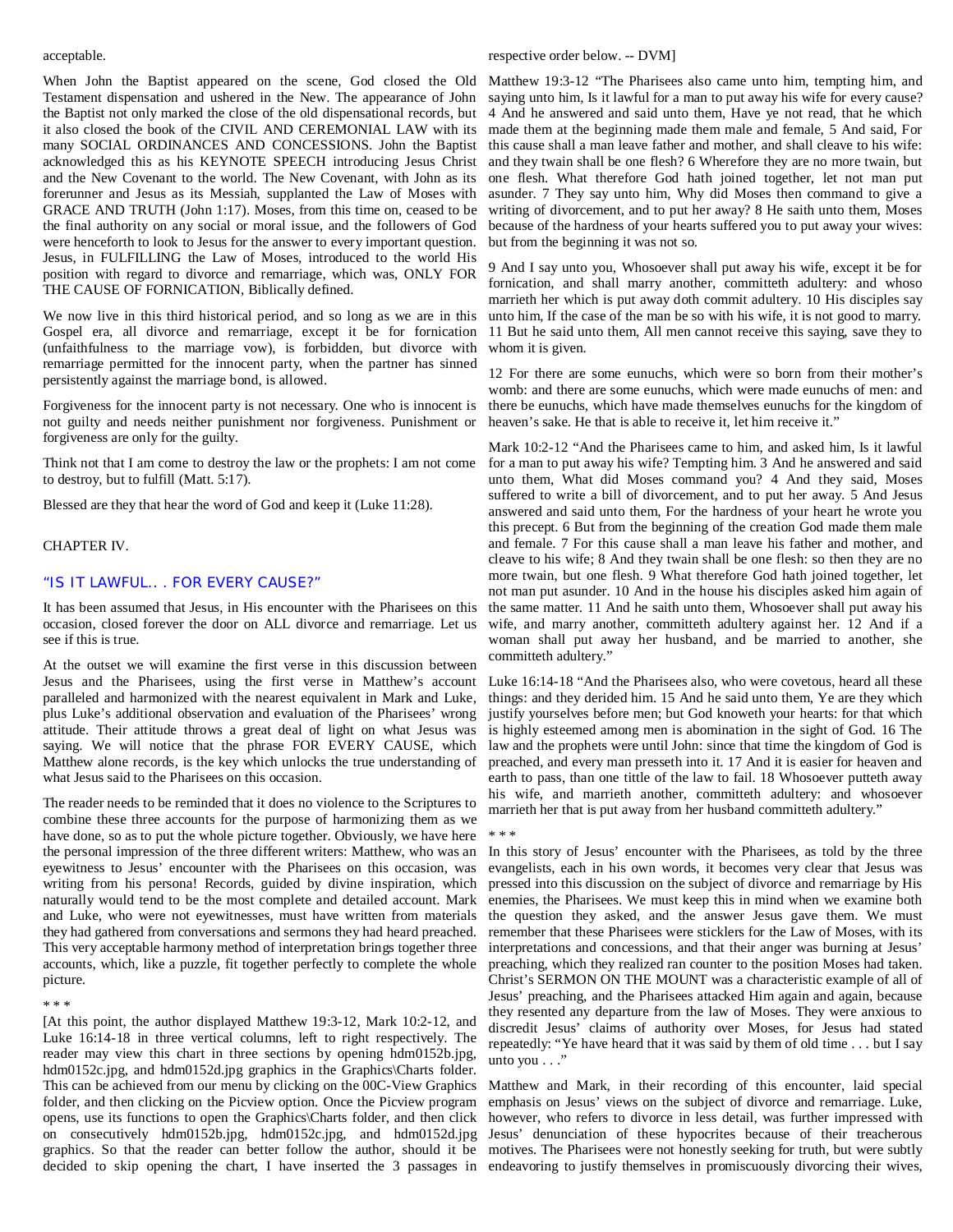and, at the same time, to ensnare Jesus, and embarrass Him before His commandment translated "Thou shalt not kill" has no reference whatsoever followers, particularly before His disciples.

Incidentally, it is never possible to enlighten anyone on this, or any other subject, who has previously formed his opinion and then closed his mind. The Pharisees were classic examples of this error. Let us now examine Jesus' criticism of these Pharisees for their hypocrisy in Luke's record (Luke 16:15-17).

Jesus let them know, in verse 15 (above), that their hearts were vile and Jesus, in verse 16, informed them that their law had been supplanted by the their motives were wicked. He knew they were crafty and deceitful. Obviously, they wanted freedom to divorce their wives as Moses had allowed, for just about any excuse (Deut. 24:1-4). Jesus stood His ground against such leniency which had appeared in Moses' concession, and took the same position He had taken previously in His Sermon on the Mount (Malt 5:32), refusing them such liberties. We know the Pharisees wanted to stick with Moses on this issue because they always clung tenaciously to every word Moses had said, including the MORAL COMMANDMENTS, the CEREMONIAL ORDINANCES and the CIVIL JUDGMENTS. The Ten Commandments were designed to regulate the moral life of Israel; the ordinances were to control the religious life of the nation, and the civil judgments were planned to govern the social relationships of the people. The Pharisees were determined to cling to each of these emphases and were attacking Jesus because they realized from His preaching He was assuming authority over the concessions which Moses had established. Jesus did not challenge the Moral Law (the Ten Commandments) called the Decalogue, except to make it more binding; i.e. Taking it from the tables of stone and making it a matter of the heart (II Cor. 3:3). He lifted the basic principles of the law from the rule of conduct to the seat of affections in the personality. It was the ceremonial ordinances and the civil and social relationships of the people that fell under Moses' concession in Deut. 24, concerning divorce and remarriage, and it was these phases of the old jurisprudence that Jesus renounced when He deviated from Moses' permission for them to divorce their wives, as they put it, FOR EVERY CAUSE. Jesus Himself allowed divorce and remarriage for only one cause, FORNICATION. In chapter one we learned that the Bible use of the word FORNICATION includes adultery and unchastity, and sex sins in general, including marital unfaithfulness.

NEITHER JESUS NOR MOSES ALTERED THE TEN COMMANDMENTS. It was the social ordinances which they adjusted to meet the crisis they were facing at the time. Moses had no authority to alter the Moral Law, but he could alter the social ordinances, and he did. Moses was not breaking one of the Ten Commandments when he granted divorce and remarriage privileges, because divorce and remarriage ARE NOT THEREIN MENTIONED. He was merely putting more flexibility into one of the social ordinances of the day. Neither divorce nor remarriage, as long as they remain within the framework of the Scriptures, can rightfully be called adultery, since adultery is positively forbidden in the TEN COMMANDMENTS, WHILE DIVORCE AND REMARRIAGE ARE NOT AS MUCH AS MENTIONED THERE. Moses, to be at all consistent, could not have forbidden one thing in the Decalogue and then granted permission for the practice of the very same thing he had forbidden in the unalterable Moral Law (The Ten Commandments).

In other words, God would not have granted permission in Deut. 24:1 for doing the very thing He had positively forbidden in Ex. 20:14. Therefore, it goes without saying that God did not have divorce and remarriage in mind when He said, "THOU SHALT NOT COMMIT ADULTERY" (Ex. 20:14). A morally upright God, which our God definitely is, would not have granted permission for breaking the Moral Law which He Himself had instituted, and had insisted upon its strict observance. Moses felt that adultery was morally wrong, while divorce and remarriage within certain bounds were allowable. Jesus apparently felt the same way, allowing one merciful exception (Matt. 5:32 and 19:9).

To further clarify this explanation, let us notice that God, in the Moral Law, commanded, "THOU SHALT NOT KILL," and then instituted and legalized war and capital punishment. This is no inconsistency, however, when we understand that the original meaning of the word "kill" (rawtsakh') in the Decalogue forbids only ILLEGAL KILLING, i.e. One person taking it upon himself to destroy another for personal reasons. The

either to war or capital punishment. The same principle holds good for divorce and remarriage as far as the Decalogue is concerned.

Jesus dealt the Pharisees a crippling blow in verse 16 (above) by making it clear that the law, as it applied to the SOCIAL LIFE of the Old Testament people, had served its day and had been superseded by the preaching of the Kingdom of God, into which humanity was now pressing.

Covenant of Grace, and yet in verse 17 He accused them of being so stubborn that they would remove heaven and earth before they would allow one tiny fragment of the law, AS THEY INTERPRETED IT, to be violated. They would stone a man to death over a mere doctrinal difference of opinion, even though that would be "murder" (illegal killing-positively forbidden in the Moral Law), but they would never relinquish their social ordinances at any price. Actually, they had little regard for the Moral Law, but what they fought for was the hundreds of breakdowns which granted them certain social liberties which. They coveted.

The Pharisees liked Moses' concessions, permitting them to divorce their wives FOR ANY AND EVERY CAUSE. They did not want this liberty taken from them. Jesus, on the other hand, would deny them such liberties, firmly stating that there now would be only one justifiable allowance for divorce, namely, FORNICATION (MARITAL UNFAITHFULNESS). Jesus had tried all through His preaching ministry to show His authority over the social ordinances of the Mosaic period. The Pharisees, on the other hand, fought every step He tried to take in that direction. It was for the hardness of their hearts that Moses had granted them great liberties in divorcing their wives, as the Pharisees put it, FOR EVERY CAUSE, and they would murder Him if they could not line Him up perfectly with Moses. Jesus was not blind to their confederacy. He knew they were not honestly seeking for truth when they asked the divorce question.

They reasoned that by putting Jesus on the spot, so to speak, He would be forced to swing either with Moses or against him. In either case they thought they would have Him trapped, and that primarily was what they were after.

Notice, the Pharisees did not ask Jesus whether or not divorce was PERMISSIBLE. They knew full well from His preaching that He allowed divorce for one cause, FORNICATION (sex sins in general, as mentioned in the Bible). The question they raised was WHAT CAUSE, in His opinion, would be acceptable, and what would not. How far, in other words, might they go in this matter, and where must they stop? (This is a very important observation.) THEY WERE NOT ASKING FOR JESUS' COMMITMENT ON THE LAWFULNESS OR UNLAWFULNESS OF DIVORCE AT ALL, BUT RATHER, UNDER WHAT CIRCUMSTANCES WOULD HE GRANT THE PERMISSION AND UNDER WHAT CIRCUMSTANCES WOULD HE NOT? Would He go as far as Moses went or would He draw the line elsewhere? They were trying to destroy His influence and wreck His ministry, and that is all they were interested in.

Jesus, in giving His answer to them, was not answering the question as to whether or not it was permissible for a man to divorce his wife for the cause of adultery (marital unfaithfulness) and marry another, but rather, as to the permissibility of a man's divorcing her FOR EVERY CAUSE, and marrying another. It appears to be the divorcing of wives FOR EVERY CAUSE that they insisted upon and which Jesus objected to. There is a world of difference here, both in the question the Pharisees asked and the answer Jesus gave. When Jesus said, "From the beginning it was not so" - what was not so? This was not so: the divorcing of wives FOR EVERY CAUSE. That was the question under consideration.

After all is said and done, Jesus must be allowed the final word concerning the remarriage of divorced people. His commitment is found in Matthew 19:10-12.

His disciples say unto him, If the case of the man be so with his wife [divorced – see verses 9 and 10] it is not good to marry.

JESUS' DISCIPLES IN THIS VERSE PRACTICALLY ASKED HIM TO SHUT THE DOOR ON REMARRIAGE, AND HE WAS NOT INCLINED TO DO SO. Jesus, on this occasion, had a golden opportunity to shut the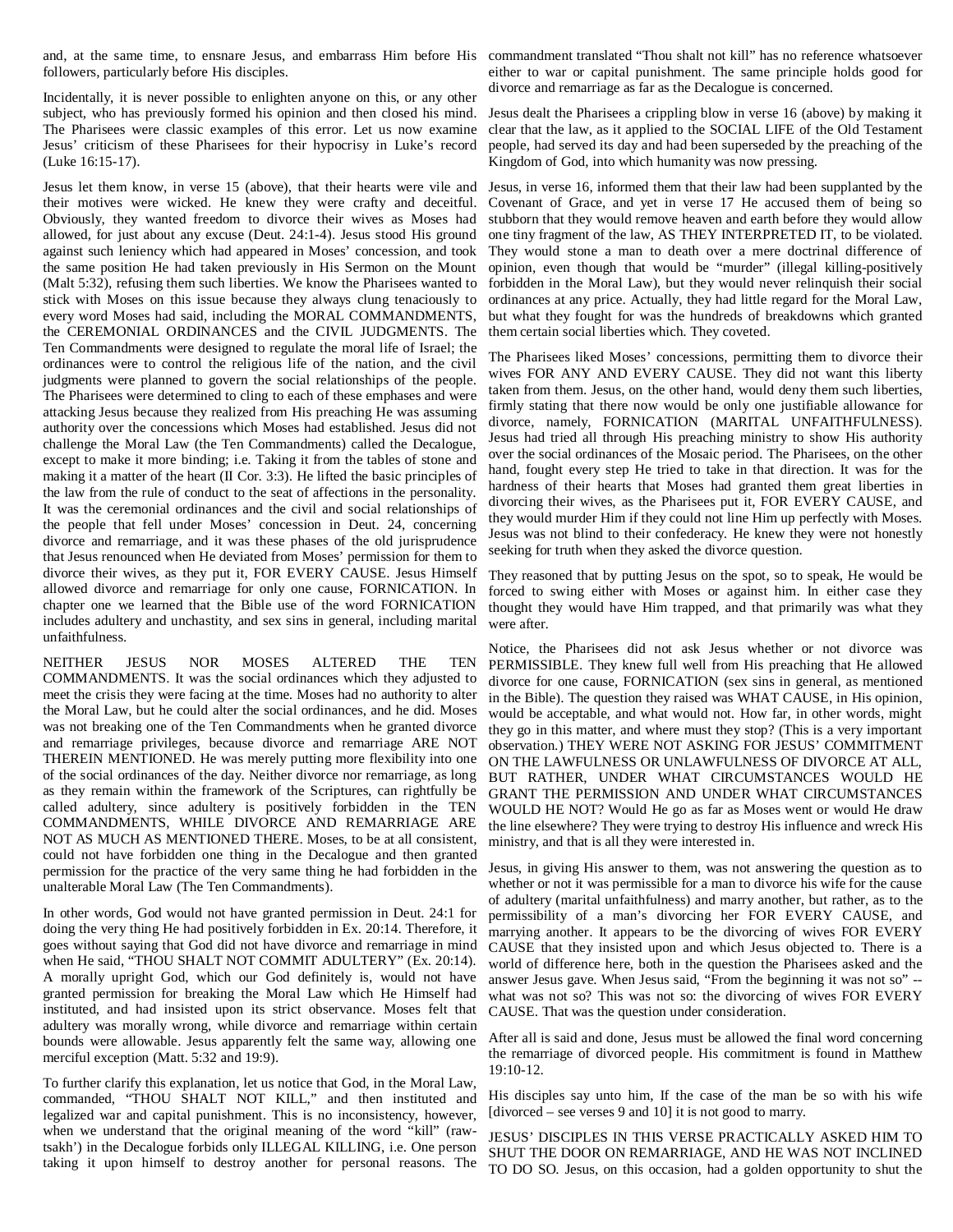door forever on the remarriage of divorced people, and in His infinite AGAINST THE MARRIAGE BOND IN ADULTERY. wisdom He knew that celibacy, forced upon the average normal man, was not the answer.

He understood from the creation of the first man that it was not good that man should be alone (Gen. 2:18). He left the door to the remarriage of divorced people open to all men, for all time, except for eunuchs, when He said to them:

receive it (verses 11, 12b).

Jesus, in verse 12, went on to explain in detail that only eunuchs (men relieved or deprived of their sex drive, for the benefit of the Kingdom of God, or so born) could remain unmarried. He knew that the average man, generally speaking, could not remain unmarried without creating more problems than it would solve. He therefore applied the rule of "no remarriage" ONLY TO EUNUCHS, EXEMPTING ALL OTHERS, UNLESS SOME ARE ABLE AND WILLING TO VOLUNTARILY ACCEPT IT (Matt. 19:11, 12).

As we study Jesus' forthcoming answer carefully we recognize the fact that Jesus rigidly held to His previous Sermon-on-the-Mount commitment and I will put my laws into their hearts, and in their minds will I write them at the same time answered the Pharisees' challenge by saying, "Whosoever shall put away! [divorce] his wife, except for fornication [moy-khyoo'-omarital unfaithfulness] and shall marry another committeth adultery." In other words, He told them that only for the cause of FORNICATION [moykhyoo'-o-marital unfaithfulness] may a man put away his wife and marry another. He was telling them: FOR EVERY CAUSE, "No," BUT FOR THE CAUSE OF SINNING AGAINST THE MARRIAGE BOND, "Yes:'

If the Pharisees had asked if divorce and remarriage were permissible when adultery was the provoking cause, then Jesus would have said, "Yes," but when they asked about divorce "FOR EVERY CAUSE" Jesus took a firm stand against such looseness, and said, "No." Every word, therefore, from Jesus, in this specific dialogue MUST be viewed in the light of the basic question the Pharisees raised, which was "FOR EVERY CAUSE."

When Jesus, in this connection said to those Pharisees, "Moses because of the hardness of your hearts suffered you to put away your wives: but from the beginning it was not so," He was not dealing with putting them away BECAUSE OF ADULTERY. Adultery was not the subject of the question under discussion. Jesus was asked about divorce for lesser reasons when He said what He did on this occasion. We know this is true because of the question they asked. WE HAVE NO RIGHT TO TAKE ANY STATEMENT WHICH JESUS MADE WHEN DEALING WITH DIVORCE "FOR EVERY CAUSE," AND APPLY IT TO DIVORCE BECAUSE OF "ADULTERY." It is entirely wrong to take Jesus' words out of this conversation with the Pharisees in Matt. 19:3-12, and apply His answer to other passages of Scripture which are an entirely different approach to the issue being considered.

Again, when Jesus refused to shut the door on the remarriage of divorced Therefore the words from Mark (as we have noticed in chapter two) must be people, on this same occasion, as we have noted, He was not referring to people divorced BECAUSE OF ADULTERY. He was dealing with people divorced FOR EVERY CAUSE, since that was the question the Pharisees had raised, and it was the question Jesus was dealing with.

Even in verse nine (above) when Jesus said, ". . . and whoso marrieth her that is put away [divorced] doth commit adultery," He still was talking of one divorced FOR EVERY CAUSE, AND NOT BECAUSE OF ADULTERY.

(It is very unfortunate that in many cases, fine shades of meaning are lost when translated from one language to another, and especially when translating from a stronger language to a weaker one. The English language, the linguists tell us, is much weaker in this respect than either Greek or Hebrew. That is the reason we must consult the Greek and Hebrew definitions of important words, when interpreting the Bible at certain very crucial points, or be misled.)

Before bringing this chapter to a close, let us reiterate the fact that on this occasion (mentioned above) JESUS DID NOT CONDEMN DIVORCE AND REMARRIAGE WHEN ONE'S COMPANION HAD SINNED

What Jesus condemned was DIVORCE FOR VARIOUS LESSER REASONS, as it was based on the concessions of Moses in Deut. 24:1, and practiced by the Pharisees.

All men cannot receive this saying. . . . He that is able to receive it, let him employ any such drastic measures as separating (which is definitely However, if every intricate detail of every marital situation could be untangled and resolved, the fact remains that not one time did Jesus attempt to advise individuals already divorced and remarried (guilty or innocent) to condemned in the Bible; or divorcing again, or trying to live the abnormal, stressful. BROTHER-SISTER pattern, for which there is absolutely no Scriptural foundation -trying to untangle the intricate involvements of the past. Jesus knew, and so must we realize and under stand, that one should never try to repair something when he knows before he starts that, spiritually and socially, both for himself and others, he will likely make matters worse instead of better. That must have been the reason Jesus never attempted to tell people who were already involved in divorce and remarriage what to do to solve their problem – nor should we!

The law is good, if a man use it lawfully (I Tim. 1:8).

(Heb. 10: 16b).

CHAPTER V.

# "LET NOT MAN PUT ASUNDER"

[At this point, the author displayed in three vertical columns. Matthew 19:5b-6, Mark 10:8-9, and a Luke column, showing Luke as "Silent" on the remarks of Matthew and Mark The reader may view this chart by opening hdm0152e.jpg in the Graphics\Charts folder. This can be achieved from our menu by clicking on the 00C-View Graphics folder, and then clicking on the Picview option. Once the Picview program opens, use its functions to open the Graphics\Charts folder, and then click on hdm0152e.jpg. So that the reader can better follow the author, should it be decided to skip opening the chart, I have inserted the 2 passages in respective order below. -DVM]

Matthew 19:5b-6a "And they twain shall be one flesh? 6 Wherefore they are no more twain, but one flesh." -- Matthew 19:6b "What therefore God hath joined together, let not man put asunder."

Mark 10:8-9 "And they twain shall be one flesh: so then they are no more twain, but one flesh. 9 What therefore God hath joined together, let not man put asunder."

Luke – Silent

\* \* \*

It is obvious that these verses in Mark were taken from the same dialogue, which Jesus had with the Pharisees, as recorded in Matthew (above). blended with Matthew's account to make the dialogue complete.

Any dialogue which is incomplete, standing alone, as we have learned, would not make a reliable foundation on which to establish a doctrinal thesis.

These verses are frequently SURFACE-VIEWED and quoted as conclusive evidence that all divorce and remarriage, even of the innocent party, is positively forbidden. Let us examine them analytically and objectively and see if this is true.

"Let not man put asunder." What man? This word "man" does not come from the Greek word an'aym which is the most commonly used Greek word for MAN or HUSBAND, and which definitely has the masculine connotation, but is rather from the Greek word anth'-ro-pos, which, according to Dr. Thayer in his GREEK ENGLISH LEXICON, means HUMAN BEING, MALE OR FEMALE, WITH NO REGARD TO SEX. This word anth'-ro-pos, therefore, refers to any human being, man or woman. There is herein no reference to divorce, which is a court action. The thought here is illicit human intrigue which could threaten the security of a marriage between a husband and wife, if it is not checked.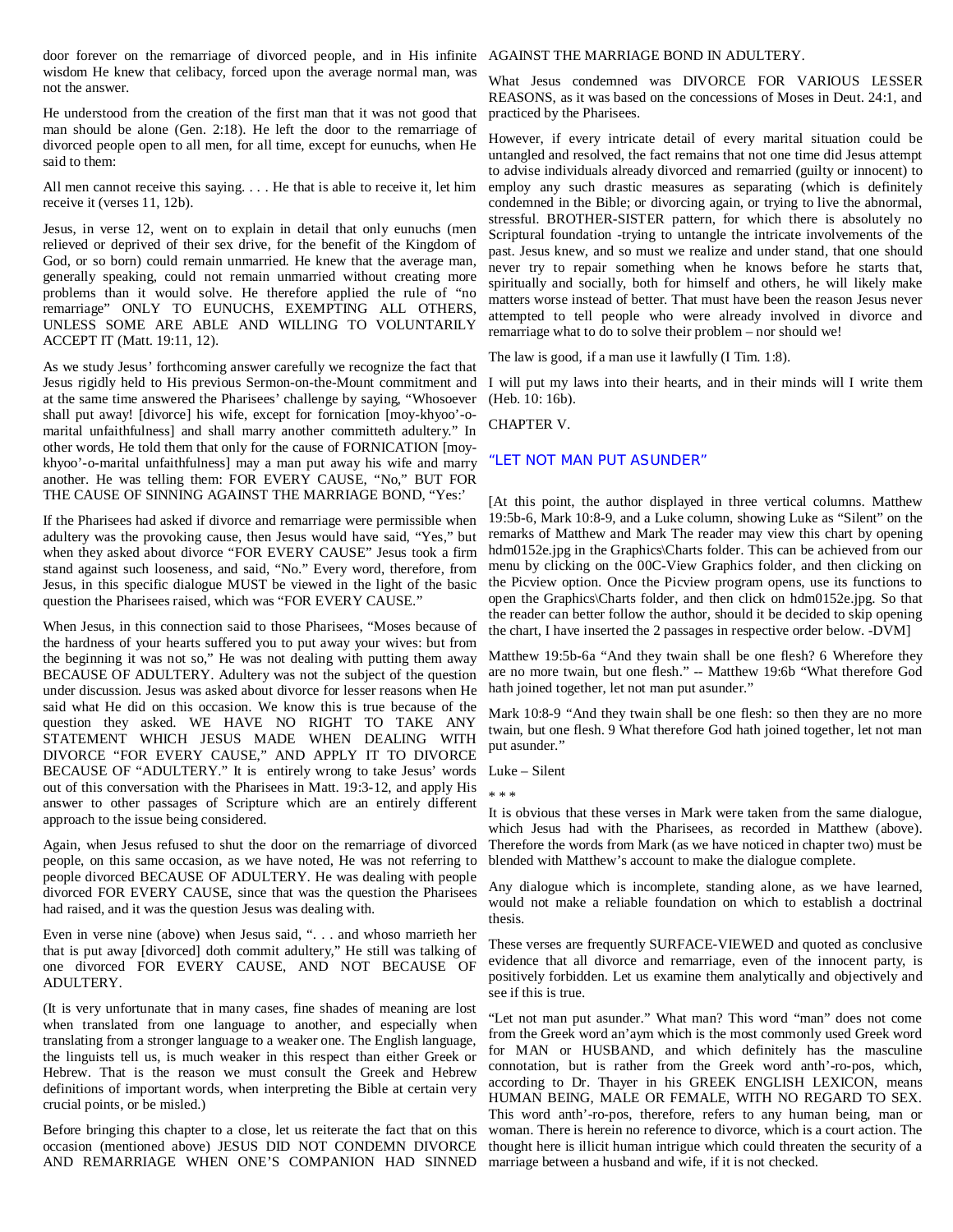the verb translated PUT ASUNDER. What does PUT ASUNDER mean in Matt. 19:6 and its counterpart in Mark 10:9 (above)? Do they mean divorce? No, they do not mean divorce. "PUT ASUNDER" in these verses comes from the Greek word koh-reh'-o which Dr. George Berry in his INTERLINEAR LITERAL TRANSLATION OF THE GREEK NEW TESTAMENT, translates, "LET NOT SEPARATE." Dr. Thayer says this 2. word means, "TO MAKE A SPACE." Had the author in this instance intended the thought of divorce, when he said, "put asunclet" he would have used the word ap-ol-oo'-o, which Jesus used in Mail. 19:9, and which DOES mean divorce, instead of using the word khoo-reh'-o, which does NOT mean divorce, but rather, SEPARATION,

i.e. Living separately, and at variance, while still legally married.

Now, combining the thoughts of the previous paragraph, we find the basic meaning of this paragraph becomes obvious. What the Lord is actually saying here, is this: "When a man and woman have been joined together in  $\overline{4}$ . holy matrimony by the blessing of God (many obviously are not THUS joined-unscriptural marriages), let not a third party (another human being -anth'- ro-pos) – be it an unlawful lover or a parent or anyone who might encroach upon the sacredness of that union, with the thought in mind of MAKING A SPACE between the man and his wife – cause them to separate. This verse is dealing with the sin of intrigue (unlawful love or unlawful interference of any kind – hence, sinning against the sacredness of marriage). This Scripture forbids a third party interfering in any way with a marital union which God has authorized and instituted. It has nothing whatsoever to do with court action and divorce procedures, which might follow the sinful intrigue and the sad separation. Divorce (ap-oloo'-o), as a last resort, might take place after the man and his wife have already been separated (kho-reh'-o) by the unlawful interference of a third party. It is the encroachment and intrusion of a third individual that God is denouncing in this passage – NOT divorce. If separation had not first been affected, then The first reason is that these verses (above) when being considered, are divorce would not have taken place. Therefore, separation (Mal. 2:16 – shalach) is the thing that God hates worse than divorce, because it creates more problems than divorce does.

Divorce, in fact, makes it possible to repair the damage, and heal the hurt that SEPARATION, with its awful potential for evil, has caused. Divorce should be a last resort of an otherwise hopeless situation. Remarriage has a remedial benefit for a lost-cause situation. It is an attempt to repair the damage that separation and divorce has caused. It can work a miracle of healing if it is not abused.

By way of summary: God, in this passage, forbids, that once a man and misled. woman are legitimately married in God's sight, no third individual should venture to trespass upon the sacredness of that union, to interrupt its normal function or to interfere in any way.

Conversely, when either husband or wife respond to, or even encourage, a third-party intrusion, they are sinning against their companion in their heart, and are jeopardizing the security of their marriage, and are therefore at fault if the marriage finally breaks. When either one, he or she, thus encourages any third party interference, that one becomes the guilty party, and is the one who sins against the marriage covenant, and thereby falls under the stern reprimand of God.

While the illicit affair is going on in the guilty partner's heart, the innocent partner, as long as he or she remains innocent, is not blamable in the matter, and needs neither to be condemned nor punished.

THEREFORE, ANYONE WHO FLATLY CONDEMNS ALL DIVORCE, AND RECOMMENDS SEPARATION, OR INTER-HOME CELIBACY FOR MARRIED COUPLES, AS A REMEDY FOR THE UNFORTUNATE SITUATION, IS MAKING MATTERS WORSE INSTEAD OF BETTER, AND STANDS IN OPEN OPPOSITION TO THE TEACHINGS OF THE WORD OF GOD.

\* \* \* \* \* \* \*

CHAPTER VI.

# Now we will hold this thought for a moment and look into the meaning of "THE WOMAN WHICH HATH AN HUSBAND IS BOUND" Romans 7:1-4

- 1. Know ye not, brethren, (for I speak to them that know the law.) how that the law hath dominion over a man [anth'-ro-pos – human being, with no regard to sex] as long as he liveth?
- 2. For the woman which hath an husband [hoop'-an-dros one to whom she is both legally married and cohabiting] is bound by the law to her husband [an'-ayr] – to whom she is legally married] as long as he liveth; but if the husband [an'-ayr] be dead, she is loosed from the law f her husband [an'-ayr].
- 3. So then if while her husband [an'-ayr] liveth, she be married to another man [an'-ayr], she shall be called an adulteress: but if her husband [an'-ayr] be dead, she is free from the law; so that she is no adulteress, though she be married to another man [an'-ayr].
- Wherefore, my brethren, ye also are become dead to the law by the body of Christ; that ye should be married to another, even to him who is raised from the dead, that we should bring forth fruit unto God.

It has been the contention of skeptics that Paul portrayed a Christ which was foreign to the Gospels. They have maintained that Paul's idea of Jesus was quite different from the Messiah pictured by the synoptic writers: Matthew, Mark and Luke. To this position, however, we vigorously object, for it strives to put the New Testament writers in conflict with one another, when they are not.

There are two obvious reasons why Paul is often misunderstood in these verses (above) and is thought to be in conflict with Jesus – teaching "no grounds whatever" for divorce and remarriage, while Jesus made one merciful exception.

often taken out of their context and misconstrued. The other reason is failure to consult the word-definitions in the original Greek. A partisan will stick with the English and refuse to check on the definitions of certain important Greek words when he knows such definitions would weaken his argument. He will not accept any valid evidence when it conflicts with his coveted opinions. When one will accept an English word in the King James text at face value, because it seems to strengthen his argument, and refuses to accept the Greek definitions of the same word, when he knows to do so would weaken his argument, then he may make a point for the gullible reader to swallow, but he is not being honest, and the reader is being

Was St. Paul, as some have supposed, in conflict with Jesus by teaching "no grounds whatsoever" for divorce and remarriage, when Jesus said there was one merciful exception? No, he was not! Let us examine the text together.

Paul, in this seventh chapter of Romans, in the first place, was not presenting the standard to which Christians are required to adhere with regard to divorce and remarriage, but instead was illustrating the inadequacy of the old Mosaic order in the producing of holy lives, and is presenting in contrast the superior Gospel of Jesus, using divorce and remarriage, and only one aspect of it, to illustrate his point.

The old Mosaic pattern, to Paul, was like a deceased husband, and the Gospel of Christ was like his widow's second marriage following his decease. Paul in this instance was not discussing the problem of divorce and remarriage as such, but was simply employing this Old Testament illustration to depict a New Testament truth  $-$  i.e., a human example to clarify a spiritual truth. Paul is pointing out that for one to be married to Christ he must be as released from the legalism of the old Mosaic pattern as a widow is free from the authority of her deceased husband.

Paul was very careful to explain, in verse 2, that it was the woman which HATH (present tense) an husband that is bound. It is noteworthy that the woman who is divorced in accordance with Jesus' one exception DOES NOT STILL HAVE A HUSBAND, while Paul is speaking of the woman who DOES NOW HAVE A HUSBAND.

Paul, in his thirteen epistles, used the Greek word an'-ayr twenty-six times when referring to husband or man, seven times in these four verses (above).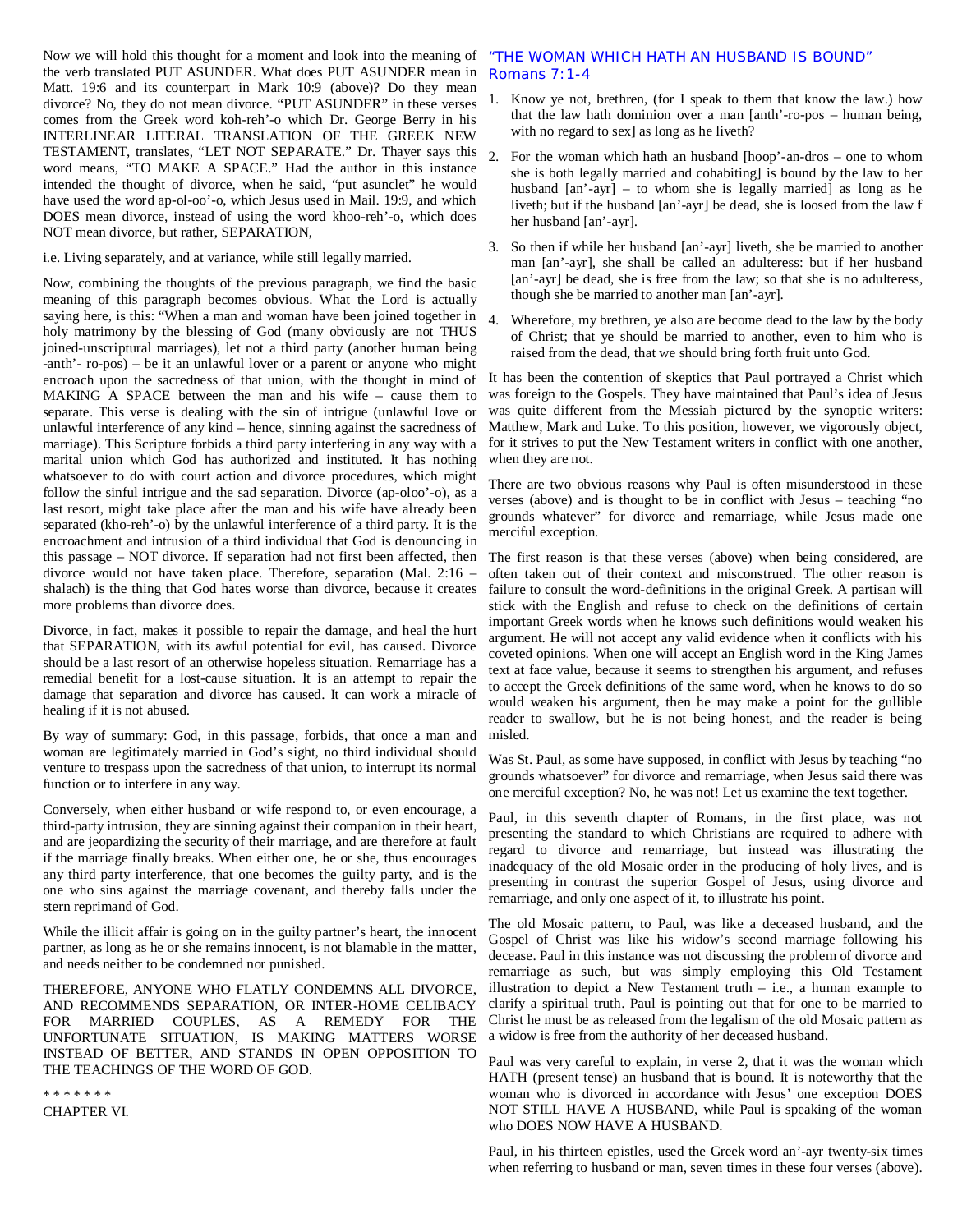ONLY ON THIS ONE OCCASION, however, in verse 2, did Paul break shows He did not feel that her former marriages were still binding, once away from the word an'-ayr and switch to the word hoop'-an-dros. Why did he make this switch? Notice further, that IN THE SAME VERSE where hoop'-an-dros appears, an'-ayr is used three times. It is obvious therefore that it was with a definite purpose in mind that Paul deliberately switched from the use of an'-ayr to the word hoop'-an-dros IN THIS ONE INSTANCE. In fact, this is the one and only place in the entire New Testament where hoop'-an-dros is used. Paul, without any question, must have had a strong reason for deliberately switching from an'-ayr to hoop'-an-dros. But why? What is the difference in the meaning of these two words that caused Paul, who never used the word hoop'-an-dros on any other occasions in any of his epistles, to drop the word an'-ayr and substitute the word hoop'-an-dros? This switch is startling when we notice that RIGHT IN THE VERY SENTENCE WHERE HOOP'-AN-DROS APPEARS, AN'-AYR IS USED THREE TIMES. When we examine the root meaning of these two words, and compare them, Paul's reason for making the switch becomes obvious. It was because the word hoop'-andros, according to Dr. Thayer, is a word of much finer distinction, carrying the idea that the woman, in addition to being legally married to the man, is also at the present time cohabiting with him, i.e. Living in his home, and subject to his authority. In other words, an'-ayr simply means they are legally married (perhaps living together and perhaps not). On the other hand, hoop'-an-dros means that the man and his wife are actually living together, as well as being legally married. If they are legally married, BUT LIVING SEPARATELY, the word hoop'-an-dros does not apply to them.

By switching to the use of the word hoop'-an-dros, Paul makes us to understand that he is NOT speaking of a husband and wife WHO ARE SEPARATED, but rather a husband and wife who are ACTUALLY LIVING TOGETHER, when he said the woman is bound to him as long as he lives. She therefore is bound to her husband only as long as she is living with him. If he has taken up with another woman and forced her out of his life, she is henceforth no longer subject to him, because he is no longer her hoop'-an--dros, even though he may still be her an'-ayr, i.e. Still legally married. This statement from Paul does not say that the woman is bound to her an'-ayr – to whom she is legally married, unless she also is living with him. Only when they are legally married, and also living together as man and wife, is she thus bound, according to Paul's statement in this passage.

It is conclusive, therefore, that Paul is referring to the woman who is actually living with her husband, when he said she is hound to him as long as he lives, and she is bound to him only as long as she lives with him.

It goes without saying, that after she is thus bound to her husband, and dwells with him for a given period of time – if they should separate later on, she would: NOT still be bound to him, following the separation. She would be bound to him, only as long as he is her hoop'-an-dros, and he would not be her hoop'-an-dros after they separate. Anyone who establishes his or her divorce and remarriage convictions on the English rendering of Romans 7:1-4 will not see the difference between the wife that is living with her husband, and the one who has been expelled or has left him.

This is a very important observation, because it is providential that Paul, in this instance, DID NOT FORBID ALL DIVORCE AND REMARRIAGE, as some have thought he did, since the English at this point is so misleading, making no difference between an'-ayr and hoop'-an-dros. If Paul had not made this sharp distinction between the woman who is living with her husband, and the one who is not, he then would have completely closed the door on all divorce and remarriage, and that would have put him in conflict with Jesus, who said there was one merciful exception, which would allow the innocent party to remarry.

All persons, therefore, who accept this portion of Scripture (in the English rendering) and thereby take a solid stand against ALL divorce and remarriage, place themselves in conflict with Jesus who said there was one merciful exception, and also with Paul who agreed with Jesus.

Jesus told the woman at the well that she had five husbands, but we see no evidence that Jesus attempted to straighten out her past marital entanglements or give her any advice how to make all wrongs right. Jesus knew she did not at that time have a lawful husband (an'-ayr) and He reminded her of the fact, although she had had five husbands in the past. The fact that Jesus acknowledged that she did not NOW have a husband

they were legally dissolved. He accepted the fact that she did not NOW have one. We gather from the implications from within this account that this woman had been severed from her husbands by divorce rather than by their natural death, because she herself refers to the whole matter as THINGS WHICH SHE HAD DONE. There are some who would say that a woman such as this must untangle all of her sinful past and repossess the first man to whom she had been married in order to be forgiven, because only the first one was actually her husband.

The other four would be fraudulent. But Jesus did not tell her to do that. He had a message for her soul, even though He had no solution for her problem. He forgave her, and that was it.

Furthermore, Paul says the woman is bound as long as her husband lives. What does this word "bound" mean in the original language? It comes from the Greek word deh'-o and is defined in the Lexicon as "forbidding one being illicit or engaging in unlawful conduct." Hence, illicit or unlawful conduct is the thing that is forbidden here. But it must be remembered that remarriage in compliance with Jesus' exception clause is neither illicit nor unlawful. Paul's denunciation in this passage of Scripture is not hurled against the woman who is Scripturally divorced and remarried, but rather, against the unfaithful wife who betrays her husband (her hoop'-an-dros) while living with him as a wife, and commits adultery with another at the same time.

Verse 3, above, states that a woman shall be called an adulteress if she is married to another man while her husband is still living. Notice that not only must he still be living, but beyond that, he must still be her husband. If her husband be dead, she no longer would be under the law of her husband. If, however, they are still legally married, but separated, he no longer is her hoop'-an-dros, and she no longer is bound to him. Under these circumstances, therefore, she may rightfully be divorced from him in compliance with Jesus' one exception, because she, in this case, is free from the law (authority) of her husband. The adultery which Paul forbids in verse 3 (above) is the case of having two husbands at the same time, i.e., the woman marrying a second while the first is still her husband.

Paul made it clear that it is the woman which HATH (present tense) a husband that is bound – not necessarily one who HAS HAD a husband, but who does not NOW have one. And to be bound is the opposite of being "set free." The innocent party whom Jesus set free is by no means still bound. When Jesus allowed "putting away" (divorce) in cases of fornication (unfaithfulness-infidelity), He used the word ap-ol-oo'-o for "putting away." To show that one thus "put away" is not still bound, let us examine this same word ap-ol-oo'-o as it appears in Acts 26:32. Paul was being taken "bound" to Rome when Agrippa said to Festus, "This man might have been set at liberty (ap-ol-oo'-o) if he had not appealed unto Caesar." Notice: "might have been set at liberty," in this instance, is translated from the same Greek word, ap-ol-oo'-o, from which "put away" is translated in Jesus' exception clause in Matthew 5:32 and 19:9. Now – had Paul been "set free" would he still be bound? Obviously not! Then, by the same token, one who is "put away" (ap-o-oo'-o – divorced) would not still be "bound," and especially when the same Greek word ap-ol-oo'-o is employed in both instances. Should one contend that a man or woman is still bound by the marriage covenant after being "put away" (ap-ol-oo'-o) he would have to concede that Paul would still have been bound and in chains after having been granted his liberty (ap-ol-oo'-o). This emphasis is no longer debatable. IF GIVING PAUL HIS LIBERTY WOULD RENDER HIM UNBOUND, THEN PUTTING THE WIFE AWAY IN MATTHEW 5:32 AND 19:9 WOULD RENDER HER, LIKEWISE, UNBOUND.

The apostle Paul further states that, "if the husband be dead, she is loosed from the law of her husband." This statement is very true. She would be loosed, were he dead. It is no less true, by the concession of Moses, that, if her husband had divorced her, for almost any reason, she would be loosed from her husband in Moses' day. And if she were divorced by her husband, according to the one stipulation that Jesus allowed, namely fornication (infidelity), she would be loosed from the law of her husband in Jesus' day, and in our day. Furthermore, permitting the woman to be loosed with freedom to marry again upon her husband's death does in no way discount her also being loosed if her unfaithful husband divorce her. Moses actually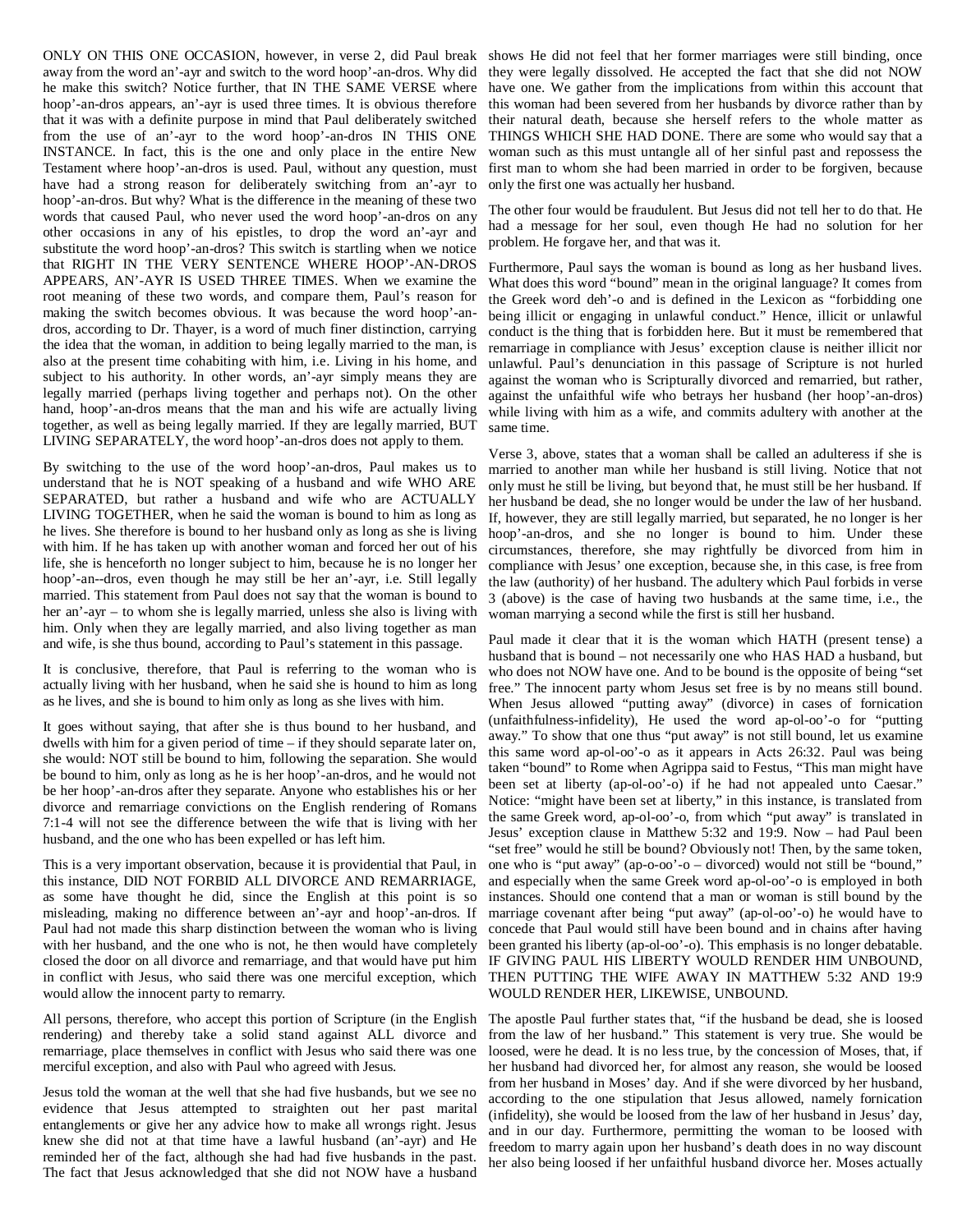made no distinction between a husband who had divorced his wife, and the (Luke 17:3) and forsake their evil ways. This forsaking does not mean that one who was dead, as far as eligibility to remarry is concerned. In either when one is remarried he cannot live a normal married life. It means only case, both husband and wife were dead to each other, and were allowed to that HE MUST NEVER AGAIN SIN AGAINST A MARRIAGE VOW remarry, in Moses' day (Deut. 24:3).

Let us now look again at the passage in Romans 7:2, amplified:

For the woman which hath an husband [hoop'-an-dros, one with whom she is living, since her husband has not forsaken or ejected her] is bound by the law of her husband [her an'-ayr, that is the one to whom she is legally married] as long as he liveth . . . .

We will now treat Romans 7:4 in the same manner:

Wherefore, my brethren, ye also are become dead  $[than-at-o'-o - put to]$ death, mortified, killed] to the law by the body of Christ; that ye be married to another even to him who is raised from the dead [nec-ros' -- raised from a corpse], that we should bring forth fruit unto God.

In Christ's most famous recorded sermon (Matt. 5:32) He allowed that the marriage bond could be dissolved, with certain remarriage privileges.

In this Roman passage, Paul said that those Christians, even though they were still living in the flesh, were dead to the law and were married to another – even Christ. As far as the Old Testament law is concerned, the Christians of Paul's day were considered, by the Old Testament staunch adherents, to be as dead as if they were actually a corpse and in the grave. It was a clean break from the old system. Those new Christians had been married to the Old Law from childhood, but now, according to Paul, they were divorced from it and were married to Christ.

When their ancestors violated the Law of God and committed fornication against God by worshipping idols, God called them adulterers, and divorced them for their infidelity (Jer. 3:8).

But Paul makes it clear that they could NOW (though they still lived, physically) become dead to the same law to which God had at one time held them "bound," and they could NOW become married to another, even Christ. Paul explains the "dying to the law" thus:

Wherefore, my brethren, ye also are become dead to the law by the body of Christ. . . that we should bring forth fruit unto God (Romans 7:4).

After becoming dead to the old law, the converts to Christ were divorced from the old regime and were married to Christ, their new Lover. They were dead as far as the law was concerned, but still alive physically. In these verses Paul taught that a husband and wife may become as dead to each other as the Christians were to the old regime. And by the same analogy a husband and wife may become dead to each other, and at least the innocent partner may marry again without acquiring guilt, according to Jesus' statement in Matthew 5:32. Either, or both, husband and wife can become INSULT TO THE BLOOD OF CHRIST TO HOLD ANYONE dead to their former marriage covenant, even though they are still in the ACCOUNTABLE WHO HAS BEEN CLEANSED THEREBY? "What land of the living.

When Jesus allowed the dissolving of the marriage covenant for the one reason, infidelity, is not the covenant thereby as broken for one as for the other? How could the covenant yet be binding on either party after it is broken, regardless of who breaks it? Even though one may be more at fault for the breaking, it is broken, nonetheless. When a legal contract is broken, everyone involved is released, regardless of who is to blame for it. God can forgive the one who is to blame for the breaking of the covenant, but from then on, there can be no sin or guilt in entering into a new covenant, as far as the old, "canceled covenant" is concerned. It is dead and gone. That was not God's original plan for humanity, but He did make allowance when it became necessary in Moses' day, and in our day also, when Jesus voiced His COMPLETE commitment on the issue, including His statement about the eunuch (Matt. 19:11,12).

The guilty party is the only one who sinned against the marriage covenant By the mighty transforming power of the New Birth experience in the heart until it broke.

Therefore he is the only real adulterer in the case. For that reason forgiveness from God upon repentance is his only hope of eternal life. If he repents deeply enough to receive the New Birth, he will have to become sorry for ALL of the sins of his past life, and not just this one. The gospel of Christ is ever a gospel of mercy and forgiveness for all who will repent

BECAUSE THAT WAS THE SIN WHICH CAUSED THE TROUBLE IN THE FIRST PLACE.

All he is required to do is to avoid sinning again against his present marriage partner. Jesus said to the woman, "Go and sin no more" (John 8:11).

This leads to the further consideration  $-$  is there no hope for the final salvation of the guilty party? There are some who will tell you that there is no hope for either party unless they are willing to take the vow of celibacy, and stay with it for the rest of their natural lives. However, there is no Scripture stating or even alluding to any such unnatural pattern for the average, normal person. The truth of the matter is that when one thus involved, and guilty, thoroughly repents of the sinful past which brought on the problem in the first place, and is helpless to correct or undo his sinful mistake, yet, upon repentance, God in His great mercy forgives such an one, resulting in the New Birth experience. What then? Paul was forgiven of murdering many of God's choice ones.

The New Birth itself includes three basic elements: namely, justification, regeneration and adoption. Justification is defined as a work of divine grace which renders the penitent as innocent as though he had never sinned. In justification he is acquitted of all guilt, and is fully accepted of God.

One may ask, "How about making restitution? Restitution is very necessary if it is feasible, but it is not always possible. Such was the case with the penitent thief on the cross (Luke 23:43), the woman at Jacob's well who had a marital history which was impossible for anyone to untangle and straighten out (John 4:18), and King David, because Uriah was dead (II Sam. 11:24).

Therefore, restitution is not required in marital entanglements, when it would make bad matters worse, violate the Scriptures and accomplish nothing. We may conclude therefore that the guilty party may become justified in the eyes of God, and should be justified in the eyes of the church and fellow Christians. There is no guilty party, once the New Birth is a reality in the heart, because justification erases the record of the awful sins of the past, and renders the guilty person guiltless. If we won't accept that proposition, then we will have to do away with one of the strong points in our Christian theology, namely, "justification by faith:" Regardless of how bad one's sinful record may be, God wills to never again remember it against that person (Heb. 10:17). This is made possible through the merits of Christ's atoning blood. That being God's attitude toward the most heinous sinner that repents, WHY SHOULD WE FEEL THE OPPOSITE FROM THE WAY GOD FEELS ABOUT IT? IS IT NOT A FLAGRANT God hath cleansed, that call not thou common" (Acts 11:9). "But if we walk in the light, as he is in the light, we have fellow ship one with another, and the blood of Jesus Christ his Son cleanseth us from all sin" (I John 1:7). ALL sin! ALL sin! "Come now, and let us reason together, saith the Lord: though your sins be as scarlet, they shall be as white as snow; though they be red like crimson, they shall be as wool" (Isa. 1:18).

Sometimes the question arises: how can one continue living with a second companion while the first one is still living? Should not such ones separate and live in celibacy for the rest of their natural lives? There is nothing in the Bible that even slightly hints of such a thing. In Malachi 2:16 God said that He hateth the separation (shaw-lakh') of married people (see Mal. 2:16 in chapter seven of this book). Also, in I Cor. 7:10, Paul says for the wife not to "depart" (leave) her husband. Then, in verse 11, the husband must not leave (af-ee'-ay-mee) his wife.

of a sinner, every guilty party, when justified by faith, would be as innocent as a newborn baby as far as his guilty past is concerned, if such a person will pay the price of repentance (godly sorrow) to the point of being accepted of God, and receive the New Birth experience in his heart. In the great out pouring of the Holy Ghost on the New Testament church, when thousands were converted, and added to the church (Acts 2:41), there is no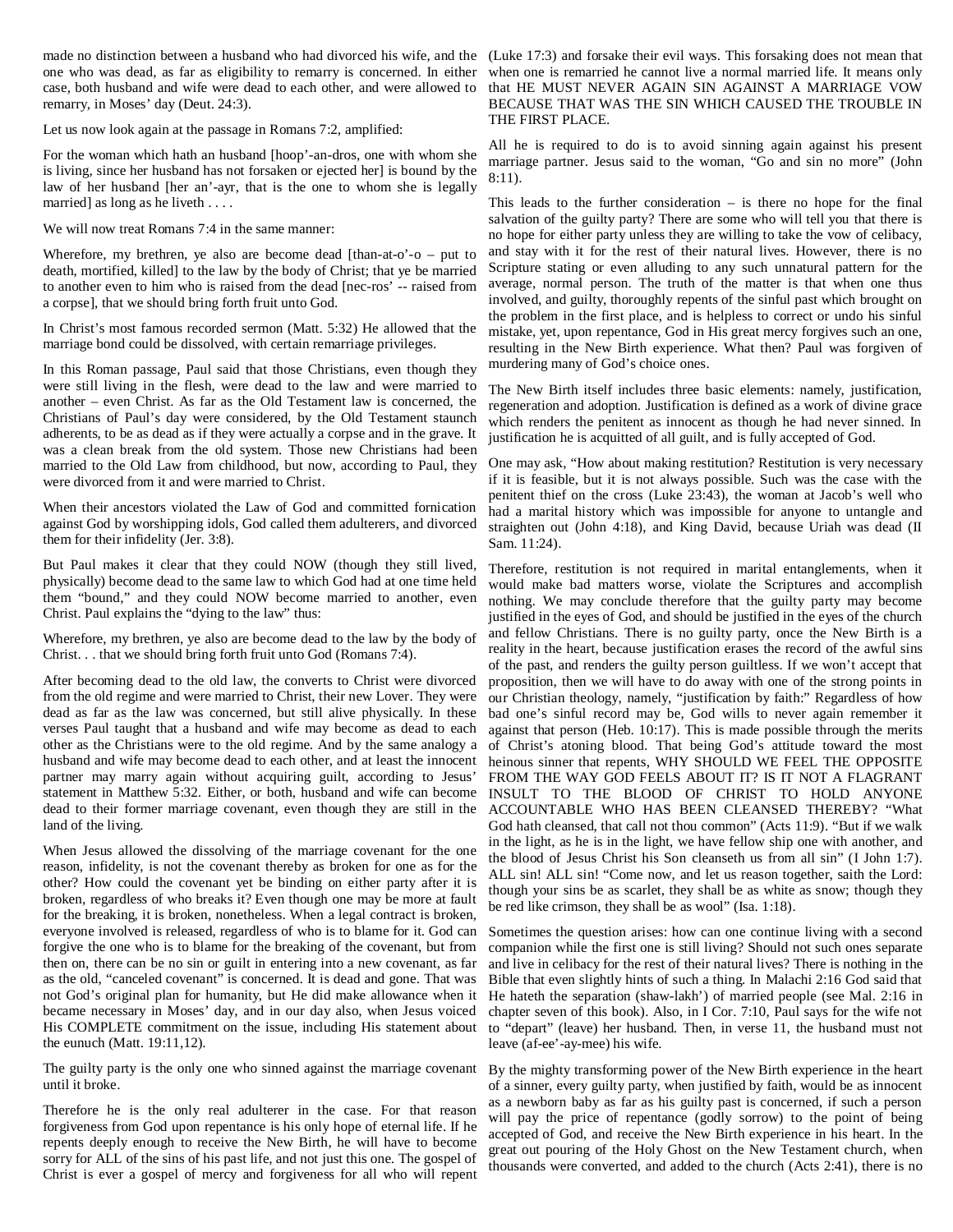evidence of any of them being questioned as to their marital status, or examined and correctly defined from the original Greek text. The words, in previous marital history. They were taken into membership according to the King James translation, are "depart" and "put away." Actually, these what they were, spiritually, at that time, with no concern as to what they had been before they were converted. Is that not the policy that all Christian churches should follow? Is not that policy basic with the entire Scriptures? It certainly was true in the experience of St. Paul. They took him into membership on the basis of what he had become, and not by what he had been.

There are many honest souls who feel that people who are divorced and The Nestle Interlinear Greek-to-English New Testament gives the English remarried are not worthy of membership in the church. Why not? Seeing that "old things are passed away [and] all things are become new" (II Cor. 5:17), and "What God hath cleansed, that call not thou common" (Acts SEPARATED from her husband, i.e., from the man who yet is her legal 10:15). Furthermore, we seriously need to heed Jesus' solemn words in husband. No woman is justified living with a man who is not her husband, Matt. 18:10: "Take heed that ye despise not one of these little ones."

Also, what about mercy? Should not each of us ask ourselves the question? How would we wish to be treated if we were unfortunately involved? Would it not seem out of place to withhold mercy from one who had already received it from God? It is very wrong to deny anyone mercy, "For defines thus: he [God] shall have judgment WITHOUT MERCY, that has shewed no mercy" (James 2:13).

These words of James are frightening indeed. We MUST NOT withhold mercy from anyone – worthy or unworthy, but let God decide the matter. His knowledge and wisdom are infinite – ours are not. If one has made a mistake in extending mercy to one who is not worthy of mercy, no harm is done. God will straighten it all out in the end anyway. Moreover, would it not be pharisaical for one to censor another severely, and condemn him, who might be worthy from God's point of view? Therefore, anyone who would make this mistake in censoring and condemning one whom God has saved and approved would be pharisaical. He would fall under the stern condemnation of God, who warned us: "Blessed are the merciful: for they shall obtain mercy" (Matt. 5:7). Do not unmerciful people remind us of Job's "comforters," so-called, who spent many days accusing Job of sin and condemning him? But in the end they were condemned and Job was exonerated.

Censoring and condemning is always a risky business. Is it not far better to be otherwise employed? After all, won't we all need a mountain of mercy, for us to intelligently entertain a valid hope of heaven?

> "Teach me to feel another's woe To hide the fault I see: That mercy to others show, That mercy show to me." Sel.

# CHAPTER VII.

#### COMPARING SAINT PAUL AND THE PROPHET MALACHI

These following verses have been cited as positive proof that the "NO GROUNDS" position for divorce and remarriage is the true Bible standard. But is it? We shall see.

And unto the married I command, yet not I, but the Lord, Let not the wife depart [walk out] from her husband:

But and if she depart, Let her remain unmarried, or be reconciled to her husband: And let not the husband put away [leave-af-ee'-ay-mee] his wife (I Cor. 7:10, 11).

Paul, in this chapter, according to verse 1, was answering questions which some of the Christians had asked of him in a letter which he had received from them. These people wanted to know if their woman should LEAVE their husbands when they became Christians and their heathen husbands did not. Paul, in replying, is NOT referring to women who are considering DIVORCE on the grounds of their husbands' unfaithfulness to the marriage bond, but rather to women who were considering SEPARATION (living separately from their husbands) in cases where their husbands remained I Cor. 7:llb -- "And let not the husband put away [K. J.] his wife." The heathen.

two words in the original Greek are identical in basic meaning, but opposite in practical application. They both mean SEPARATION – not DIVORCE – but they are opposite in the sense that DEPART deals with the one who leaves home voluntarily, while PUT AWAY deals with the one who drives his companion out of the home. Let us first examine the word DEPART as it is used in this passage.

translation of the word DEPART as "TO BE SEPARATED:" That is to say: Let not the wife BE SEPARATED or SEPARATE HERSELF or LIVE and her former husband is no longer her husband if she is lawfully divorced from him in compliance with the New Testament rules that Jesus laid down in Matthew 5:32 and 19:9.

This word DEPART is from the Greek word kho-reh'-o which Dr. Thayer

"To leave a space (which may be occupied or filled by another), to make room, give place, yield. .

. . " Paul, in using the word kho-reh'-o, is saying to the wife, DO NOT WALK OUT ON YOUR HUSBAND AND LEAVE HIM TO LIVE BY HIMSELF, LEAVING THE PLACE IN THE HOME VACANT LEST ANOTHER TAKE YOUR PLACE. It is SEPARATION (living separately while still legally married), and NOT DIVORCE, that Paul is discussing and condemning in this passage.

Paul is saying that the wife should live with her husband so long as he is her husband.

"But and if she depart," Paul continues, "let her remain unmarried, or be reconciled to her husband." Notice that he is still her husband. Since they have not been divorced they should become reconciled. Let her return to him since he is still her legal husband. Neither Paul nor any other Scriptural writer ever advised returning to a FORMER HUSBAND from which one had been divorced, after marrying another. For a person to do this in Moses' day was an abomination unto God (Deut. 24:4). The woman is required in this Corinthian passage to return to HER LEGAL HUSBAND from whom she had been SEPARATED, but not DIVORCED. Paul advises that the woman who has LEFT her husband should return to him and be reconciled. Dr. Thayer speaks of the word RECONCILED, from the original word kakt-al-las'-o, thus: "Let her return into harmony with her husband." Since they have not been divorced, and are still husband and wife, legally, it is a problem of the husband and wife living separately and at variance with one another that Paul is discussing in this passage – not divorce.

Now, let us examine the original word for put away as it is used in this passage. Dr. Berry says the literal translation reads, "Let not the husband LEAVE his wife." The word used here is NOT ap-ol-oo'-o, which Jesus used in Matt. 5:32 and 19:9 for "divorce" (translated "put away"), but is afee'-ay-mee which, according to Dr. Thayer means, "to send her away: to go or depart."

In order to view this divorce problem in the right perspective, one must recognize that SEPARATION in the New Testament, when the original words are properly defined, is condemned far more than divorce is, since every Scripture which is translated from af-ee'-ay-mee condemns "separation" (estrangement) of married couples, NOT DIVORCE. Ap-oloo'-o, which does mean divorce, involves court action, and does sever the marriage covenant. The weakness of the King James text on this subject, and the cause of most confusion, is in translating both ap-ol-oo'-o and afee'-ay-mee, PUT AWAY. The result is that surface reading from the King James text leaves the impression that all of the Scriptures which are translated PUT AWAY mean DIVORCE, when actually, some do not.

In approaching these verses (above), there are two words which must be divorce had been intended in this sentence the apostle would have used thetranslators who say that af-ee'-ay-mee means PUT AWAY are very misleading, and the ones who say it means DIVORCE are entirely wrong. If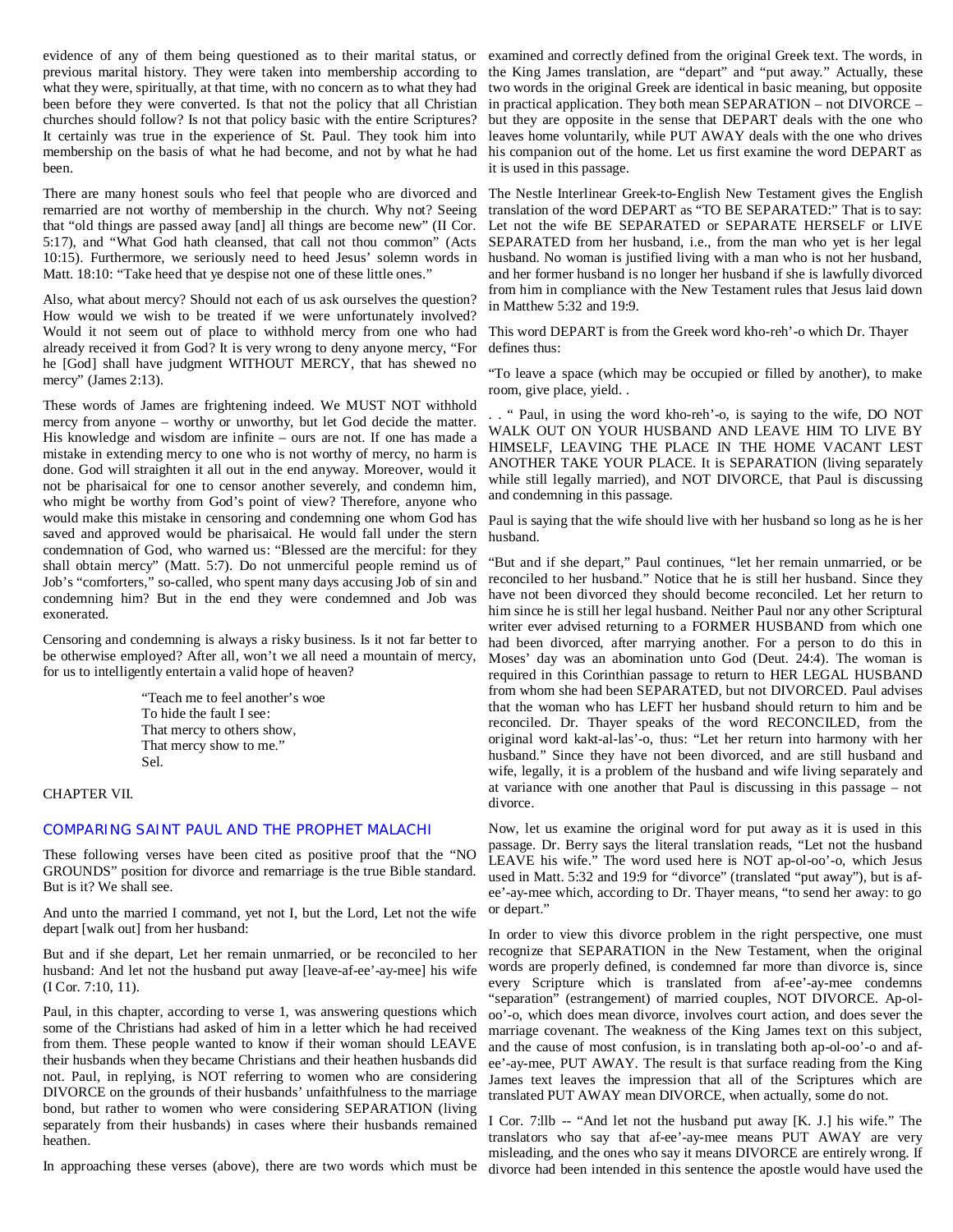word ap-ol-oo'-o instead of the word af-ee'-ay-mee.

The same basic thought is borne out in the much-misunderstood statement in Malachi 2:6, which says, "God hateth putting away." One cannot know what God is said to hate in this passage until he learns the meaning of the word PUT AWAY in the original Hebrew. Dr. James Strong says the original Hebrew word here for PUTTING AWAY is shalach and means "to send away; to cast out, forsake, give up; let depart; to push away" -- hence again, SEPARATION while still legally married is under discussion here, not DIVORCE. However wrong divorce may be (and it surely is wrong), it cannot be proven wrong by any New Testament passage which employs the original Greek word af-ee'-ay-mee instead of ap-ol-oo'-o. Nor can divorce be proved wrong by the use of the old Hebrew word shalach as it appears in Mal. 2:16.

The fact that this word shalach in Mal. 2:16 means SEPARATION rather than divorce is further confirmed in Jer. 3:8, where God accused Israel of committing adultery against Him and He forthwith threatened them with drastic steps of punishment if they did not repent and change their ways. He would "put her away" (shalach), i.e. SEPARATED HIMSELF FROM HER In further examining Malachi's prophecy at this point, we see that the or CAST HER AWAY. Then, as a second measure of pending punishment, He threatened to divorce her (Jer. 3:8). DIVORCE, coming from the Hebrew word ker-ee-thooth', is defined as a CUTTING OF THE MATRIMONIAL BOND. Had it been DIVORCE that God hated in Mal. 2:16, the prophet would have used the Hebrew word ker-ee-thooth', which DOES mean DIVORCE, instead of shalach which does not mean DIVORCE.

(Incidentally, some of the modern translations, including the New International Version [NIV], render verses 10 and 11 in I Cor. 7 correctly, and then reverse themselves and render verse 12 incorrectly. The NIV says, "A wife must not LEAVE her husband, but if separated. . . ." (Up to this Before closing this chapter, let us examine the verbs in the following point the rendering is correct.) Then in verse 12 the word af-ee'-ay-mee is translated DIVORCE, which is not correct. Ap-ol-oo'-o is the Greek word for DIVORCE.

God's attitude toward Israel's SPIRITUAL ADULTERY in this passage agrees with Jesus' attitude toward physical adultery in Matt. 5:32 and 19:9; i.e. Divorce can legitimately be executed in cases of persistent unfaithfulness. The prophet Jeremiah will now verify this conclusion:

And I saw . . . backsliding Israel committed adultery I had put her away [shaw-lakh' -forsake, cast off, push away] . . . and given her a bill of divorce [ker-ee-thooth' -- cutting of the matrimonial bond] (Jer. 3:8).

Notice the sequence in Jer. 3:8. The first step was taken by the guilty party, Israel, for committing adultery against God – worshipping idols. The next two steps were taken by God as a means of punishing the offenders, namely SEPARATION (shalach), then DIVORCE (ker-ee-thooth), unless they should repent of their adulteries. If Israel should repent, however, and forsake her idolatries, God said He would forgive her and not carry out the punishment (Jer. 3:14-15).

It would be unconditional Eternal Security in principle, to say that God could not sever the matrimonial bond and cast us off forever if we persist on sinning and rebelling against Him. It is true that God is married to the backslider (Jer. 3:8) but not to an apostate whom He has divorced.

Those who contend that a husband and wife cannot be divorced under any conditions, must also deny God the right to divorce His people when they persist in spiritual adultery. When God practices divorcing His people for spiritual adultery, He is laying down the principle that divorce resulting from marital unfaithfulness is an established principle with Him.

The principle of forgiveness upon repentance should also be carried out between husband and wife whenever possible. Fornication or unfaithfulness should be forgiven and divorce avoided unless the fornication persists.

Notice in Jer. 3:8, God does the divorcing and He is not guilty of any wrongdoing. He is therefore the innocent party. Israel did the backsliding, lost her love for God, and indulged in illicit love. This makes Israel the guilty party. God, therefore, had a perfect right to punish her for sin by promising to divorce her if she did not repent and mend her ways.

husband and wife while they are still married, while at the same time, under certain provocations, He permits divorce (Matt. 5:32). It doubtless is because God, in order to uphold the integrity of the moral universe, must always make a sharp distinction between the innocent and guilty parties. God always condemns the one who takes the INITIAL STEP (unfaithfulness, mistreatment, brutality or desertion) in jeopardizing the security of the marriage. The innocent party is permitted to take the final step, DIVORCE, as the best path out of an otherwise hopeless situation. And this, God, the innocent One, carries out when His people persist in their spiritual adulteries. Likewise, may not the innocent husband or wife carry out the same principle which God laid down when either partner persists in physical adultery?

If our society in general should adopt the SEPARATION principle, but outlaw all divorce and remarriage, what kind of a society would we soon have? Separation (living separately) could not correct marital problems without doing more harm than good, were divorce and remarriage not allowed.

prophet makes another important emphasis. In verse 15 he states: ". . . and let none deal TREACHEROUSLY against the wife of his youth." This word TREACHEROUSLY comes from the Hebrew word bagad, and, according to Dr. Strong, means, "to act covertly; to deal deceitfully, unfaithfully; to offend or transgress." Obviously, the INNOCENT PARTY is not the one who has committed any of these sins against his or her companion. Therefore, this passage is an indictment against the guilty party and a clear warning against the illicit conduct from either companion. It is God's denunciation of the partner who takes the "vicious initial step," UNFAITHFULNESS, INFIDELITY, that is most severely denounced.

passages of Scripture as they appear in the original Greek language. In each case the significant verb is translated as "put away" in the King James text.

And I say unto you, Whosoever shall divorce [apol-oo'-o] his wife, except it be for fornication, and shall marry another committeth adultery: and whoso marrieth her which is divorced [ap-ol-oo'-o] doth commit adultery (Matt. 19:9).

The Greek verb ap-ol-oo'-o is also used in Matthew 5:32 and definitely does mean DIVORCE. It definitely was the problem of divorce and remarriage that Jesus was dealing with when He made the one merciful exception in the interest of the innocent party.

Paul, in I Cor. 7: 11, states:

And let not the husband put away [af-ee'-ay-mee] his wife [send her away, bid her go, or depart; or mistreat her].

Paul's word af-ee'-ay-mee positively does NOT mean DIVORCE, but ranges in meaning from ill-treatment to expulsion or desertion.

When the prophet Malachi said, "God hateth putting away" (Mal. 2:16), he was saying that God hateth for a man to put his wife out of the home, or desert her. That is the correct meaning of the Hebrew word shaw-lakh'. It means to send away.

The Old Testament Hebrew word shaw-lakh' is the nearest Hebrew equivalent to the New Testament Greek word af-ee'-ay-mee. Neither of these words carry the meaning of divorce (severing the marriage bond), but rather, separation by ejection or desertion; i.e. Living separately and at variance while still legally married.

Surely, no honest person, after being properly informed, would ever say that Malachi 2:16 is dealing with the problem of divorce, because it is not.

It is now understood that Malachi was not dealing with divorce when he said that God hates "putting away." Had he meant divorce, he would have used the old Hebrew word for divorce, which is ker-ee-thooth', instead of the word shaw-lakh', which does not mean divorce.

The question frequently arises as to why God hates SEPARATION of SEPARATION – living separately and at variance while still legally man According to Dr. Strong shawlakh' means "to send away . . . to cast away. . . forsake, or leave . . . let depart . . . loose . . . push away . . . put out . . . send away." The word shaw-lakh' which Malachi used means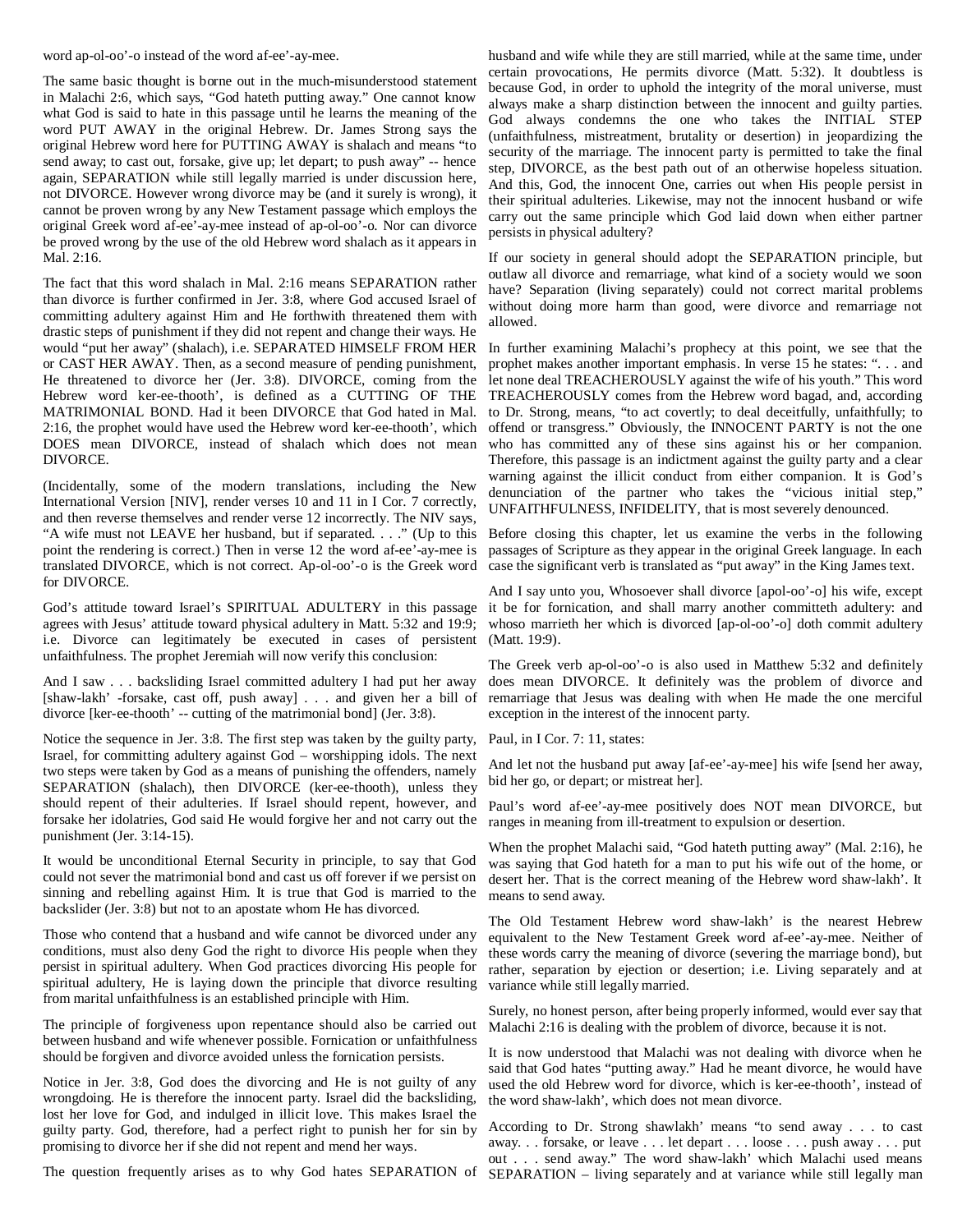and wife. God hates that.

When Malachi condemned a man for dealing TREACHEROUSLY against the wife of his youth, he was not speaking of severing the marriage bond. He was condemning the practice of having relations with another woman TREACHEROUSLY (illicitly). For a man to do that, he would be sinning against the marriage covenant which had been agreed upon between himself and his wife. That misconduct is the appalling sin that Malachi cried out against so vehemently, and God hates so bitterly.

The word TREACHEROUS means cruel and unlawful behavior, which Malachi calls "treachery." When either husband or wife is sexually unfaithful, he or she is dealing treacherously.

Treacherous, in this instance, means working secretly under cover, and being untrue to former vows. Working treacherously cannot be applied to divorce, because divorce is not carried on in secret, while the conduct which normally causes separation IS TREACHEROUS because it is inclined, whenever possible, to stay out of sight, secretly. Nowhere in the Bible did God ever use such a scathing word as TREACHEROUSLY against divorce, as He did against separation. Nor did GOD EVER SAY HE HATED DIVORCE.

Before closing this chapter, let us examine the phrase "put away" in verses 11 and 12 of this  $7<sup>th</sup>$  chapter of I Corinthians, viewed in the light of their original usage. These verses have been used extensively as conclusive proof of the avowed soundness of the "no-grounds-for-divorce" position. Let us examine these verses analytically and see if this interpretation is correct.

But and if she depart [walks out and leaves her husband], let her remain unmarried [since she still is married to him]: and let not the husband put away his wife [leave – af-ee'-ay-mee] his wife (I Cor. 7:10-11)

If any brother has a wife that believeth not and she be pleased to dwell with him, let him not put her away (v. 12).

The phrase "put away" in each of these two verses comes from the Greek word af-ee'-ay-mee which does NOT mean divorce. It is "separation" while still legally married, that Paul is condemning in these verses, not divorce. As a reminder, as we have stated several times before, the Greek word for divorce is ap-ol-oo'-o.

Why is it that God so strongly opposes married people separating? Could it be that living separately, after being married, greatly increases the danger of illicit conduct? Separation begins in the heart before it gets out into the home. It begins in secret before it becomes generally known.

It would die in infancy if it didn't get nurtured. It is indeed ironical that so many good Christian people cry out so forcibly against divorce, while at the same time they never say a word against separation, while some even recommend and encourage it.

When Paul and Malachi were so careful in choosing the correct word in every instance, it is most disheartening when things they said have been so pitifully misunderstood.

Keep thy heart with all diligence, for out of it are the issues of life (Prov. 4:23).

But where sin abounded grace did much more abound (Rom. 5:20).

# CHAPTER VIII.

# THE PAULINE APPROACH TO REMARRIAGE

St. Paul recognized God's law, basic to human nature, as found in Gen. 2:18, which states:

"It is not good that man [aw-dawm – human being; either sex] should be alone." Paul agrees with this inherent need of human nature when he wrote:

To avoid fornication, let every man have his own wife, and let every woman have her own husband (I Cor. 7:2).

We have pointed out in chapter six how Jesus allowed divorce and remarriage where fornication was the provoking cause. Jesus, therein,

sanctioned the complete dissolution of the marriage bond, as well as granting remarriage privileges, especially for the innocent party. Jesus taught that the marriage bond under certain specified conditions could be dissolved. NEITHER PARTY in such cases is still a married person. When the marriage covenant has been SCRIPTURALLY dissolved, according to the stipulation Christ laid down in Matt. 5:32 and 19:9, IT NO LONGER EXISTS.

In the strictest sense of the word, the innocent partner is the only one who can be Scripturally divorced without acquiring guilt. The guilty party brought his solitary state upon himself, while the innocent party was forced into solitude by another's infidelity. The Bible never fails to make a sharp distinction between the guilty and the innocent. The innocent victims, since they are not at fault for being alone, cannot be rightfully punished, or OSTRACIZED.

With this as a background, Paul takes his stand, basing his position on divorce and marriage upon God's basic law in Gen. 2:18, which states: "It is not good that the man should be alone." Paul knew that normally, FORNICATION can result from one being too long alone. Hence, being alone, apart from the grace of God, is not best for the average person. Fornication (sexual sins in general) should, by all legitimate means, be avoided, both in actions and thought (Ps. 19:14). It is conclusive therefore, that the remarriage of the innocent party, who could not be blamed for his or her solitary state, is acceptable. Moses, Paul, and Jesus each realized that any other status other than marriage for most persons merely multiplies problems, both for the persons involved, and for society in general.

Paul expects men and women to have wives and husbands which they rightfully can call THEIR OWN. However, when a divorce action is completed, the man no longer has a wife which he can call HIS OWN, and the woman no longer has a husband which she can call HER OWN.

When a marriage is terminated in divorce, IT IS TERMINATED, and the guilty partner is the only one who has acquired guilt in the process. It naturally follows that when divorced people remarry, the guilty party is still the only one who stands guilty before God, and there is no reason God would not forgive the guilty one of every sin he has ever committed, including this one.

Adultery always leaves guilt and condemnation in its path, whether the offending one feels it or not. Therefore, an innocent person cannot be called an adulterer, or an adulteress, and it is morally unsound to punish one for an offense of which he or she is not guilty (Prov. 17:15). The innocent party, when truly innocent in his heart (providing he maintains his innocence), is in the clear before God, with neither guilt nor condemnation. However, the guilty one, on the other hand, would have to repent and stop his evil habits if he would be saved and make heaven his eternal home. Paul realized that remarriage, following divorce, is not only allowable, under certain restrictions, but also is advisable when it is desired (I Cor. 7:27-28).

The question as to who is innocent must be defined. Who really is innocent when a marriage terminates in divorce? First, the one whose actions and motives stayed clean throughout the ordeal – he or she is innocent. Second, he who was guilty and whose heart was full of sin, but who has become regenerated, transformed, by divine grace, and is justified before God (I Cor.  $6:11$ ) – he becomes innocent also. He is as innocent as though the sin had never been committed.

No court on earth or in heaven would condemn a person after he has been pardoned. Satan may tantalize such an one, because he is the "accuser of the brethren" (Rev. 12:10), but God won't, and we shouldn't. As far as God is concerned, the sinful deed is off the record- acquitted-remembered against the person no more forever.

Now, let us examine Paul's position on remarriage, in the wake of marital tragedy. Notice Paul's response here in I Corinthians 7:27, 28, as follows:

Art thou bound unto a wife? Seek not to be loosed. Art thou loosed from a wife? Seek not a wife. But and if thou marry thou hast not sinned.

The word "loosed" (above) comes from the Greek word loo'-o and means to "break up, destroy, or dissolve." What else but "divorce" could this mean? In this passage Paul is drawing attention to three different stages in the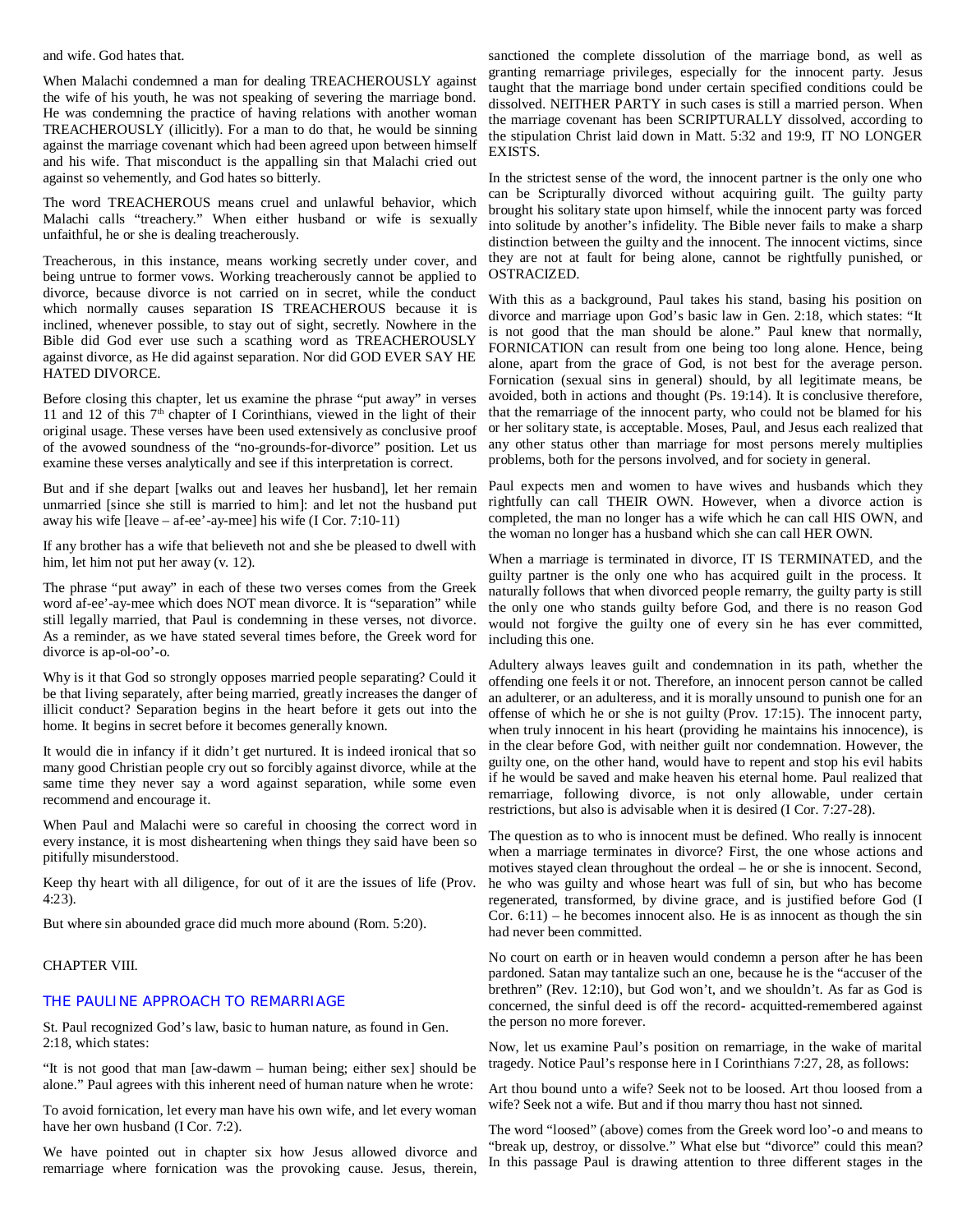marriage and divorce problem. The first stage that Paul mentioned is the When either party, or both, attempt to remedy their plight, they become married man. Paul, using the Greek word loo'-o for "loosed," advises this man not to seek to get his marriage ended-terminated. The second stage is the man who is already divorced from his wife. Paul advises this man not to seek a wife – not to consider marrying again.

However, if he had already married again ("again" is understood), he had not sinned. How could words be plainer? When everything Paul wrote on How could adultery result from an exception which Jesus allowed? It could this subject is considered, his BOTTOM LINE is that "it is better to marry than to burn" (I Cor. 7:9). Paul knew that too much of such BURNING could cause more problems than remarrying would. Neither one of these possibilities -BURNING or REMARRYING – were in God's original plan If the case of the man be so with his wife [divorce was being discussed] it is for mankind, but sin had created such terrible problems in the world that marrying, following divorce, would be a lot better than forced celibacy.

According to a statement in Heb. 2:11, married people who are Christians are "ONE" in the Lord, but when one willfully commits spiritual adultery against God, it destroys that "ONENESS" (2 Chr. 15:28). Likewise, the husband and wife are "ONE" (or should be), but the awful sin of adultery immediately attacks that "ONENESS" until an internal malignant condition, if not checked, can destroy the marriage. For anyone to say that the "ONENESS" cannot be destroyed is the false philosophy of Calvinism.

We would not say that the deceased ONENESS cannot sometimes be resurrected, if it hasn't gone too far, but it usually stays dead. ONENESS must be continually nurtured, whether it be between our souls and God, or between husband and wife, or it will die. When the ONENESS between husband and wife is destroyed, there probably is no greater tragedy in this world, except for the death of that ONENESS between our eternity bound soul and God.

Wherefore I beseech thee to hear me patiently (Acts 26:3).

Now where sin abounded, grace did much more abound (Rom. 5:20).

\* \* \* \* \* \* \* CHAPTER IX.

# JESUS AND THE QUESTION OF REMARRIAGE

#### (Insert Chart #4 HERE)

In the first twenty-two words in Matthew 19:9 (above) Jesus deals with the innocent party by His use of the exception clause. Were the exception omitted these words would be dealing with divorce as a forbidden act. However, when Jesus voiced His EXCEPTION CLAUSE He made it clear that the one getting the divorce under the terms of CHRIST'S EXCEPTION CLAUSE had not sinned, but had been sinned against. He or she is the INNOCENT PARTY, a victim of treachery, betrayed by the guilty partner. Jesus made it clear by allowing this one exception, that there is one occasion whereby the marriage covenant may be dissolved justifiably in divorce, and whereby remarriage of at least the innocent party can follow without involving himself or herself in the sin of adultery.

It has been said and written by those who take the NO-GROUNDS-WHATSOEVER POSITION for remarriage that the one exception Jesus gave here makes an allowance for divorce, but not for remarriage. Those who take this position must disassociate Christ's word "EXCEPT" from the phrase, "SHALL MARRY ANOTHER," and apply it solely to the phrase, "SHALL PUT AWAY" in order to hold their unfounded position that the exception allows only PUTTING AWAY. We shall find that Christ's one allowance applies both to PUTTING AWAY and to MARRYING ANOTHER.

If we should interpret the exception Jesus gave as making allowance only for divorce, but not for remarriage, we would have Jesus saying that divorce IN ITSELF is an adulterous act, which it is not – even though Christ's one his crime. exception could lead to adultery – which might result.

Therefore, putting one away might terminate in adultery, but the PUTTING AWAY (divorce) itself is not adultery. However, when separation does occur, it often leads to adultery. That is the reason, no doubt, that God hates separation more than divorce (see Mal. 2:16 in chapter 7). Jesus said, "CAUSETH" one or both parties, to either react to their plight or attempt to remedy it. That is when adultery often follows either separation or divorce.

vulnerable to wrong means of trying to solve their problem of loneliness, and adultery results. Therefore, Jesus had to be referring to MARRYING AGAIN when He granted one merciful exception. In such cases, the one who is innocent of all personal wrongdoing in the matter may remarry in the will of God, and no adultery will result.

not.

The disciples then said to Jesus:

not good to marry [remarry is understood] (Matt. 19:10).

This question that Jesus' disciples asked gave Him the supreme opportunity of His life to close the door forever on all remarriage, had He wanted to do so. In fact, His disciples practically asked Him to close the door, but Jesus did not do as they suggested. On the contrary, Jesus, with His unerring understanding of human nature, avoided laying down a rule to apply universally, with circumstances and people varying as they do, and assured them, thus:

All men cannot receive this saying [the saying of verse 9 above], save they to whom it is given (Matt. 19:11).

Jesus, instead of forbidding all remarriage of divorced persons, went on to explain that only EUNUCHS (verse 12) – a neutered male person, or one so born – can RECEIVE THIS SAYING and remain in an unmarried state. Surely this was the one time when Jesus, had He "flint rock" convictions against all remarriage of divorced persons, He would have said so.

Now, in the interest of more careful scrutiny, let us divide Matthew 19:9 into section "A" and section "B" as follows:

And I say unto you, Whosoever shall put away his wife, except it be for fornication [sexual sins in general, including adultery], and shall marry another committeth adultery (v. 9a).

And whoso marrieth her which is put away doth commit adultery (v. 9b).

When Jesus said, "EXCEPT IT BE FOR FORNICATION" (Matt. 19:9), what did He mean? He must have meant that the innocent party is innocent, and needs no forgiveness. Also, the guilty party is guilty of wrongdoing, and, seeking forgiveness of God, must make restitution whenever possible. However, the majority of marital mixups are about as impossible to repair as the sin of murder. Therefore the guilty party may be forgiven by God, even though he cannot make all wrongs right.

Note that the "B" section (above) would forbid all remarriage, were it not for the fact that the innocent person in the "A" section is the one who is permitted to secure the divorce. Jesus is saying here that whosoever marries the one who WAS divorced (PASSIVELY – THE VICTIM OF DIVORCE) is guilty, and not the one who ACTIVELY does the divorcing, providing he or she remains innocent. The guilty one is the one who commits adultery upon remarrying, because the one who does the divorcing is innocent of infidelity, and the one being divorced is the guilty party.

It is the guilty one – the one who is BEING DIVORCED for his infidelity – that is guilty of adultery when he marries again. Now, if the guilty party should divorce the innocent in the interest of making a change in partners, he would still fall under the same condemnation because it was the guilty party which Jesus condemned in this instance. There will always be confusion here, until we get it clear in our minds that the "A" section of this verse permits the innocent party to divorce the guilty one because of his unfaithfulness to their marriage covenant, and the "B" section places the mark of adultery ONLY upon the guilty party who was divorced because of

We believe the reason Jesus herein used the masculine pronoun as He did was because men, rather than women, were asking Him the question. Had the wives of these Pharisees come to Jesus instead of their husbands, then Jesus could have reversed the gender all the way through this passage and it would have reached the same conclusion.

Now let us consider the remarriage of the guilty party as Jesus deals with it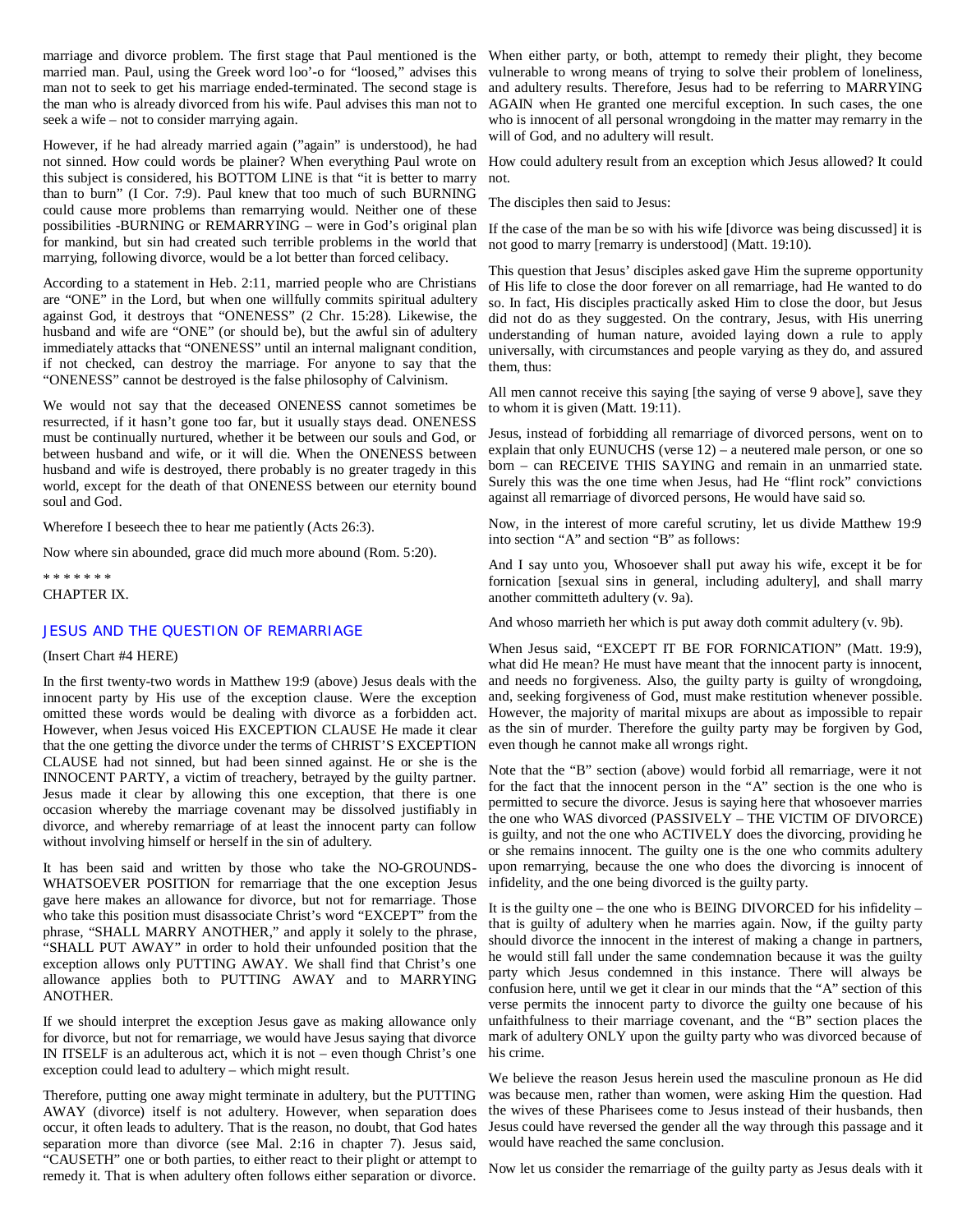in the "B" section of verse 9.

Some quote this passage of Scripture as though it condemned all remarriage, not realizing that it condemns only the guilty party who has been unfaithful to his companion, and committed adultery against her. However, we must recognize the fact that even though Jesus frowned on the guilty party remarrying, He declined to give any advice to the guilty ones already involved in a second marriage, and He clarified the statement in verse 9b with the suggestion in verse 11, saying, "ALL MEN CANNOT RECEIVE THIS SAYING. . . ." In verse 12 Jesus mentioned eunuchs as the only men who could remain unmarried without being vulnerable to sinning. It is very difficult to understand why those who hold to the "no grounds" position for divorce and remarriage, invariably will place strong emphasis on Matt. 19:9, and totally ignore verses 11 and 12, as if those two verses were not in the Bible at all. All of the pamphleteers that we have read after, who take the "no grounds" position, are guilty of this very thing. We wonder how any honest person could strongly emphasize verses 3-9 in this passage and totally ignore verses 11 and 12, where Jesus softened the blow for all men except eunuchs.

This much, however – even the guilty party will not find one word in the Bible which addresses him to separate from his present companion, much less find a Biblical example of a married couple that did separate because they had been divorced and remarried. The guilty one will find he has sinned a sin like unto murder in the respect that he can't make adequate restitution to the point of undoing the wrong he has done. Should one divorce his present wife and break up their home, he would be adding another wrong to the wrong already done. Furthermore the moralist tells us that one "MUST NEVER DO EVIL THAT GOOD MAY COME." And again: "TWO WRONGS NEVER MAKE A RIGHT." One must be honestly sorry for his sin, seek forgiveness of God, continue through life with God's second best and reach heaven at last. Some anonymous poet phrased it this way:

> "God has His choice things for the few Who dare to stand the test; God has His second choice for those Who will not have His best."

We must understand this SECOND BEST predicament. A certain woman in the state of Tennessee, years ago, received a definite call from God to be a missionary. But she fell away from God, took up with an ungodly young man, married him and proceeded to raise her family. After many years she got back to God. She then proceeded to live a devout Christian life, and stayed loyal to her husband and family, but she forfeited her opportunity to answer her call to be a missionary. As a result of her early disobedience, she had to accept God's SECOND BEST for her life. She was faithful in the local church, but there was no way she could ever get back to God's original plan for her life. She was permitted to live the remainder of her days WITHIN THE REALM OF GOD, reaping the effects of one of life's great mistakes, for God's Word says:

"Whatsoever a man soweth, that shall he also reap." In so doing she had to submit to God's SECOND BEST for her life. She can, however, be regenerated, and sanctified through the blood of Jesus (Heb. 13:12), and make it to heaven at last.

The similar picture is true of all persons divorced and remarried. God's FIRST BEST PLANS FOR THEIR LIVES ARE FORFEITED FOREVER, BUT GOD'S SECOND BEST PLANS, THROUGH THE MERITS OF THE BLOOD OF CHRIST, RECEIVE HIS COMPASSIONATE APPROVAL.

In the light of this first and second best proposition we must remember that God cannot undo all that has happened in one's past life. One who has UNFORTUNATELY BECOME INVOLVED IN DIVORCE AND REMARRIAGE MUST SURRENDER TO THE INEVITABLE EFFECTS WHICH HE CANNOT CHANGE, REPENT OF PAST MISTAKES, AND RECEIVE FORGIVENESS FROM GOD. HE MUST CLOSE THE DOOR ON THE DARK, SINFUL PAST AND LEAVE IT WITH GOD'S MERCY. For one to do this would be both Biblical and sensible.

If a divorced and remarried person were to go back to God's original plan for his life and try to recapture it (which he cannot), he would have to go

back to his early youth and find the companion GOD HAD PLANNED for him in the first place (maybe the one he did first marry and maybe not). Any such fanatical maneuvering, however, is as utterly impossible as turning back the relentless wheels of time, and could lead to physical and spiritual impairment if carried out to the extreme. For the physical body to attempt to live in the present (and it must) while the mind and heart are battling with a sick conscience groping in a lost past, hunting for something that can never be found, can only lead to emotional frustration and mental illness, if not checked. To avoid such a fate one must close the door forever on the past, accept the present, and make of the future the best that he possibly can by the grace of God. He can be saved by the blood of Christ and reach heaven, but will lose much of the reward. It is infinitely sad that so many Christians so wrongfully feel that true children of God, who have been forgiven and cleansed from their sins, should wear "The Scarlet Letter" to the end of their earthly life, referring to them disparagingly and unmercifully as adulterers and adulteresses. The Bible says, "Blessed are the merciful: for they shall obtain mercy" (Matt. 5:7). Will we not all need mercy, and plenty of it, by the time we get to the judgment?

> "Mercy there was great, and grace was free; Pardon there was multiplied to me; There my burdened soul found liberty, At Calvary."

The innocent party, when he or she truly is innocent, is not an adulterer or adulteress. And even the guilty party, when he becomes justified in his regenerated experience, through the merits of the precious Blood of Christ, becomes innocent also in the eyes of God. The very word `justification" which accompanies the New Birth demands this. As soon as one receives forgiveness of God, he is justified, pardoned, and is as innocent as though he had never sinned.

One cannot be both innocent and guilty at the same time. "Justification is a legal term, used for what God does when He forgives us, and acquits us, and absolves us of the guilt that our acts of sin have caused. He declares us to be guiltless. Hallelujah!" (Jack Seaney)

Jesus, who took a firm stand against adultery, permitted the innocent party to remarry, and (we repeat) it is inconceivable that adultery should result from any advice that Jesus gave.

Therefore, the road which Jesus pointed out for the innocent party to take is safe. And it makes no difference whether one is innocent because he always avoided certain sins, or innocent because he has been pardoned and cleansed through the merits of the precious blood of Christ. One who keeps within the Bible bounds, as pertaining to the innocent party in Matthew 5:32 and 19:9, has accepted the advice of Jesus and has done nothing morally wrong. *This being his or her case, they are not deserving of wrong or unkind treatment from fellow Christians. Adultery has never been classified as an unpardonable sin.*

Moses, in his day, did not consider adultery resulting for anyone divorced and remarried, because adultery was forbidden in the Ten Commandments, but divorce and remarriage were not.

Jesus, likewise, in His day (and in our day), did not consider the remarriage of the innocent party as being adulterous, and for the same reason. When Moses forbade adultery, in the decalogue, but allowed divorce and remarriage, he admitted that certain remarriages, in his day, were not adulterous. The flexibility of the rule on remarriages varied in Jesus' day from Moses' day, but nonetheless, the remarriages that were allowed in either day should not be condemned.

"Then," one asks, "if the foregoing be true, why then has my conscience bothered me because of my present marriage relationship?" To this question we would reply: your conscience has bothered you because it has been wrongly educated on this issue. Remember, your conscience will bother you just as much when you think you are doing wrong as when you are actually doing wrong. Much confusion can result from a wrongly educated conscience, conditioned by wrong information. One's conscience is not intended to determine what is right and what is wrong. Such information must be acquired elsewhere. The sole function of conscience is merely to soothe or sting on the basis of information received, regardless as to whether or not that information is correct. When normally sensitive,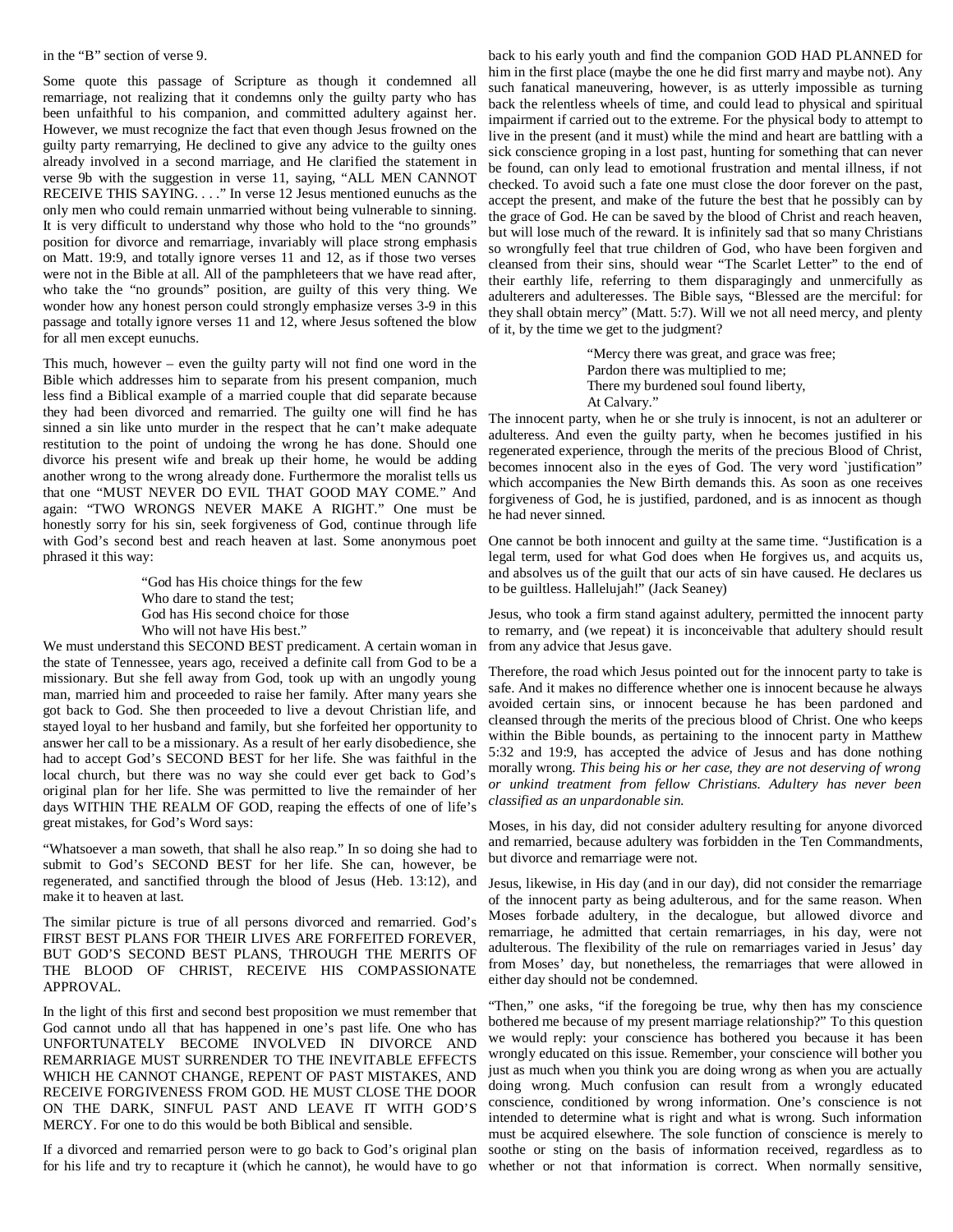therefore, one's conscience will bother him when he is doing right if he Shortly after that I went into a store. They had five or six small brass tubes think he is doing wrong. In order to clear up one's confusion at this point, his conscience must be CLEARED OF ERRONEOUS TEACHING and it little tubes, and made them tinkle as they bumped against each other. I must be given the truth. Hence this book.

A. L. Witcomb truthfully said, "There can be no happiness without a good conscience." That is the very reason the suffering from a guilty conscience should be alleviated when it is entirely unnecessary. A gnawing conscience is a destructive fire. If a frustrated person would hope ever to be happy, let him properly educate his conscience in matters in his past life that he cannot change without making matters worse, and hurting more people than are already hurt. When it comes to nagging memories of past sins, the best policy is this: Fix it if you can without making matters worse. But if you can't, turn it over to God. He will forgive it and remember it against you no more forever. That is what trash heaps are for  $-$  to bury the things that cannot be repaired or restored. Life would soon become unbearable if we never threw anything away.

And there came a voice out of the cloud, saying, This is my beloved Son: hear him (Luke 9:35).

Today if ye will hear his voice, harden not your heart (Heb. 4:7).

#### CHAPTER X.

# THE MORE EXCELLENT WAY

In spite of the sobering fact that many married people will resort to divorce and remarriage as a means of trying to escape from their marital frustrations, and a percentage of them on Scriptural grounds, yet there is A MORE EXCELLENT WAY if one can find it.

If your marriage is "ON THE ROCKS" there are three popular ways of trying to solve the problem. One of the heavily traveled roads is to BREAK UP and WALK OUT. This means of escape should, if at all possible, be avoided. Impulsively, you may retort: "In my case it can't be avoided." You may be entirely right. Perhaps in your particular case, it can't be avoided, but have you really tried? Have you tried seriously, advisedly and prayerfully, as well as emotionally? Have you put your heart and soul doggedly into the trying?

A second means of trying to solve the problem is to painfully stay with it, endure every day of cohabitation, and hold out to the bitter end. Just quarrel on and on, with frequent explosions, and long periods of silence,, with hurt feelings never going entirely away, and not a spark of true love, human or divine, to oil the machinery of your marriage.

A third possible solution (and let us recommend this one) we will call "THE MORE EXCELLENT WAY." This way is based on several Scripture verses in the thirteenth chapter of I Corinthians where Paul said: "Love never faileth" (v. 8). Love can die, but as long as it lives (or can be resurrected from the dead), IT CANNOT FAIL. God can help you to get the love flame burning again, if that flame has gone out. Some of us have actually seen it take place in the lives of certain married couples after years of suffering with mental anguish. One wife, while talking with friends, was heard to say, "I never loved my husband until I got saved and became a Christian." The only hope for a sick marriage is TO FALL IN LOVE AGAIN! If you can succeed in keeping true love alive, you've got it made! Come wind, come storm, you can wag the world, because "Love never faileth." (This eighth verse will be dealt with later on in this chapter.)

Now for the Corinthian passage where Paul said: "Though I speak with the tongues of men and of angels, and have not charity [love], I am become as sounding brass, or a tinkling cymbal" (v.1).

One evening years ago, wife and I visited the floral clock at Niagara Falls, Canada. When it came near the hour, quite a group of people stood around, waiting to hear it chime. Suddenly, it started. Those chimes floated out over the evening air with such beauty it was almost breathtaking.

When finally all was still, no one hurried away, but all stood for a few moments, speechless.

Presently, I said to my wife: "WASN'T THAT BEAUTIFUL?"

hanging from wires, so that when the door opened and closed, it hit those stopped, turned, and glanced at those little brass tubes, and thought to myself: "ISN'T THAT CUTE?"

Some time later I put these two experiences together and realized that there is a world of difference between being BEAUTIFUL and being CUTE. Then I thought of married life: how the voice inflection, and the facial expression, could make the difference between renewing love, and destroying it.

There is no question about it – when we relate these words of Paul to the problems of marriage – that love between the most devout partners can grow cold. If they don't keep renewing it, and warming it, the best words which pass between them can become nothing more than "a sounding brass or a tinkling cymbal." No married people should ever throw cold water on their marriage, or allow its fervor to cool, for if they do, sooner or later, if they don't become alarmed and correct the fault, or if God is not brought into the picture, their beautiful, former love will be destroyed, and possibly their home with it.

"And though I have all faith, so that I could remove mountains, and have not [love], I am nothing" (v. 2b). How would you feel, should you gather up a cartful of groceries, and wait while the girl is checking them out, and several customers also are waiting and watching, and then open up your purse to discover that you had nothing? If that happens to us when we are standing before God at the Judgment, we'll be worse than embarrassed. If that happens to the pure, unadulterated love that once characterized your marriage, life's greatest tragedy will already have taken place.

Many souls have ventured into wedlock with strong faith, but if their faith is not anchored in God, it could prove to be nothing but presumption, and many times it results in disaster.

If anything damaging happens to pure love in marriage, one part or the other, or both, have missed it somewhere in their personal relationship to God, because "God is love." He will keep marriage running smoothly and beautifully if He is allowed to control it.

"[Love] suffereth long and is kind" (v. 4a). The purest and most sacred love that can exist between husband and wife is that which is under the surveillance of God. His love is that which is "shed abroad in the heart by the Holy Ghost. . ." (Rom. 5:5). Anything less than God's oversight is a risk. Have you ever tried God's surveillance? Being kind in response to abuse takes a pure, sanctified heart (Luke 23:34). It will work if you work it with God. Put Him in full charge, not only of this part of your life, but overall coverage. Let me induce you to pour more oil from God's Holy Spirit onto the rusty wheels of your marital love, and try that. Let me assure you – IT WILL WORK! I have heard of many, and have known a few very wicked men who finally broke down and humbled, and turned to God because their wives faithfully poured heavenly oil into the mechanism of their marriage.

A sinner man in Tennessee years ago became angry at his wife and forbade her leaving for church that evening. She pled with him, but to no avail. When the time came to leave, she got ready and left. As she was going out the door he barked at her:

"If you go tonight, when you get back, the door will be locked and you won't get in." When she got back he had kept his word. The house was dark, and the door was locked. She laid down on the porch until morning. When it became daylight she rapped on the door. When he came to the door she said, "Let me in, husband, and I'll get your breakfast." That wife SUFFERED LONG AND WAS KIND.

"[Love] envieth not" (v. 4b). Envy creates suspicion, resentment, and is malignant in nature, and arouses vicious ill will. It creates premeditated malice and will utterly destroy love if this "malice monger" is not purged from the heart. How can marital harmony be maintained under all of the trying circumstances of life, when carnal husbands and carnal wives are in control? The carnal mind is an ally of Satan and an enemy of God (Rom. 8:7). Purifying the carnal hearts (Acts 15:9) is the only final answer to the healing of sick love and domestic unrest. The seed of carnal self, in the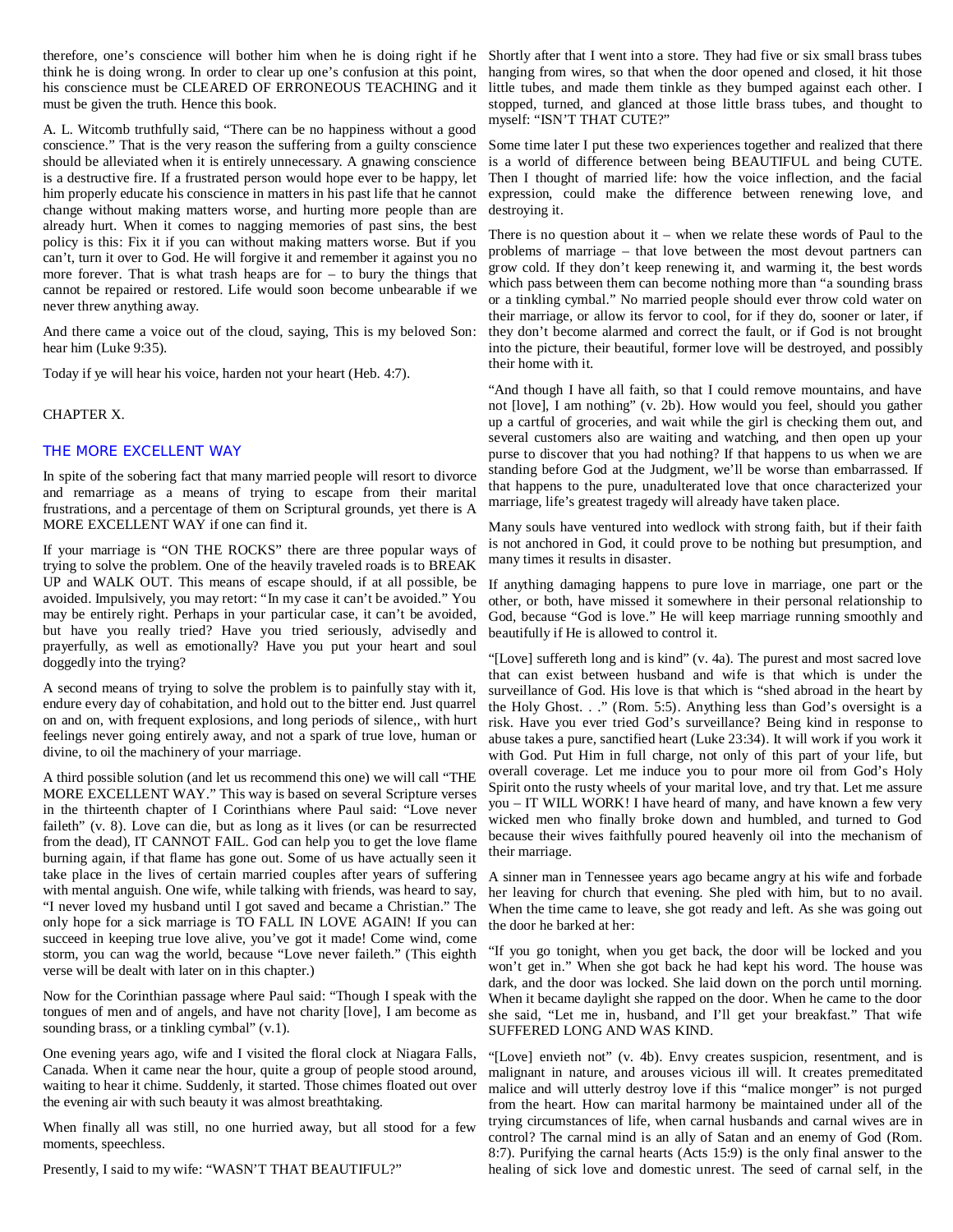hearts of unsanctified people, wars against everything that is pure and holy. St. Peter warns us, "see that ye love one another with a pure heart fervently" (I Peter 1:22). Human determination can go a long ways in stabilizing married life, but the blood of Christ, purifying carnal hearts (Acts 15:9), is the only final answer to all of the dispositional problems of marriage, and especially so, when husbands and wives are sinful and carnal, and try to operate without God.

"[Love vaunteth not itself" (v. 4c). True love is not boastful with selfesteem and self-importance. Humbleness makes a world of difference in married life. It eliminates the "I must be first" tendency -- "My plans are most important, and if anyone interferes, I'll make them wish they hadn't" -- "Others must give way to me" -- "My ideas are best" -- "My wishes must be gratified" -- "Everyone must recognize my rights." The domineering spirit in either husband or wife is a deadly enemy of true love. When both parties are that way, you know what happens! That is when "an immovable object gets hit by an irresistible force." Only God can cure a situation like that, and He can't if it has gone too far. Turning over a new leaf, and trying to educate and discipline carnality, may seem like a QUICK FIX, but it will not endure unless the heart is changed by the power of God. Only God can purge the heart of its sinful nature. Only God, by the cleansing blood of Christ (I John 1:7), can purify the depraved heart, and remove everything domineering, egocentric and self-opinionated. No one can improve on the words which Peter gave us, when he said: ". . . and be clothed with humility: for God resisteth the proud, and giveth grace to the humble" (I Peter 5:5). This is marriage safety insurance.

True love is Christ-centered, but it can never be self-centered and remain pure. Neither companion must ever, under any circumstances, look or speak with disdain toward the other. To belittle is the opposite of being complementary, and is both cruel and uncalled-for.

Self-importance in either partner in marriage is a destructive fire.

"[Love] is not puffed up" (v. 4d). Pure love will help one to take criticism sweetly. True love will enable one to step down and admit being in the wrong. Listening meekly to advice and criticism from your companion will go a long way toward beautiful marital relationship. Learning to be subordinate, one to the other, is another of the fine arts which can be, and MUST be mastered by both husband and wife. One who has a proud, haughty spirit cannot keep it from having a damaging effect on the happiness of the home.

"[Love] doth not behave itself unseemly" (v. 5a). Love avoids indecency and the unbecoming as well as the offensive in words and behavior. It speaks, and lives clean, and in a decent and wholesome manner. It enables one to give his companion someone to admire in the producing of fine qualities. You must not ask your companion to love the unlovely. That would be unfair. There is no room in true love for rudeness, sarcasm, or any kind of cutting words – ever.

Avoid habits that irritate or antagonize your married partner. It is no trouble to be courteous, and it fosters healthful relationships. It does no harm to say "please" and "thank you" at home. The lack of such thoughtfulness will greatly weaken the structure of marriage. A perfect gentleman away from home should be a perfect gentleman at home. Neither party should take the other one for granted. A gentleman never goes to a door and walks in, letting his wife follow. He will try to get to the door first to open it, letting her enter ahead of him – the car door also. Good manners are not only for special occasions, nor are they for a special person, unless that special person is your wife. Thoughtfulness in these matters helps a great deal to oil the machinery of everyday life, and keeps down friction. Both of you should try to make your spouse feel like somebody special.

Boys, from the time they are very small, should be taught these things, and when they become married men, good manners and thoughtfulness will be second nature, and very rewarding.

A few years ago where I was holding a revival meeting, a young man always got out of his car and walked straight into the church, leaving his wife to get out of the car with a small child and baby. She had to carry the little one and a bag of necessities, while the small lad walked by her side. That conduct is entirely unacceptable in married life. It makes the wife feel very unimportant.

A man like that has a very distorted idea of manners. He does not have true love in his heart, or decency.

"[Love] seeketh not her own" (v. 5b). Married folk learn to surrender, not principles of character or religious convictions, but personal notions and habits of little consequence which irritate their companion. Things like these will do much to help guide your marriage away from the "rocks." Love of the very highest quality will penetrate every fog, light every pathway, dispel every gloom, and will ring the bell of hope which may for years have hung cold and silent.

True love is never selfish. It never takes unfair advantage. When one spouse always has to surrender to the other, the marriage cannot be blissfully happy.

"[Love] is not easily provoked" (v. 5c). This could mean, not supersensitive to things that are said and done by your wife or husband, when you may not be sure what was meant. Or, it could mean, not over-reactionary – not quick to put a hasty construction on things that were meant well, but sometimes might appear otherwise on the surface. It might be a guard against hastily jumping to conclusions, or reading into motives-thereby developing a deep resentment, which might not exist at all if the facts were known. If love is what it should be between husband and wife, communication won't break down, and get hung up on problems that if properly understood, would vanish.

When Satan tries to create wrong feelings between husband and wife, in either case, if their Christian experience is what it ought to be, and their confidence in each other's pure motives and moral integrity is right, then they will both know, without question, that all is well. Their lives and their marriage are always in good hands when they are in the hands of God instead of self, or selves.

"[Love] thinketh no evil" (v. 5c). Evil thinking breeds in a heart "that deviseth wicked imaginations" (Prov. 6:18). Evil surmising will place wrong construction on things because of circumstantial evidence, which is sometimes entirely false. Satan loves to put thoughts like this into the minds and hearts of married people. If their hearts are carnal they are easy prey to such satanic suggestions. Carnal minds are like incubators. When Satan places the seeds of his corruptions in the home – unless they are quickly removed by sheer willpower, they will hatch out his own likeness. Satan delights in intercepting and influencing the thought processes of married people, creating problems between them, hoping thereby to destroy their home, and eventually their soul. So every human soul that ever went wrong, missed it first in his thought life, wherein he allowed Satan to work. That is the reason we are admonished in the Scriptures to ". . . resist the devil, and he will flee from you." When married persons let Satan control their thought lives, it is no wonder they have problems.

Every broken home (broken other than by death) started in someone's mind. That first thought went from the mind to the heart. Every unhappy home was made unhappy by seed-thoughts that Satan planted. The very best insurance a married couple can take out on their marriage would be to keep their minds under the blood of Christ. Satan's aim is to make all marriages unhappy. He may start out with happiness to fool them, but he'll never abandon his objective.

"[Love] rejoiceth not in iniquity, but rejoiceth in the truth" (v. 6). All iniquity begins and ends with Satan, and is based exclusively on his lies. "... . There is no truth in him" (John 8:44).

Since all falsehoods are of the devil, they are never acceptable or excusable between husband and wife. Never! If Satan ever tells a truth or a half truth, he does it to deceive somebody. He is a trickster and schemer from start to finish. All they who allow him to meddle in the affairs of their marriage, will not conduct their relationships properly, and their marriage will never be what it ought to be, unless they break away from Satan and turn everything over to Christ, and the Holy Ghost.

When Satan gets his foot in the home, the Holy Spirit, if He were there, will leave. Then, when that happens, the husband and wife may stay together and they may not. If they stay together it can be terribly unpleasant at times. That is when Satan is in control of the home and the marriage, instead of Christ and the Holy Spirit.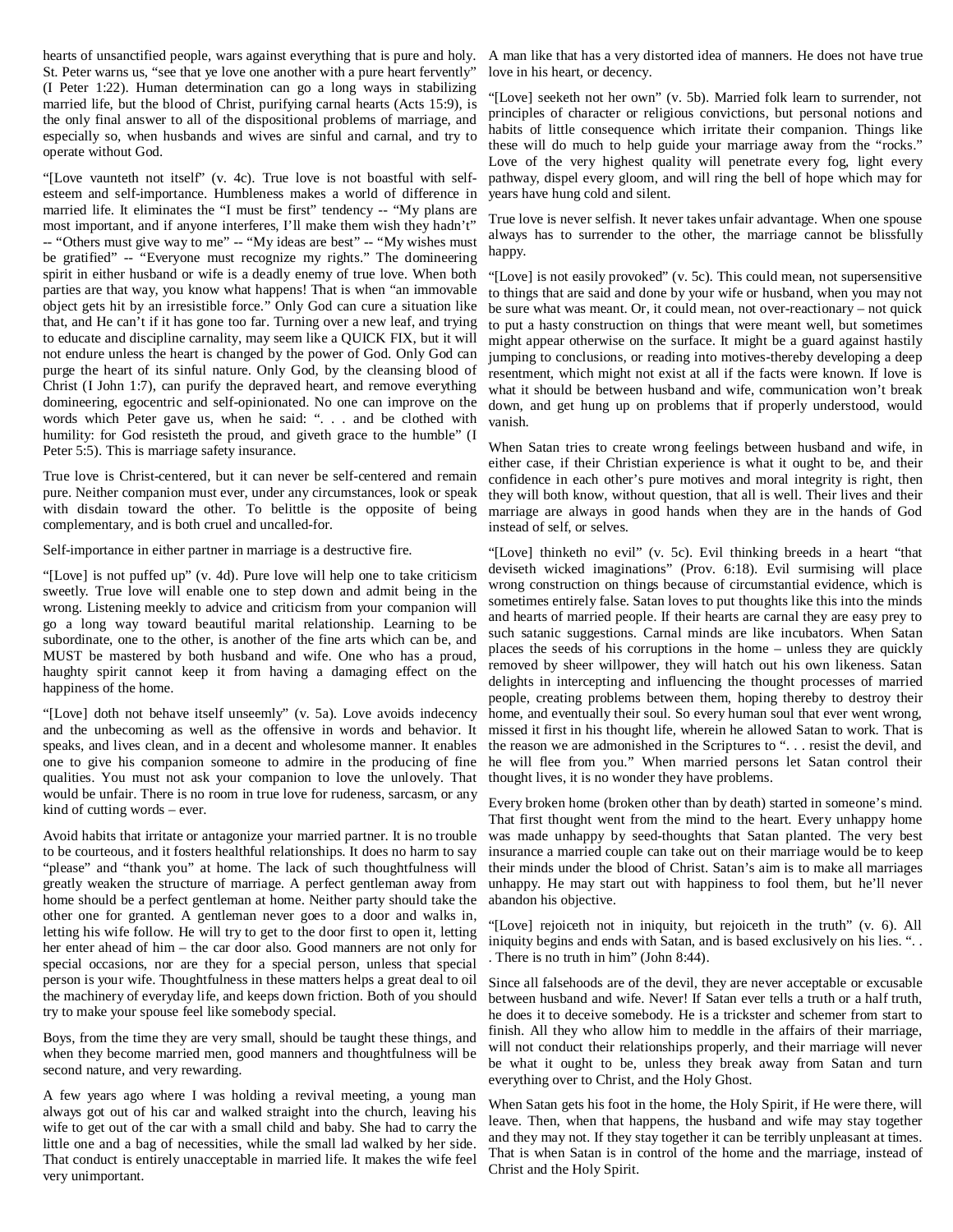"[Love] beareth all things" (v. 7a). The Greek word for "beareth" is steg'-o, controlled by self that is degenerate and carnal (I Cor. 3:3). and means to cover with silence and patience. That means that whenever a personal hurt is inflicted by either party upon the other, when the hurt one fails to cover it with silence and patience, it gives the devil the advantage, and Christ the disadvantage, in trying to keep things running smoothly and harmoniously between husband and wife. Hurts like that wouldn't occur anyway if both lived as close to God as they should.

"[Love] believeth all things" (v. 7b). A positive outlook and an optimistic mind are basic for the assurance of marital bliss. Faith and confidence also are indispensable. When confidence is betrayed by either partner, the marriage structure is weakened, and, if persistent, may be tottering.

One who "believeth all things" believes that sin is so detrimental to marital happiness, that it can get bad enough to destroy the home. Holiness and righteousness are preservatives for the same. "If that is true," you may ask, "then why do some couples affiliated with the most spiritual church break up?" The answer is obvious: they simply do not possess what they are affiliated with.

One who "believeth" all things believes that God is a safe Guide through life, and on into eternity, and that Satan is the very opposite. God will bind husband and wife stronger into "oneness" all through their lifetime together if they will take Him into intimate partnership. Satan, on the other hand, will do everything within his power to wedge them apart and separate them.

Never does a home break (except through death) but what Satan was allowed to interfere, and influence it.

"[Love] hopeth all things" (v. 7c). An optimistic outlook is integrating in every way. A positive approach to any situation in married life is of utmost importance. One whose aspirations are high, in the interest of marital happiness, has a much better chance of realizing his ambition than any other.

When a marriage breaks, the innocent party has a much better chance for marital bliss with another partner than the guilty one has. This is because the guilty one was the cause of the trouble, and when he tries marriage again, he will take his problems with him, unless, in the meantime, Christ "A place of warmth when the world is cold. . . a place of safety when the comes into his heart, and regenerates and sanctifies him, as well as correcting his problematic personality quirks, and bad habits.

"[Love] endureth all things" (v. 7d). Endurance to the limit of one's natural resources is highly commendable in any married person when the odds are stacked against them. This quality is seen in the faithful wife who raises her family, through many years of fearful suffering with an alcoholic husband or a morphine addict, or both in the same man, at the same time.

Such was the wife of D. C. Van Slyke. She was one of the most courageous and enduring wives I have ever known personally. After many years of faithfully holding on in prayer and patience, she came through richly rewarded, for she lived to see her husband miraculously cured, saved, sanctified, and mightily used in the evangelistic ministry, holding revivals, and winning souls to God.

"When I was a child I spake as a child, I understood as a child, I thought as a child: but when I became a man, I put away childish things" (v. 11). How childish can carnal people be sometimes! Being childlike is a virtue, but childishness is a different matter. It is entirely uncalled-for in an adult. When people are old enough to be married, Paul thought they should have put away childish things. "Spiritually immature" is the meaning here – spiritual infants never become mature.

"[Love] never faileth" (v. 8). Married people can sin against love until it dies, but as long as it is alive, it cannot fail. There are some very destructive weeds that can spring up by Satan's planting, in the garden of marriage. Love can never be healthy when it is choked and stunted by weedy conditions. As the weeds grow stronger, the "human-love-plants" grow weaker, until they die. When this happens in marriages, God departs (2 Chron. 15:2b). When God is forced out of the lives and home of a married couple, His holy love goes with Him, leaving only human affections between two individuals. This can create a lot of friction, because when God is gone from them, as He departed from King Saul (I Sam. 16:14), they are no longer "crucified with Christ," as St. Paul was (Gal. 2:20). They are

Married life so often starts off as a plane flying through a beautifully calm sky, when suddenly it plunges into a terrible storm, which they did not anticipate. Some marriages fly out of such storms and land safely, but the majority do not. Human emotions, apart from the presence of God, can be very precarious. A marriage without God can easily deteriorate into a power struggle along various lines. When that happens, disaster is almost certain. The great majority of married couples that strike their major problems without God are like two planes that collide in midair, or as Edna St. Vincent Millay poetically penned: "I saw at sea a great fog bank between two ships that struck... ."

Dark, foreboding prophecies and predictions from friends and neighbors shall fail (v. 8).

Grave ventures as to the despairing forecasts of your tottering MARRIAGE CASTLE – they all shall fail! Why? Because the greatest of all is charity. Charity is functioning love – not static or merely receptive, but LOVE AT WORK, exerting and expressing itself, learning therefore that to be kind and charitable toward one another is not only a gift that must be bestowed of God, but it also is one of the fine arts which must be nurtured, or it will die.

Nearly a hundred years ago a book was written by Edward P. Roe, entitled: "He Fell in Love With His Wife". It is a beautiful, charming story. One could never forget the depth of anguish married people sometimes fall into over mere suspicion or surmising, based on mistrust and circumstantial evidence, which in this story brought their marriage to the brink of utter destruction.

In this case, their little adopted daughter of eight summers uncovered the facts which lay hidden until it was within hours of too late, and the wound was healed.

#### A TRULY HAPPY HOME

(From American Essays)

world is hostile .. a place of light when the world is dark."

"A family is a group of human beings who care about each other. . . and feel comfortable with each other. . . and who will stand up for each other."

\* \* \* \* \* \* \* CHAPTER XI.

#### RULES FOR A HAPPY MARRIAGE

Were statistics available, we no doubt would be shocked to learn how few matrimonial problems are ever solved by the relentless, grinding wheels of the divorce mills. The great majority of divorced people marry again and sometimes, again and again, but so many times, instead of solving problems, they take their problems with them, and it shows up before they have been married very long. How much better it would be if they would turn to God, and let Him cure the sin-sickness in their own hearts, which very likely has been growing there like ugly weeds in a garden from early childhood. In changing partners, they too often fail to turn to God, and ask Him to correct their faults, and establish in their basic nature the moral principles which would magnetically and cohesively hold hearts and homes together. This would be the "MORE EXCELLENT WAY." God is the only final answer to provide a cool-headed, warm-hearted solution to inherent personality problems between individuals.

One receives a heart-rending picture of this whole problem when he realizes how comparatively few couples out in the world these days are essentially happy in their married life.

Even among some of the more devout-appearing Christians in the average community, it is appalling to discover, when one gets close enough, how very few married couples are downright happy together.

Right in the midst of this matrimonial chaos, the great army of sincere workers, who have the betterment of society at heart, and hate the very word divorce, can find a wide-open, challenging field for the most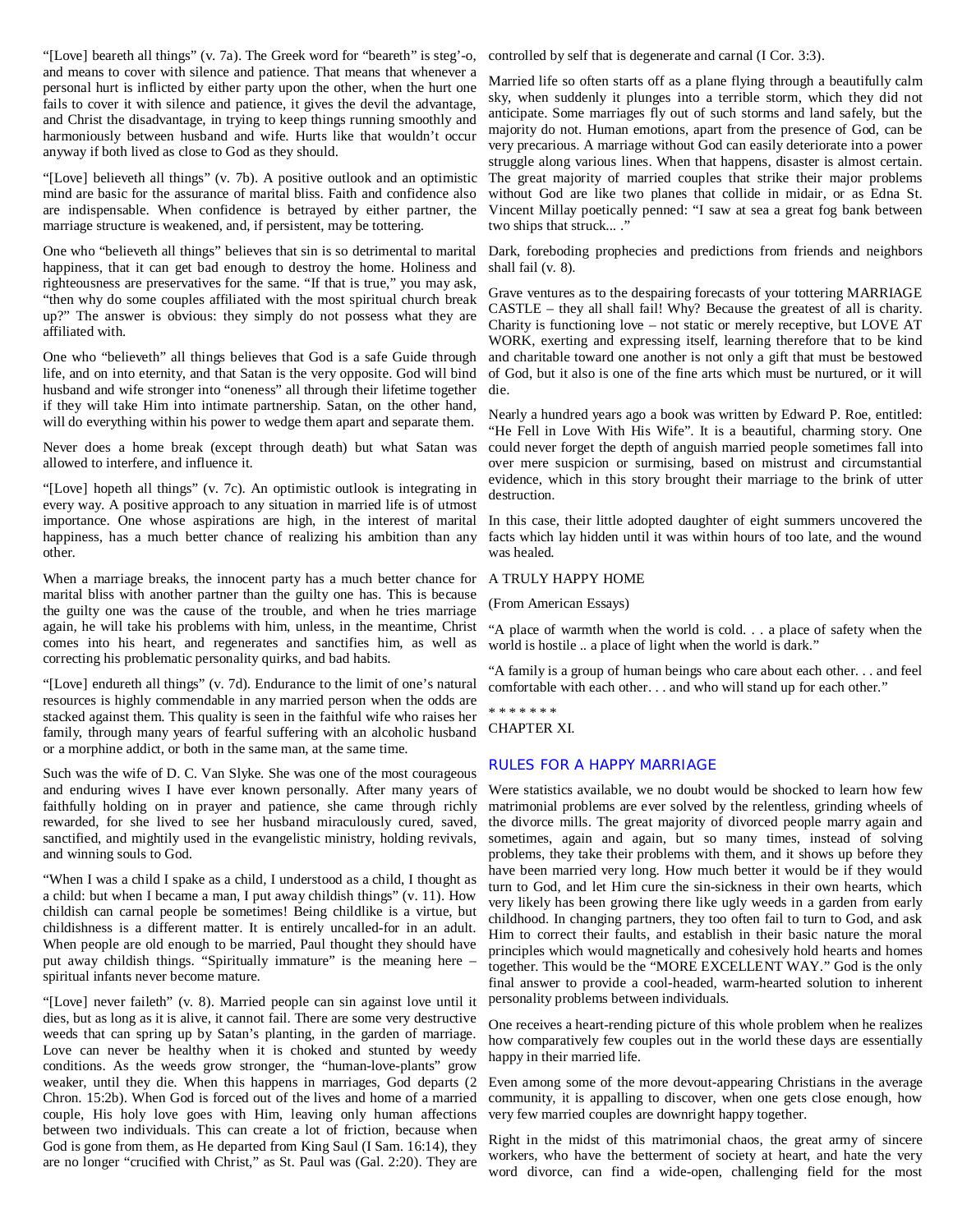#### rewarding labors.

Many unhappy people, we find, do not know why they are unhappy. They often lay the blame on people and circumstances, never dreaming that within their own natures lie, dormant and unsprouted, the seeds of emotional recovery. For an unhappy person to become happy, he must begin in the very roots of his own distorted personality. (But don't let me antagonize you.) it naturally is easier, for you and me both, to see the adjustments the other party should make. But, my friend, if you will admit honestly your own faults and analyze your own motives, spirit, attitudes and habits, and be honest, and will humble yourself enough to go the "second mile," then go the second mile again and again in making the necessary adjustments, presently you will see an entirely new world opening before you which you had formerly thought impossible. After all, it really takes so very little effort to be happy. To humble one's self and be honest always is the first and hardest step that one must take to recapture the lost bliss of married life.

When married people reach the place where they want to be happy together, they can be.

To make a marital change seems to appeal to the great majority of maladjusted people as the easiest means of escape from their dilemma. And since life's deceitful grass can appear greener in the unexplored field, many frustrated persons unwittingly seek to capture the ever-elusive state of happiness by making a marital change rather than by making a dispositional and spiritual adjustment -and more times than not they come out disillusioned.

# Let's Talk It Over Together

And now, husband and wife, permit me to talk to you as frankly and as 6. ruthlessly as at times I have had to talk to myself. If you wish to be happily united as long as you both shall live, read these rules together (let me emphasize "together") as often as it may be necessary and your companionship will undergo an immediate and miraculous change until it will be made to run "as smooth as a ribbon." May I further suggest (and this is all important), when either of you come to a point in the reading where you personally are weak or at fault, pause and humbly and frankly confess this weakness to your companion. There is no better therapy for a sick personality than frank and open confession. Say to your companion, "I am weak at that point," and you will find yourself stronger from then on. Thus 8. will tensions float away in a relaxing stream of humor. This is one game you both can play and you both can win.

- 1. First, by the most meticulous self-discipline keep your thoughts and affections from wandering from your companion to another. When Satan crosses your mind with the slightest temptation or suggestion for your eyes to wander or your heart to lust, plead the grace of God at once, dismiss the thought and thus maintain the purity of your most hidden feelings. Jesus taught this principle (Matthew 5:27-29) and insisted upon it. Do not toy with the evil suggestion or temptation for a moment when it pertains to the opposite sex. This practice takes a 9. determined will and a constant guard. A first glance may be accidental, but the second is deliberate, forbidden, and dangerous. Keep your thoughts, desires, affections and feelings only for each other so long as you both shall live.
- 2. Always, I mean "always," be a person your companion can trust under every circumstance. Never bluff; never work under cover; never betray the confidence of your husband or wife. Always be able to face your 10. mate with an open face and a warm level eye. Do not permit your companion to find you, ever, even once, in an untruth or a cover-up deal. A carpenter will tell you that once a nail is bent and straightened he is never quite so sure of it again.
- 3. Keep all barriers and tensions out of the home. Do not freeze up in a world of silence.

The silent treatment is as cruel as the grave. Always be kind; never slurring; never sarcastic. When the slightest tension arises, stop at once and pray together until the tension is entirely gone. God will keep your hearts melted together if you will practice this rule faithfully. Those who diligently have responsibility. There is a vital contribution that you can make and the practiced this policy have found that it never fails to work its miracle of results will be most gratifying.

healing. Tensions and barriers cannot persist in a Christ impregnated atmosphere. Therefore, when one allows tensions and barriers to infect the home, the sweet Spirit of God withdraws in grief, leaving the spirit of evil to contaminate the atmosphere and rule or wreck the home. One must never let the love flame go out.

- Have family prayer every day, preferably twice daily, but do not hurry with it. It does little good to pray under nervous pressure. Keep the family altar a time of melting and basking in the presence of God. Wife and husband, form the habit of sitting side by side when you read from the Bible at family prayer time. Then kneel in the same manner for prayer. Soon you will prefer it this way. This practice will keep wedges of ice from getting in and forcing you apart. Husband, if you will rest your hand upon your wife's shoulder while you pray, you will be forming a habit which will work its miracle in your temperament. Try doing this and see how hard it may be at first to break through the frost line, but how rewarding it becomes once the "break through" is accomplished. It will work a miracle within you akin to the miracle of springtime which brings the flowers up out of the soil and the birds back from the southland. This practice, when followed consistently, will keep the barriers from getting back into your heart and mind. "The family that prays together stays together," they tell us. When a husband and wife cease praying together their earthly happiness is in peril already.
- 5. Never allow relatives or friends, however well-meaning they may be, to encroach upon the privacy of your home or married life, to interfere. Keep your family secrets between you. Let your companion know you can be trusted.
- 6. Discussing various problems is necessary sometimes and differences of opinion are frequently unavoidable, but do not argue. Arguing creates tensions and divisions, while it accomplishes absolutely nothing worthwhile.
- 7. Do not go needlessly into debt. Pay as you go and deny yourselves the things you cannot afford. You will be happier and you will learn to be content with such things as you have (Heb. 13:5). To live beyond one's income is to borrow trouble, create frustrations, worries, and tensions which tend to destroy marital compatibility.
- Make it a practice of anointing your companion with oil and praying for the healing of the body, no matter how slight the disorder. If the illness persists, continue the practice every day without fail until your companion is healed. Do the same with the children. This practice will not only bring miracles of healing to sick bodies and tired minds, but it will also work the miracle of binding the husband and wife together and will forbid barriers coming between them. Barriers are so prevalent in the family circle and yet these barriers cannot survive in an atmosphere such as this practice creates. Try it and see. Remember, if you want to be happily married bad enough to pay the price, you can be.
- Always play the game fair and do unto your companion as you would like your companion to do unto you. Never belittle or broadcast things which are humiliating or embarrassing to your companion. True love is always thoughtful of the feelings of its object. Fulton Oursler one time wrote, "The wife or husband who is alert to say the heartening thought at the right moment has taken out valuable marriage insurance." Always remember it's the little things that count.
- Finally, never grumble or find fault. To do this is nothing but a very bad habit. It does no good but it leaves its wound. And remember, wounds which are under constant irritation may become malignant.

"Laugh at life, And the world will be back of you. Growl at life, And the world will lose track of you." Anon.

Now Brace Your Feet, "Hubby!"

And now, husband, let us look at this matter of your individual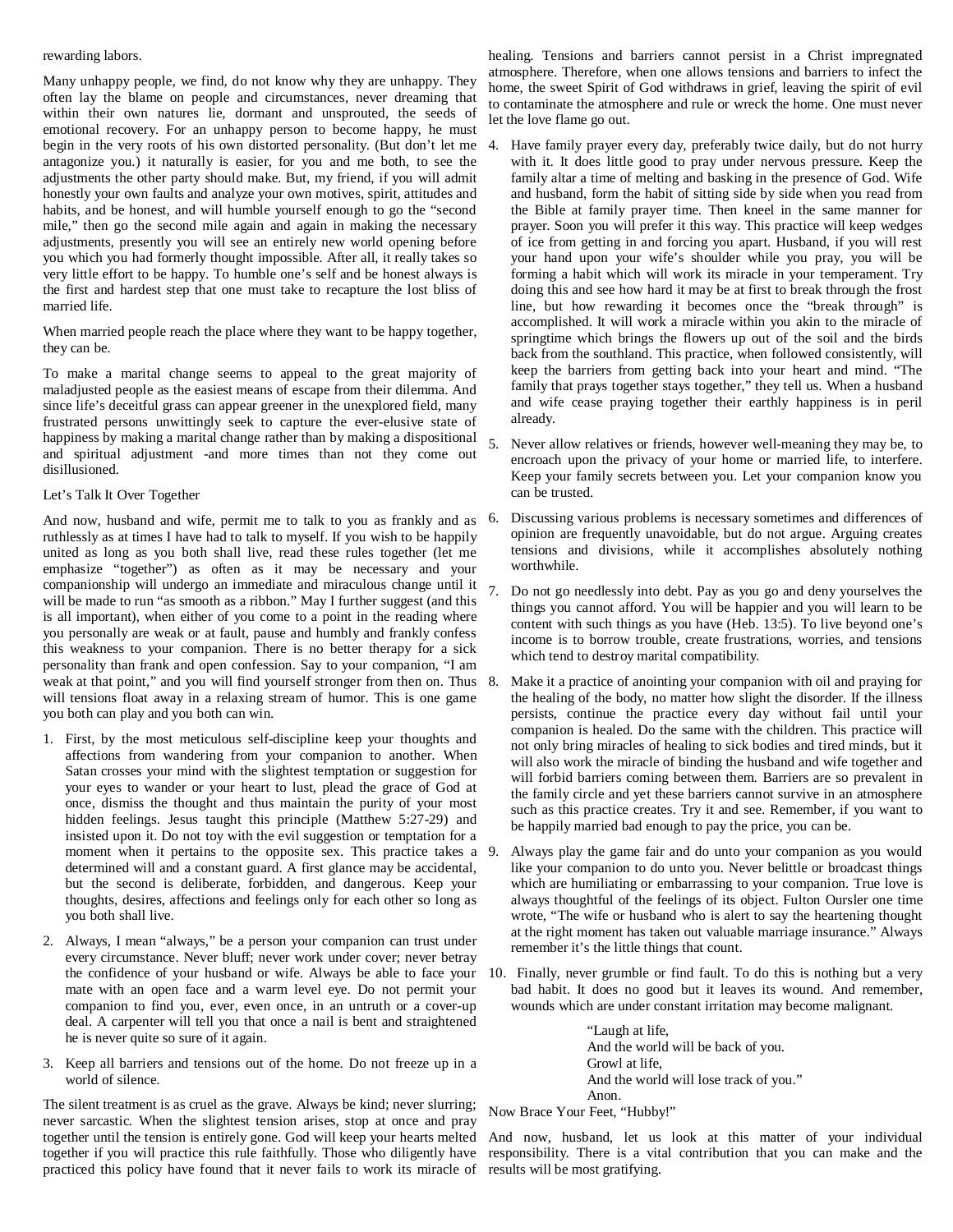- 1. You must understand that your wife craves a sense of security. She wants someone on whom she can lean. If she does not get this feeling of security from you, she may hunt for it elsewhere or give up in despair. She wants a strong arm of protection around her. She likes to feel your support.
- 2. Your wife also wants to be free from financial worries. She does not want her husband to spend much of his time and money on his hobbies and begrudge her the little things she craves.

She wants your attention. She naturally resents your being extravagant with yourself and your wants (which is a man's weakness) and irritable when she wants a new dress!

- 3. Your wife is entitled to fair play on your part. Men, I suppose, have a tendency to be more selfish than women. One must guard against this weakness and make it a habit of bending over backwards, in being thoughtful and playing fair. When a man wants something, regardless of what it costs, he wants it at once, whether he can afford it or not. A husband who desires a happy home must guard against this weakness, for it creates a lack of balance in the home and makes for discontentment. Subdue the habit of being set in your ways. Develop flexibility.
- 4. A womanly wife wants affection, not just sex. She wants tenderness. Men have an innate proneness to take the wife for granted, wrap 6. themselves in business and recreation, and give her little attention. Many wives are starving for affection.
- 5. Your wife wants you to confide in her. She wants to be the most important person in your life and she should be. She is not herein asking the unreasonable. She wants you to succeed and she likes to feel 7. she helped push you over the top. She likes to feel necessary and wanted. She loves spontaneous compliments and will pay her last coin of devotion for a few of the right kind of thoughtful remarks. Men need to break down the tendency to be aloof. Your wife does not like to feel that she is being shoved off as an inferior whose advice is inconsequential or unsafe. She likes to be wanted and needed. She loves the close feeling of partnership. She is not a mere fixture or accessory; she is an "help meet." God intended her to be your companion. Accept her criticism, even though it is one of the hardest things man can do sometimes. She undoubtedly sees your weakness and she will make you strong where you are inherently weak if you will allow her.
- 6. Do take her advice, at least, consider it with profound respect. A woman's instincts are usually safe to follow. The wife will seldom miss it when she says to you, "Honey, I have a feeling you are making the wrong move."
- 7. Learn by deliberate practice (forced if necessary) to make adjustments 10. He will not be happy with interference from in-laws. Unless you keep between you and your wife which are difficult for you. I cannot overemphasize the importance of this practice. Do this for the sake of harmony and the security of your home These adjustments do not make themselves. Many inter-personality problems will disintegrate once we face them.

Your Turn, Wife!

And now, wife, you have a solemn responsibility too. If you really want to make married life "click," perhaps these suggestions will help you with your task.

- 1. Your husband wants privacy. Many things that happen are not for publicity. He will feel miserable, self-conscious, humiliated, and resentful if he thinks your friends and relatives know everything that has happened between you. He wants a woman he can trust. He is satisfied only when he can leave you with anyone, even your mother, and be confident that his secrets are locked up within you.
- 2. Your husband wants and has a right to expect you to be good wife. He is not content simply with a good cook or a good housekeeper. This is to be expected. Your responsibility here is included also in the marriage vow. One who wished to fill the role of an "old maid" should never have gotten married. If your attitude toward normal sex experience is such that your husband feels embarrassed or is made to endure a guilt

complex as though he had "stolen" something, your basic attitude should be revised. Your mental pattern in this phase of life's responsibility should be very much the same as it is when you cook a fine meal and your husband eats heartily and leans back from the table in complete contentment. One other thought: your husband will not be nearly so inclined to form evil habits if you play fair and treat him as you should in this regard.

- 3. Your husband wants sunshine in the home. This is a mighty sour old world sometimes, and he wants a spot of sun shine he can always come into out of the storm.
- 4. He also would like you to be clean in your habits, in the preparation of food, in your keeping of the home, and in your personal habits in general. A clean man cannot "cleave," as the Bible admonishes him to do, to someone who is unclean and repulsive.
- 5. Your husband loves special attention. He likes to be petted and "made over" more than he may be willing to give of the same. When he is sick he wants to be "babied." This fact has to be understood and accepted by you. He likes to find his little notions, in your cooking, your housekeeping, and in your personal appearance, spontaneous. He may not say much, but he is noticing more than you think sometimes. These things are all sinking in and are making a mark in your favor.
- 6. Your man likes appreciation also. If he hears you bragging on him when he is thought not to be listening, he will prick up his ears and stare blankly at the newspaper which you think he is reading. But he is making a mental note of it all, and you are keeping yourself on the inside track.
- He wants you to be content with such things as he can provide. He does not enjoy nagging or constant complaining. It is better to get along with less than to be pressed to the point of frustration by indebtedness for things one cannot afford. Being happy with less is a matter of selfdiscipline.
- 8. He likes you to be playful; it breaks the tensions. If he finds a stone in his soup, a bottle in the toe of his sock, or his pajama legs tied up, he will chuckle to himself the next day when he is at the shop and will think you a grand person indeed. Things like this will even help break down the irritation when the foreman is driving him. No matter how rough the trick or how overbearing the foreman, your husband knows there is a spot of sunshine waiting for him at the end of the day.
- So, when the whistle blows he can hardly wait to get home to be with you.
- 9. He likes you to believe he is a hero the greatest "guy" in the world. And he can be as far as you are concerned, and should be.
- your parents in their proper place, you will multiply sorrows upon your own head (this works both ways). One of the worst things you can do after you are married is to try to live in the same house with either parents. It is far better to patch your threadbare clothes and live on hasty pudding and maintain the privacy of your own home.
- 11. Your husband wants to be first in your affections, not even the children pushing him out of this position. The children should be an adhesive to hold you together rather than a wedge to push you apart. My companion, for example, has always made it a point to teach her little boy to love his daddy and to make him believe his daddy is the nicest daddy in the world. Anything she can do to bind us closer together, she will do it. I've known her to whisper a "bug" into the little fellow's ear and he would run, as though it were his own idea, wind his little arms around his daddy's neck and give him a big "smacker" on the cheek.
- 12. Discipline yourself not to challenge your husband's wisdom and authority in the presence of the children when he has corrected or punished them, unless you wish to borrow trouble. If these things must be discussed, it should be done quietly and in private. This, too, works both ways and its importance cannot be overemphasized.
- 13. Accustom your inner ear so as to keep your companion's voice the sweetest music in the world. After my companion had left this world I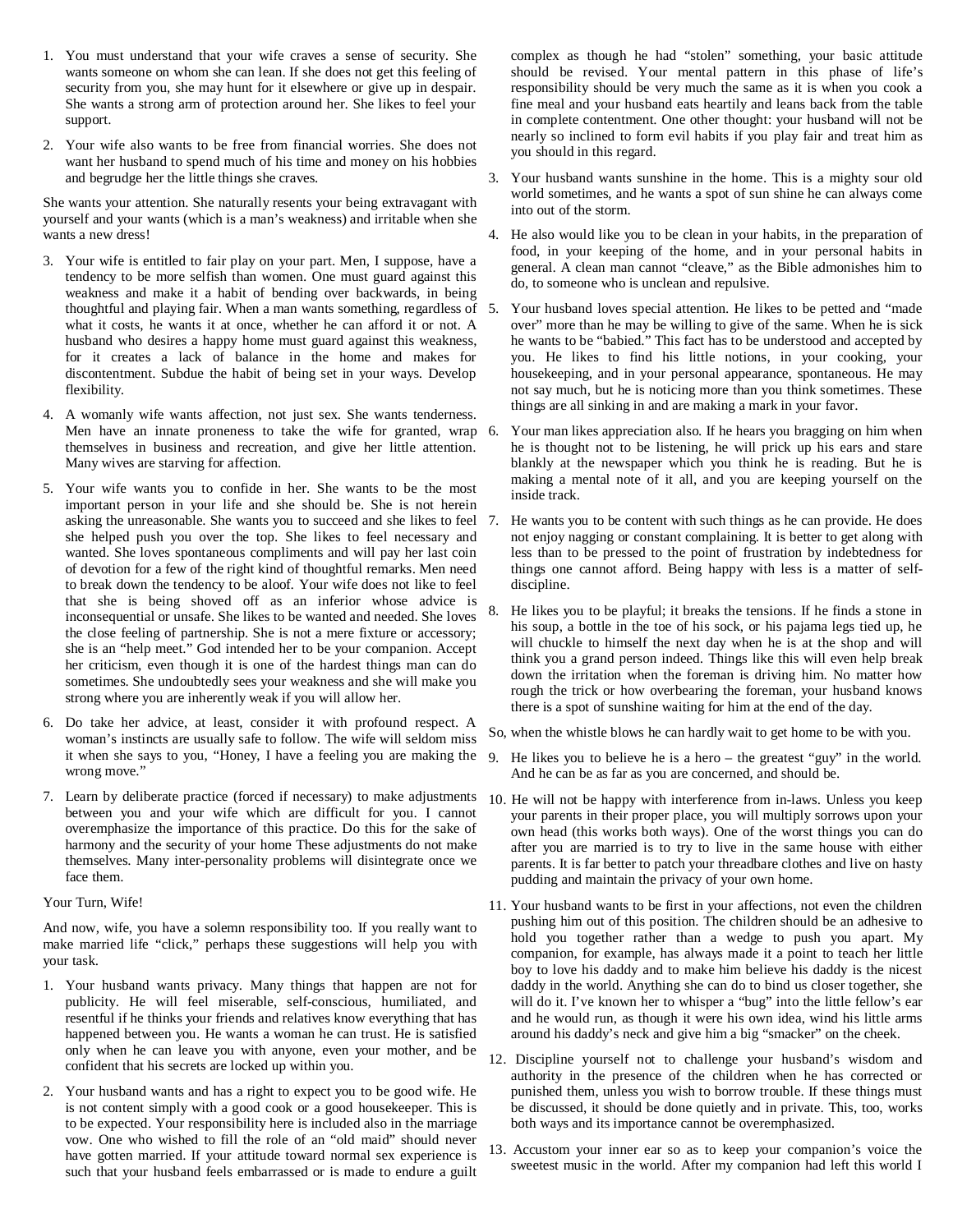would sometimes hear her voice audibly calling me. This may have been a psychological quirk of a lonely, restless mind, but at least it And the next that I remember – it started in a joke; reveals how precious her voice had become.

> If sweethearts were sweethearts always, Whether as maid or wife, No drop would be half as pleasant In the mingled draught of life. But the sweetheart has smiles and blushes, Where the wife has frowns and sighs; And the wife has a wrathful glitter, For the glow in the sweetheart's eyes.

If lovers were lovers always, The same to sweetheart and wife, Who would change for a future of Eden The joys of this checkered life?

But husbands grow grave and silent, And care on the anxious brow, Oft replaces the sunshine that perished, With the words of the marriage vow.

Happy is he whose sweetheart Is wife and sweetheart still -- Whose voice as of old can charm! Whose kiss as of old, can thrill!

Who has plucked the rose to find ever, Its beauty and fragrance increase, As the flush of passion is mellowed, In love's unmeasured peace. Anon.

ADDENDUM

When Betsy and I Are Out

By Will Carleton

Copyright, 1882, by Harper Brothers

(Slightly altered with apologies)

Draw up the papers, lawyer, and make em good and stout; For things at home are crossways, and Betsy and I are out. We, who have worked together so long as man and wife, Must pull in single harness for the rest our natural life.

"What is the matter?" say you. I swan, it's hard to tell! Most of the years behind us we've passed by very well; I had no other woman, she had no other man -- Only we've lived together as long as ever we can.

So I have talked with Betsy, and Betsy has talked with me, And so we've agreed together that we can't never agree -- Not that we've catched each other in any terrible crime: We've been a-gathering this for years, a little at a time.

There was a stock of temper we both had for a start, Although we never suspected it would take us two apart: I had my various failings, bred in the flesh and bone; And Betsy, like all good women, had a temper of her own.

The first thing I remember wherein we disagreed Was something concerning heaven – a difference in our creed: We arg'ed the thing at breakfast-we arg'd the thing at tea; And the more we arg'd the question, the more we couldn't agree.

And the next thing I remember was when we lost a cow: She'd kicked the bucket for certain, the question was only, how? I held to my opinion, and Betsy another had; And when we were done a-talkin', the both of us was mad.

But for full a week it lasted, and neither of us spoke. And the next was when I scolded because she broke a bowl. She said I was mean and stingy, and hadn't any soul.

And so the bowl kept pourin' dissensions in our cup; And so the blamed cow-critter was always a-comin' up. And so that heaven we arg'ed no nearer to us got, But it gave us a taste of somethin' a thousand times as hot,

And so the thing kept workin' in all the selfsame way; Always somethin' to arg'e, and somethin' sharp to say: And down on us came the neighbors, a couple dozen strong, And lent their kindest service to help the thing along.

And there has been days together, and many a weary week, We both was cross and spunky, and both too proud to speak; And I have been thinkin' and thinkin', the whole of winter and fall, If I can't live kind with a woman, why then I won't at all.

And so I have talked with Betsy, and Betsy has talked with me, And we have agreed together that we can't never agree: And what is hers shall be hers, and what is mine shall be mine; And I'll put it in the agreement, and take it to her to sign.

Write on the paper, lawyer – the very first paragraph -- Of all the farm and livestock, that she shall have her half; For she has helped to earn it, through many a weary day, And it's nothing more than justice that Betsy has her pay.

Give her the house and homestead; a man can thrive and roam, But women are skeery critters unless they have a home, And I have always determined, and never failed to say, That Betsy never should want a home if I was taken away.

There's a little hard-earned money that's drawin' interest, say A couple of thousand dollars laid by for a rainy day -- Safe in the hands of a good man, and easy to get at: Put in another clause there, and give her half of that.

Yes, I see you smile, sir, at my givin' her so much; Yes, divorce is cheap, sir, but I take no stock in such! True and fair I married her, when she was blithe and young; And Betsy was always good to me, exceptin' with her tongue.

Once when I was young as you, and not so smart, perhaps, For me she jilted a lawyer, and several other chaps; And all of them was flustered, and fairly taken down And I for a time was considered the luckiest man in town.

Once when I had a fever – I won't forget it soon -- I was hot as a basted turkey and crazy as a loon; Never an hour went by me when she was out of sight; She nursed me true and tender, and stuck to me day and night.

And if ever a house was tidy, and ever a kitchen clean, Her house and kitchen was tidy as any I ever seen; And I don't complain of Betsy, or any of her acts, Exceptin' when we've quarreled and told each other facts.

So draw up the paper, lawyer, and I'll go home tonight. And read the agreement to her, and see if it's all right; And then in the mornin' I'll sell to a tradin' man I know, And kiss the child we adopted, and out in the world I'll go.

And one thing put in the paper, that first to me didn't occur: That when I'm dead at last she'll bring me back to her And lay me under the maples I planted years ago,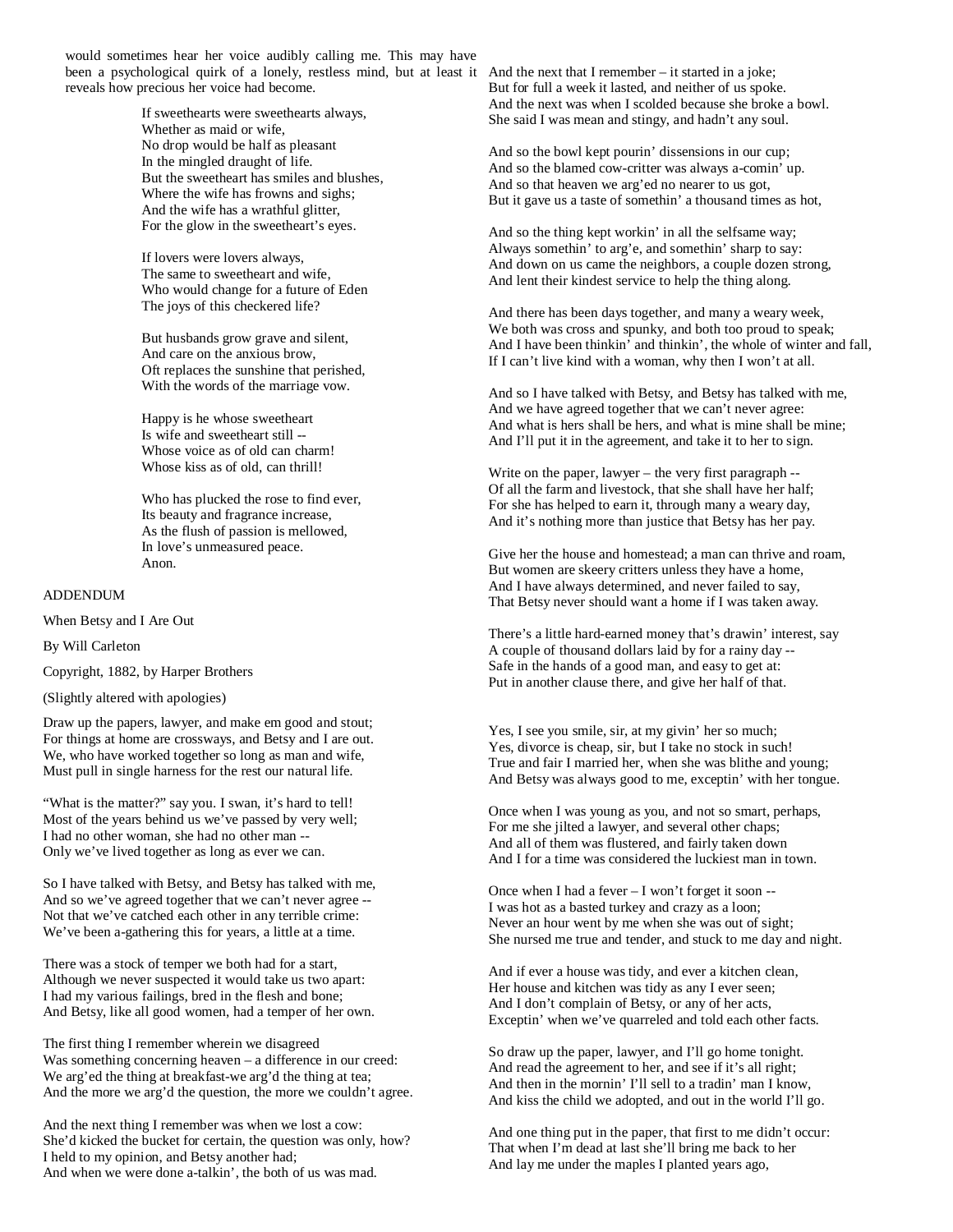When she and I were happy before we quarreled so.

And when she dies I wish that she would be laid by me, And lyin' together in silence, perhaps we will agree; And if ever we meet in heaven, I wouldn't think it queer If we loved each other the better because we quarreled here.

### WHEN BETSY AND I MADE UP

Give us your hand, Mr. Lawyer: how do you do today? You drew up that paper – I suppose you want your pay: Don't cut down your figures – make it an "X" or a "V"; For that 'ere written agreement was just the makin' of me.

Goin' home that evenin' I tell you I was blue, Thinkin' of all my troubles, and what I was goin' to do; And if my hosses hadn't been the knowin'est team alive, They'd have tipped me over, certain, for I couldn't see to drive.

No – for I was laborin' under a heavy load, No – for I was travelin' an entirely different road: For I was a-tracin' over the paths of our lives ag'in, And seem' where we missed the way and where we might have been.

And many a corner we'd turned that just to a quarrel led, When I ought to have held my tongue, and driven straight ahead; And the more I thought it over the more these memories came, And the more I struck the opinion that I was the most to blame.

And things I had long forgotten kept risin' in my mind, Of little matters betwixt us where Betsy was good and kind; And these things flashed upon me as such things sometimes will When a feller's alone in the darkness, and everything is still.

"But," thinks I, "we're too far along to take another track; And when I put my hand to the plow I do not oft turn back; And 'tain't an uncommon thing for couples to smash in two": So I set my teeth together, and vowed I'd see it through.

When I come in sight of the house, 'twas some-'ut in the night. And just as I turned a hilltop I see the kitchen light; Which often a handsome pictur' to a hungry person makes, But it don't do much for a feller that's goin' to pull up stakes

And when I went in the house the table was set for me-- As good a supper's I ever saw, or ever hope to see; And I crammed the agreement down in my pocket as best I could, And fell to eatin' the victuals, which somehow didn't taste good.

And Betsy, she pretended to look about the house, She watched my side coat pocket like a cat would watch a mouse; And then she went to foolin' a little with her cup, And intently readin' a newspaper, a-holdin' it wrong side up.

And when I'd done my supper I drawed the agreement out, And give it to her without a word, for she knowed what 'twas about;. And then I hummed a little tune, but now and then a note Was busted by some animal that hopped up in my throat.

Then Betsy, she got her specks from off the mantle shelf; And read the paper over quite slowly to herself; Read it little by little, for her eyes were gettin' old, And lawyers' writen' ain't no print, especially when it's cold,

And after she'd read a little, she give my arm a touch, And kindly said she was afraid I was 'lowin' her too much; When she was through she went for me, her face a-streamin' tears, And kissed me like she hadn't done in over twenty years!

I don't know what you'll think, sir, I didn't come to enquire –

But I picked up that agreement and stuffed it in the fire; And I told her we'd bury the hatchet alongside of that old cow; And we might not see things just alike, but we'd never have a row.

And I told her in the future I wouldn't speak cross or rash If half the crockery in the house was broken all to smash. She said in regards to heaven, we'd try to learn its worth By startin' a branch establishment and runnin' it here on earth.

And so we sat a-talkin' three quarters of the night, And opened our hearts to each other until they both grew light; And the days when I was winnin' her away from so many men Was nothin' to that evenin' I courted her over again.

Next mornin' an ancient virgin took pains to call on us, Her lamp all trimmed and a-burnin' to kindle another fuss; But when she went to pryin' and openin' of old sores, My Betsy rose politely, and showed her out of doors.

Since then I don't deny there's been a word or two; But we've got our eyes wide open, and know just what to do: When one speaks cross, the other puts on a look that's wise, And the first one picks up the warning and starts to apologize.

Maybe you'll think me soft, sir, a-talkin' in this style, But somehow it does me good to tell it once in a while; And I do it for a compliment -- 'tis so that you can see That that there written agreement was just the makin' of me.

So make out your bill, Mr. Lawyer. Don't stop short of an "X." Make it more if you want to, for I have got the checks. I'm richer than a National Bank, with all its treasures told, For I've got a wife at home now that's worth her weight in gold.

## A TRUE WIFE

(From American Essays)

"She's a pair of waiting arms for a weary warrior. She repairs frayed banners torn on daily battlefields . . . She cushions defeats . . . and makes victories worthwhile. . . ."

"She can warm a cold room just by walking through the door . . ."

"Wives are contrary things. They cry when they are happy . . . and smile at the world when their hearts are sad. Wives whisper about small things, but when the chips are down, and the going is rough, they're solid as granite and strong as steel. . . ."

She wears "An apologetic smile when the checkbook doesn't balance. . . . A frown when a man is late to dinner. . . Contentment when the day's work is done and night falls and every member of the family is safe under the roof of a happy home."

"When a man runs out of heart . . . a wife gives him part of hers. She rekindles the spark of dreams. She can make a husband young again with just a twinkle in her eye."

#### A TRUE HUSBAND

(From American Essays)

"Husbands are funny people . . . every wife should have one."

"He's always handy for a wife to tell her troubles to, . . . and he's always available to share

the blame when things go wrong."

"He's a mystery. He laughs when he's worried. . . . He growls when he feels good."

"Husbands leave clothes on the floor. . . . They mess up the bathroom and